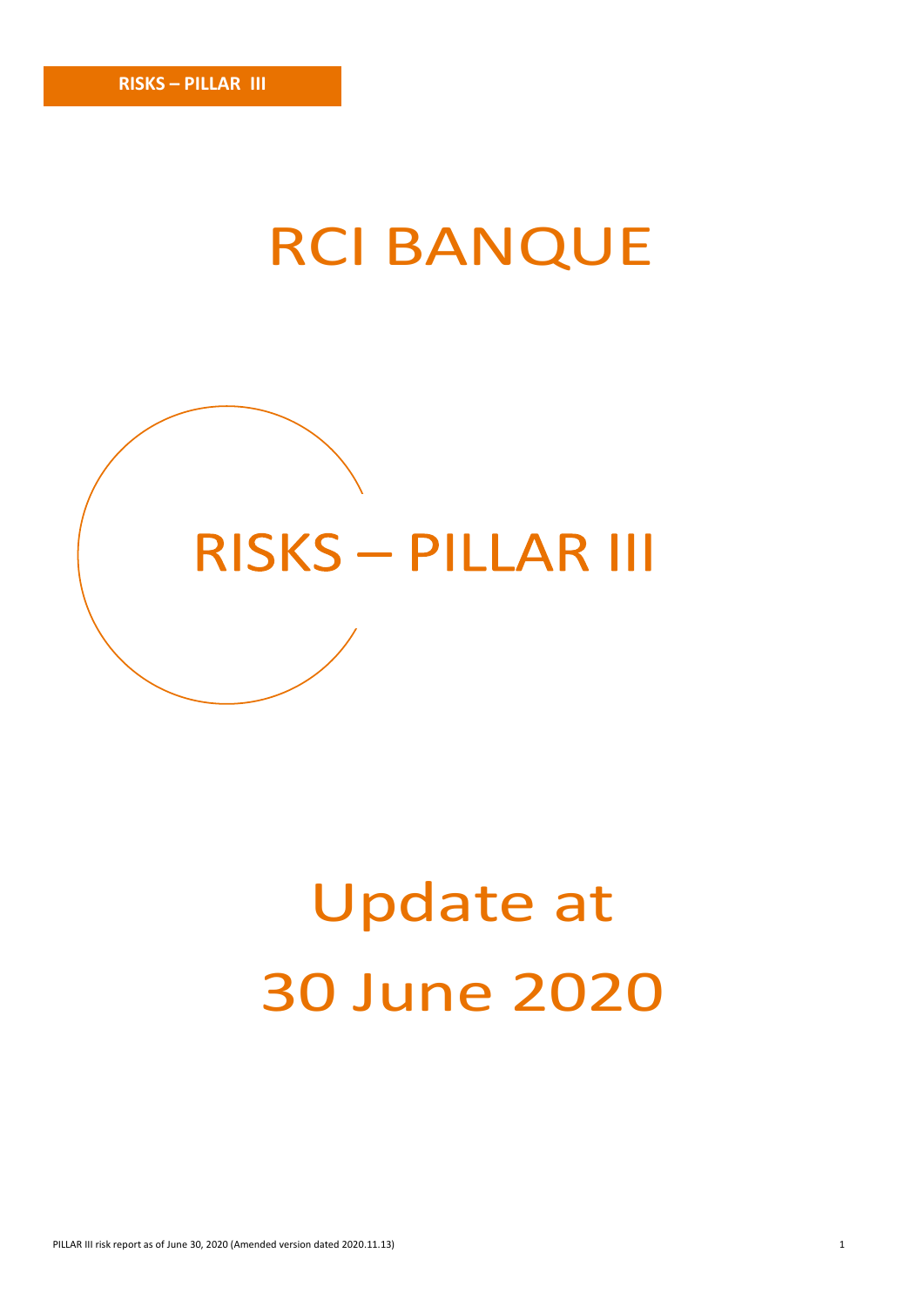## **INTRODUCTION**

The following information concerns RCI Banque's risks and is provided to meet the disclosure requirements of Pillar III of the Basel Agreements, transposed into European law by means of Regulation (EU) 2013/575 (or CRR) and Directive 2013/36/ EU (or CRD IV).

It is published on a consolidated basis (Article 13 of the CRR) and meets the requirements set out in part 8 of the CRR (Articles 431 and seq.).

RCI Banque's Pillar III report is published annually as a whole, but certain important or faster changing items are disclosed half-yearly, or only on a transitional basis (Article 492 of the CRR). No material, proprietary or confidential information is omitted (Article 432 of the CRR).

Publication of the risk report is the responsibility of RCI Banque's Company Chief Risk Officer. The information contained in this report has been prepared in accordance with the Pillar III disclosure procedure validated by RCI Banque's Regulatory Committee.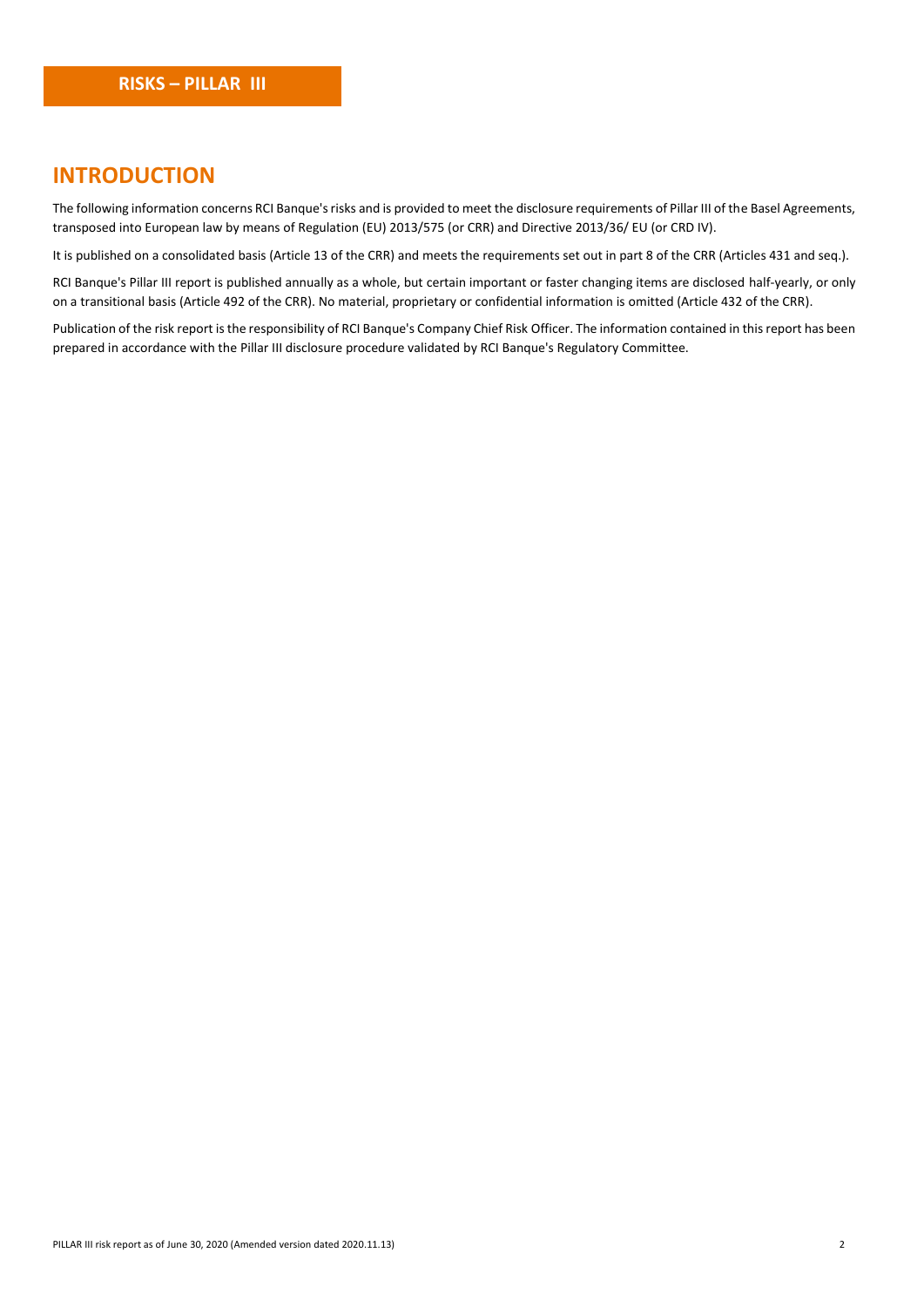## I - **SUMMARY OF RISKS**

## **1- KEY FIGURES**

## **Key figures and ROA**

| <b>Prudential Ratios</b>                         |        |
|--------------------------------------------------|--------|
| CET1 Solvency Ratio (1)                          | 15.67% |
| Leverage Ratio                                   | 9.33%  |
| LCR - Aryhmetic Average of the past three months | 481%   |
|                                                  |        |
| <b>Return on assets (2)</b>                      | 1.4%   |

## **Own funds requirements by type of risk**

- Credit Risk Internal Ratings Based Approach 54.0%
- Credit Risk Standard Approach 34.3%
- Operational Risk 11.1%
- Credit Valuation Adjustment Risk 0.7%
- Market Risk 0.0%



## **Exposure by exposure class**

- Retail 48.7%
- Retail SME 7.9%
- Corporates 20.8%
- Corporates SME 5.8%
- Central Governments or Central Banks 9.7%
- Institutions 2.6%
- Equity 0.0%
- Other non-credit obligation assets 4.6%

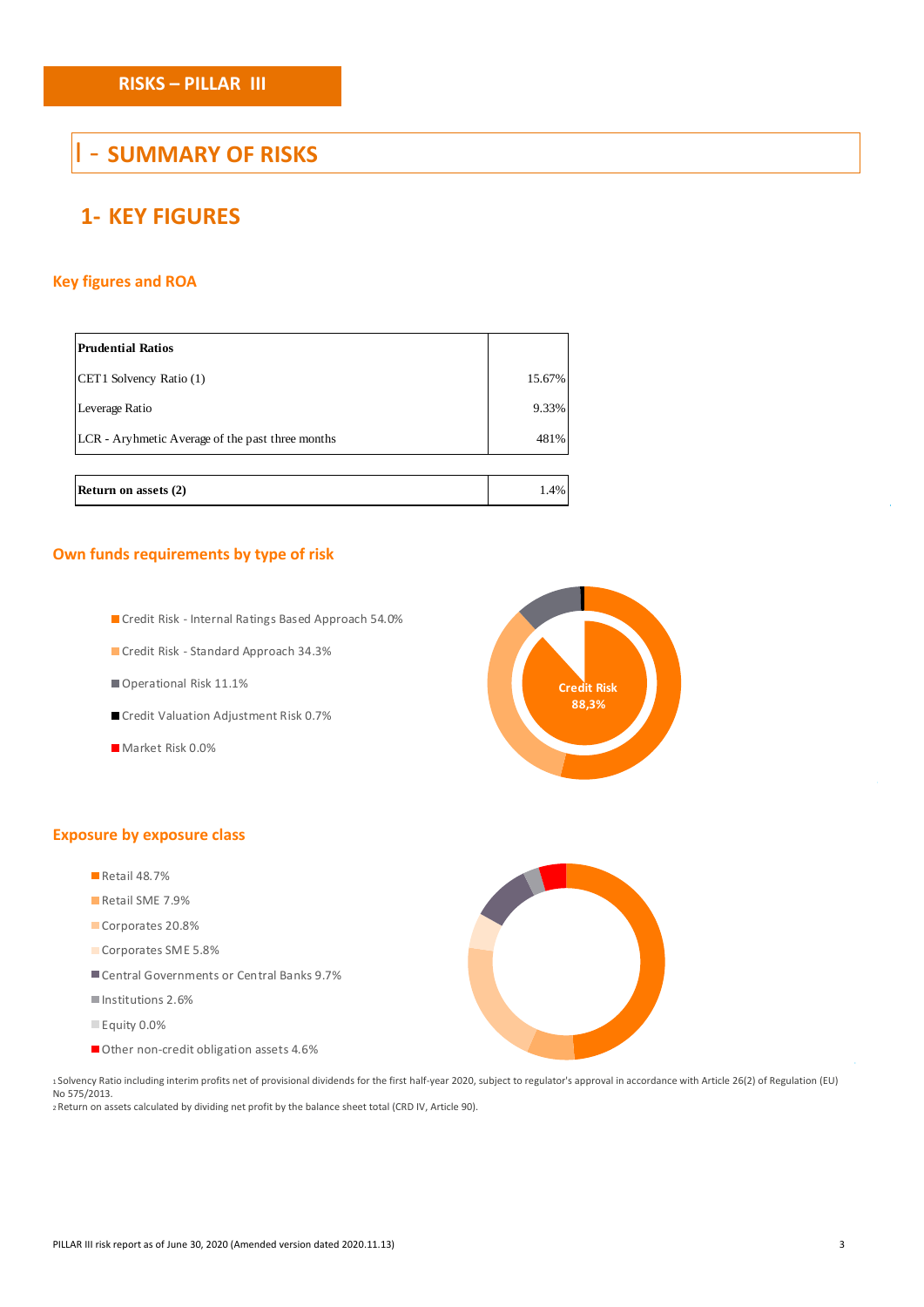## **2- CONTEXT**

The progressive development, since the end of December 2019, of the COVID-19 coronavirus disease worldwide has resulted in significant health threats in certain countries where the Group operates and is accompanied by the gradual implementation of public measures, in different countries and at their borders. This situation may have disturbed, or even prevented, the opening of automotive distribution networks in schedules. Automotive sales may have been negatively impacted with potential consequences on automotive related financing and services.

These elements could, in the current state of visibility and analysis and depending on their persistence, mainly lead to impacts on the health and availability of Group personnel, as well as on financial performance (average performing assets, cost of risk, cost of funds). The Group is fully mobilized, in particular through a comprehensive crisis management system, in order to protect the health of its employees, in close relationship with public authorities, preserve its assets and its ability to operate, adapt to changes in the situation, and anticipate, by appropriate measures, the return to a more normative context for its personnel, its activities and commercial demand.

The outbreak of COVID-19 will have a negative impact to varying degrees in different geographic areas. However, as the COVID-19 pandemic is still ongoing and the duration of the economic crisis that will follow remains uncertain, the Group is unable to fully appraise the subsequent impact in risks at this stage.

## **3- RISK FACTORS**

The identification and monitoring of risks is an integral part of RCI Banque's approach to risk management. This approach may be observed through risk-weighted asset levels, but also through other indicators, work and analyses conducted by the Group's steering and risks functions.

In light of the diversity of the Group's business, the management of risks is built around the following major risk types.

- **Interest rate risks and foreign exchange risks**: risk of a drop-in interest rate margin or in the value of the banking portfolio owing to a change in interest rates or foreign exchange rates.
- **Liquidity and funding cost risk**: liquidity risk occurs when RCI Banque is unable to honor its commitments or cannot finance the development of its business in line with its commercial objectives. Funding cost risk corresponds to the risk of RCI Banque not being in a position to finance its activities at a cost that is competitive.
- **Credit risk (Retail customers and Dealer networks)**: risk of losses resulting from customers' inability to meet their financial commitments.
- **Residual value risk**: risk to which the Group is exposed as a result of the depreciation in the net resale value of a vehicle at the end of the financing contract (value below initial estimate).
- **Strategic risk**: risk resulting from the Group's inability to implement its strategy and achieve its medium-term plan.
- **Concentration risk**: risk resulting from a concentration in RCI Banque's exposures (countries, sectors, debtors).
- **Operational risks**: risk of losses or sanctions resulting from ineffective or inadequate internal processes involving staff and/or IT systems (IT risks), or external events, whether deliberate, accidental or natural (Business interruption).
- **Non-compliance risks**: risk of legal, administrative or disciplinary sanctions, of significant financial loss or reputational damage, arising due to non-compliance with provisions specific to banking and financial activities (laws and regulations in force, ethics codes, national, European and international banking regulations). These risks include legal and conduct risks, tax risks, risks relating to moneylaundering and the financing of terrorism (AML-CFT), risks associated with the protection of personal data, and risks of noncompliance with banking regulations.
- **Model risk**: risk associated with a failure in the models used by the Group in the course of its business. This notably relates to the use of inadequate price calculation, revaluation, hedging or risk management models. Failure of such models may be due to either the quality of the data used, the modeling technique or the implementation or use thereof.

The various risk types presented above are those identified at this time as being the most significant and typical for RCI Banque, and the materialization of which could have a major adverse effect on its operations, financial position, and/or performance. This is not an exhaustive list of the risks undertaken by the Group as part of its activities or in consideration of its environment.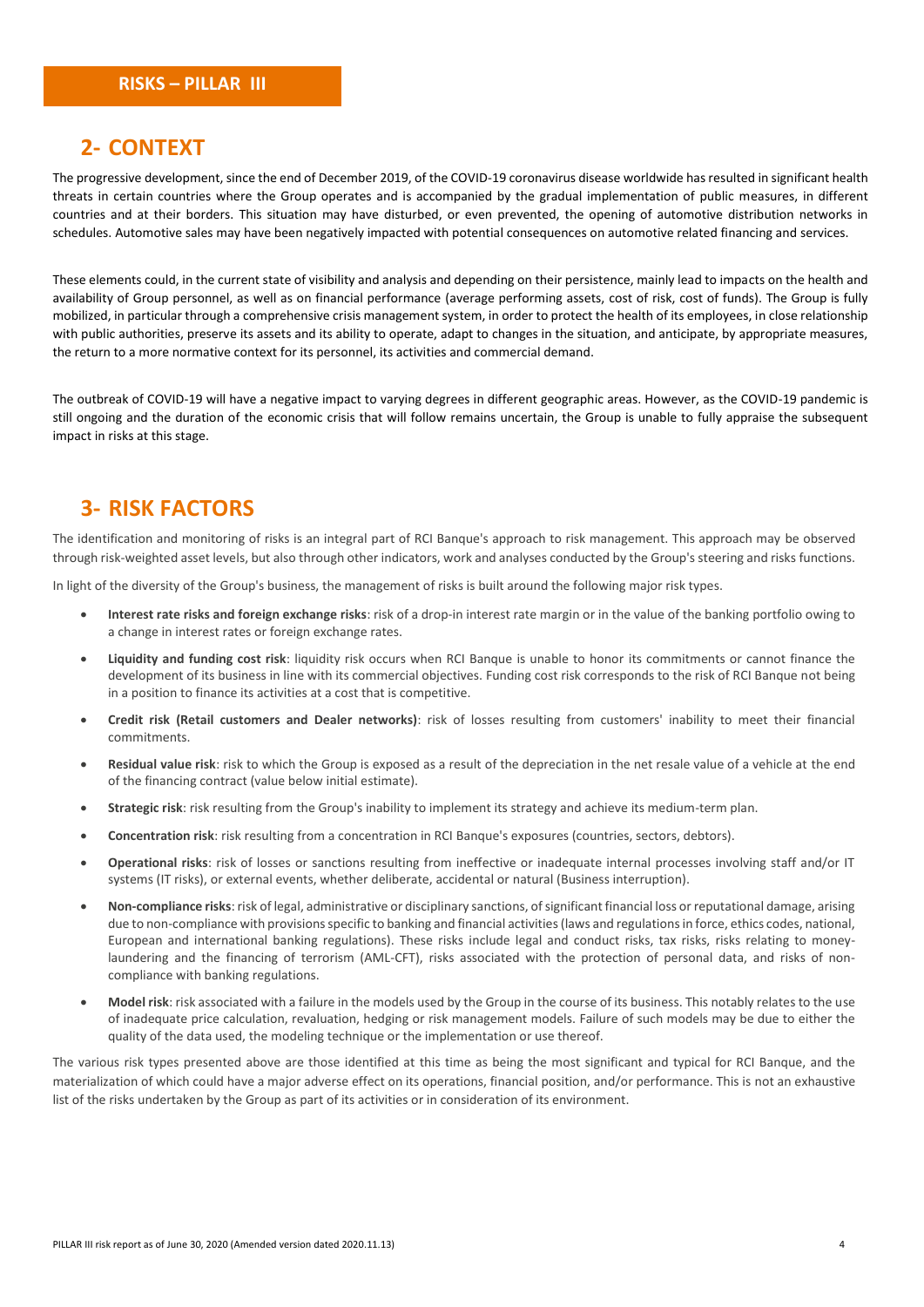## **II - CAPITAL MANAGEMENT AND CAPITAL ADEQUACY**

#### **A - SOLVENCY RATIO**

#### **SOLVENCY RATIO (OWN FUNDS AND REQUIREMENTS)**

In September 2007 the French Prudential Supervision and Resolution Authority granted RCI Banque individual exemptions from solvency ratio compliance for French credit institutions Diac SA and RCI Banque S.A., as the exemption conditions imposed by Article 4.1 of CRBF regulation 2000-03 were met by the group.

The switch to Directive 2013/36/EU (CRD IV) does not call into question the individual exemptions granted by the French Prudential Supervision and Resolution Authority before 1st January 2014, on the basis of previous regulatory provisions.

RCI Banque still complies with the framework of requirements provided in Article 7.3 of the CRR:

- There is no impediment to the transfer of own funds between subsidiaries:
- The risk measuring and control systems within the meaning of the ministerial order of 3 November 2014 on internal control are implemented on a consolidated basis, subsidiaries included.

Accordingly, the RCI Banque group is exempted from compliance on an individual basis with the solvency ratio for each of its French finance companies. However, it monitors changes in this ratio at group consolidated level every month.

The overall "Pillar I" solvency ratio is 18.13% at 30 June 2020 (of which Core Tier one at 15.67%) against 16.87% published at 31 December 2019 (of which Core Tier One at 14.41%). Following the COVID-19 crisis and in line with the ECB recommendations published on the 27<sup>th</sup> of March 2020, RCI Banque group has not distributed in 2020 the remaining €300M dividends relative to the 2019 financial year results, thus increasing December 2019 solvency ratio to 17.73% (of which Core Tier One at 15.27%).

These ratios include interim profits at the end of June 2020, net of the share of the annual dividend that RCI Banque is planning to pay to its shareholder, in accordance with Article 26.2 of the CRR and the conditions of Decision ECB 2015/4. The Trim related headwinds are globally in line with expectations disclosed in February 2020 and compensated by activation of CRR options (netting of deferred taxes, Credit Conversion Factor).

Compared to December 2019, the increase in the solvency ratio is due to an increase in regulatory own funds of €424M. Weighted risks have slightly decreased by -€94M.

Prudential own funds are determined in accordance with Regulation (EU) 575/2013 concerning prudential requirements applying to credit institutions and investment firms (CRR).

At end-June 2020, RCI Banque must apply the following capital buffers:

- A capital conservation buffer of 2.5% of total risk-weighted exposures;
- A countercyclical capital buffer applied to some countries as described in CCC1 table below.

#### *Notification by the ECB of the Supervisory Review and Evaluation Process (SREP) decision*

At the end of 2019, the European Central Bank has notified to RCI Banque its decision regarding the level of additional capital requirement under Pillar 2 (P2R - "Pillar 2 Requirement"). It is set for 2020 at 2%, applicable from 1st January 2020.

#### *Minimum requirement for own funds and eligible liabilities (MREL)*

RCI Banque has received the notification from the Single Resolution Board (SRB) of its binding minimum requirement for own funds and eligible liabilities (MREL). This MREL requirement has been set at 7.35% of the total liabilities and own funds (TLOF). This is equivalent to 12.27% of RCI Banque's risk weighted assets (RWA) and has been calibrated based on 2017 Overall Capital Requirement. RCI Banque complies with this MREL requirement. Future requirements will be subject to ongoing review.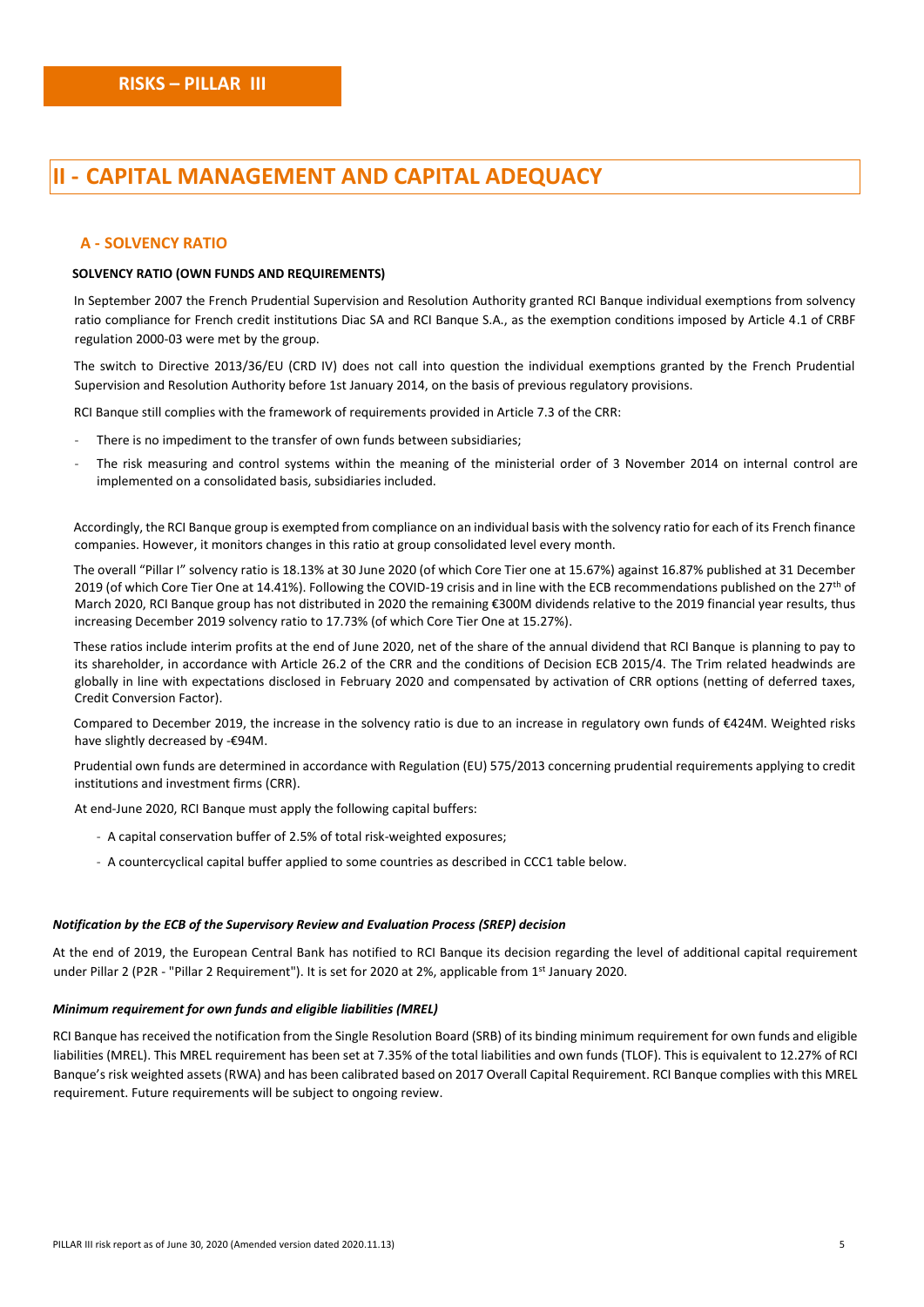## **-1 CCC1 - Geographical distribution of credit exposures relevant for the calculation of the countercyclical capital buffer**

|                             | <b>General credit exposures</b> |                       | <b>Trading book exposure</b>                            |                                                                      |                          | <b>Securitisation exposure</b> |                                          |                                        | Own funds requirements                   |                      |                                                                  |                                                      |
|-----------------------------|---------------------------------|-----------------------|---------------------------------------------------------|----------------------------------------------------------------------|--------------------------|--------------------------------|------------------------------------------|----------------------------------------|------------------------------------------|----------------------|------------------------------------------------------------------|------------------------------------------------------|
| In Millions of euros        | Exposure<br>value for SA        | Exposure<br>value IRB | Sum of long<br>and short<br>position of<br>trading book | Value of<br>trading book<br>exposure for<br>internal<br>$\rm models$ | Exposure<br>value for SA | Exposure<br>value for IRB      | Of which:<br>General credit<br>exposures | Of which:<br>Trading book<br>exposures | Of which:<br>Securitisation<br>exposures | Total                | $\mathbf{O}\mathop{\mathbf{wn}}$ funds<br>requirement<br>weights | Countercyclical<br>capital buffer<br>$\mathbf{rate}$ |
| <b>Breakdown by country</b> |                                 |                       |                                                         |                                                                      |                          |                                |                                          |                                        |                                          |                      |                                                                  |                                                      |
| Argentina                   | 145                             |                       |                                                         |                                                                      |                          |                                | $10\,$                                   |                                        |                                          | $10\,$               | 0,00                                                             |                                                      |
| Austria                     | 640                             |                       |                                                         |                                                                      |                          |                                | 40                                       |                                        |                                          | 40                   | 0,02                                                             |                                                      |
| Belgium                     | 321                             |                       |                                                         |                                                                      |                          |                                | $25\,$                                   |                                        |                                          | 25                   | 0,01                                                             |                                                      |
| Brazil                      | 1736                            |                       |                                                         |                                                                      |                          |                                | 116                                      |                                        |                                          | 116                  | 0,05                                                             |                                                      |
| Swiss                       | 789                             |                       |                                                         |                                                                      |                          |                                | 48                                       |                                        |                                          | 48                   | 0,02                                                             |                                                      |
| Czech Republic              | 194                             |                       |                                                         |                                                                      |                          |                                | 12                                       |                                        |                                          | 12                   | 0,00                                                             | 1,00%                                                |
| Germany                     | 585                             | 8098                  |                                                         |                                                                      |                          |                                | 254                                      |                                        |                                          | 254                  | 0,11                                                             |                                                      |
| Spain                       | 393                             | 4 2 3 5               |                                                         |                                                                      |                          |                                | 203                                      |                                        |                                          | 203                  | 0,08                                                             |                                                      |
| France                      | 1965                            | 15 059                |                                                         |                                                                      |                          |                                | 780                                      |                                        |                                          | 780                  | 0,33                                                             |                                                      |
| Great-Britain               | 616                             | 3989                  |                                                         |                                                                      |                          |                                | 223                                      |                                        |                                          | 223                  | 0,09                                                             |                                                      |
| Hungary                     | 40                              |                       |                                                         |                                                                      |                          |                                | $\mathbf{3}$                             |                                        |                                          | 3                    | 0,00                                                             |                                                      |
| Ireland                     | 419                             |                       |                                                         |                                                                      |                          |                                | $26\,$                                   |                                        |                                          | $26\,$               | 0,01                                                             |                                                      |
| India                       | 32                              |                       |                                                         |                                                                      |                          |                                | 6                                        |                                        |                                          | 6                    | 0,00                                                             |                                                      |
| Italy                       | 752                             | 5411                  |                                                         |                                                                      |                          |                                | 279                                      |                                        |                                          | 279                  | 0,12                                                             |                                                      |
| South Korea                 | 67                              | 1637                  |                                                         |                                                                      |                          |                                | 62                                       |                                        |                                          | 62                   | 0,03                                                             |                                                      |
| Luxembourg                  | 69                              |                       |                                                         |                                                                      |                          |                                | 6                                        |                                        |                                          | $\sqrt{6}$           | 0,00                                                             | 0,25%                                                |
| M orocco                    | 547                             |                       |                                                         |                                                                      |                          |                                | 34                                       |                                        |                                          | 34                   | 0,01                                                             |                                                      |
| Malta                       | 106                             |                       |                                                         |                                                                      |                          |                                | 21                                       |                                        |                                          | $21\,$               | 0,01                                                             |                                                      |
| Netherlands                 | 753                             |                       |                                                         |                                                                      |                          |                                | 59                                       |                                        |                                          | 59                   | 0,02                                                             |                                                      |
| Norway                      | $\overline{\mathbf{c}}$         |                       |                                                         |                                                                      |                          |                                |                                          |                                        |                                          |                      |                                                                  | 1,00%                                                |
| Poland                      | 762                             |                       |                                                         |                                                                      |                          |                                | 48                                       |                                        |                                          | 48                   | 0,02                                                             |                                                      |
| Portugal                    | 784                             |                       |                                                         |                                                                      |                          |                                | 55                                       |                                        |                                          | 55                   | 0,02                                                             |                                                      |
| Romania                     | 328                             |                       |                                                         |                                                                      |                          |                                | 19                                       |                                        |                                          | 19                   | 0,01                                                             |                                                      |
| Sweden                      | 135                             |                       |                                                         |                                                                      |                          |                                | 11                                       |                                        |                                          | 11                   | 0,00                                                             |                                                      |
| Slovenia                    | 263                             |                       |                                                         |                                                                      |                          |                                | 17                                       |                                        |                                          | 17                   | 0,01                                                             |                                                      |
| Slovakia                    | 31                              |                       |                                                         |                                                                      |                          |                                | $\mathbf{3}$                             |                                        |                                          | $\boldsymbol{\beta}$ | 0,00                                                             | 1,50%                                                |
| Turkey                      | 144                             |                       |                                                         |                                                                      |                          |                                | $\boldsymbol{9}$                         |                                        |                                          | 9                    | 0,00                                                             |                                                      |
| Colombia                    | 519                             |                       |                                                         |                                                                      |                          |                                | 33                                       |                                        |                                          | 33                   | 0,01                                                             |                                                      |
| Other countries             | -1                              |                       |                                                         |                                                                      |                          |                                |                                          |                                        |                                          |                      |                                                                  |                                                      |
| <b>Total all countries</b>  | 13 13 6                         | 38 4 29               |                                                         |                                                                      |                          |                                | 2398                                     |                                        |                                          | 2398                 | 1,00                                                             | 0,01%                                                |

In accordance with the method used to calculate the countercyclical capital buffer, only the own funds requirements stipulated under Article 140(4) of CRD IV are included.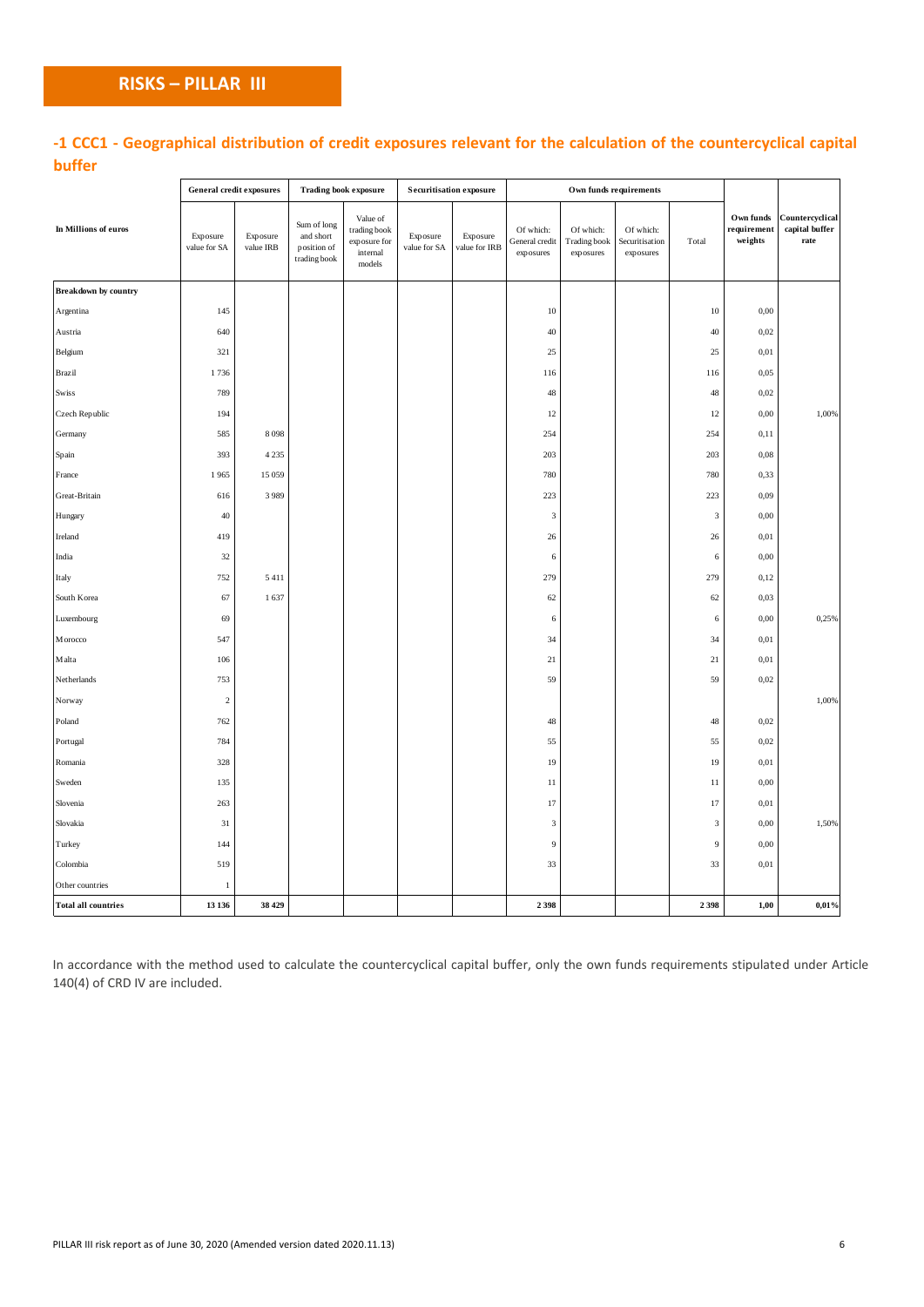## **III-2 CCC2 - Amount of institution-specific countercyclical capital buffer**

| In Millions of euros                                     | <b>Amounts</b> |
|----------------------------------------------------------|----------------|
| Total risk exposure amount                               | 34 822         |
| Institution specific countercy clical buffer rate        | 0.01%          |
| Institution specific countercy clical buffer requirement |                |

RCI Banque is not subject to the buffer required for systemically important institutions (Article 131 of the CRD IV), nor to the systemic risk requirement (Article 133 of the CRD IV).

#### **B - OWN FUNDS**

#### **COMMON EQUITY TIER ONE ("CET 1")**

Common equity Tier 1 capital comprises share capital and the related share premiums, reserves, non-distributed net profit after tax and accumulated other comprehensive income and minority interests after application of transitional provisions concerning prudential filters.

The main prudential filters applying to the group are:

- Exclusion of fair value reserves related to gains and losses on cash flow hedges;
- Exclusion of gains and losses recognized by the institution from valuing liabilities at fair value that are due to changes in the institution's credit standing;
- Exclusion of minority interests;
- Deduction of deferred tax assets dependent on future profits linked to unused deficits netted by the corresponding deferred tax liabilities;
- Intangible assets and consolidated goodwill;
- Prudential valuation adjustments (PVA). Total assets & liabilities valued at fair value represent less than €15 billion, therefore RCI applies the simplified method to calculate this additional adjustment to own equity;
- Irrevocable payment commitments and certificates of association pledged to Single Resolution Funds and Deposit Guarantee and Resolution Funds.

Shareholdings of more than 10% in financial sector entities and deferred tax assets dependent on future profits linked to temporary differences are lower, after application of the threshold, than the twofold common deductible of 17.5% and are therefore weighted by 250% in assets.

No phase-ins are applied in 2020.

RCI Banque's CET1 core capital represents 86% of total prudential capital.

Category 1 capital increased by €424M compared to 31 December 2019, at €5,456M by the end of June 2020. The amount of €5,032 published in the Pillar 3 report of December 2019, was adjusted by the planned €300M eventually not distributed in line with the ECB recommendation published on the 27th of March 2020 on the distribution dividend policies in the context of the COVID-19 crisis. RCI Banque has included the interim result as of end of June 2020, net of the dividends that RCI Banque planned to pay to its shareholder<sup>1</sup>.

<sup>&</sup>lt;sup>1</sup> Subject to regulator's approval in accordance with Article 26(2) of Regulation (EU) No 575/2013 and the evolution of the COVID-19 crisis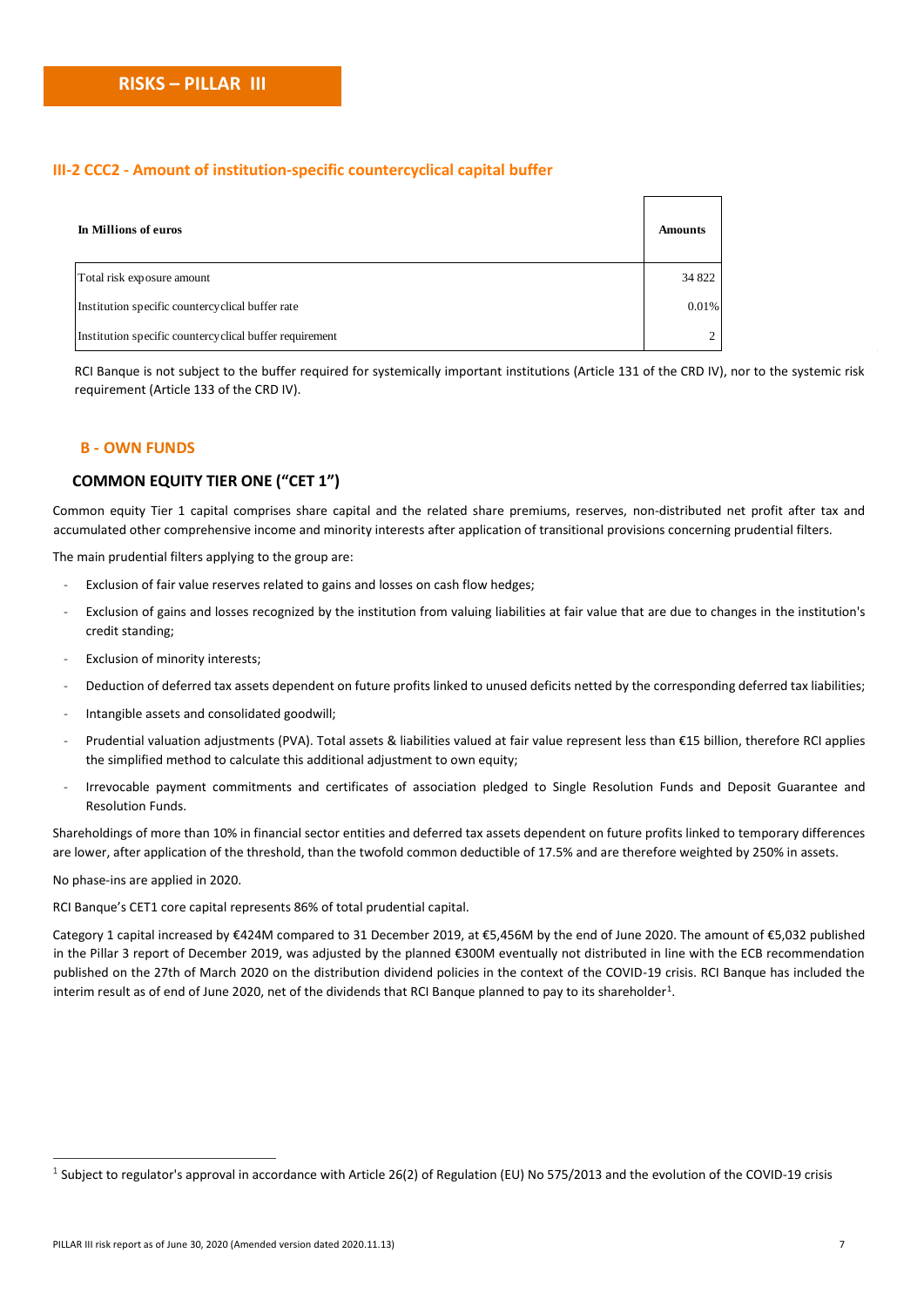## **ADDITIONAL TIER 1 CAPITAL ("AT1")**

This comprises capital instruments, which are free of any repayment incentive or obligation (in particular jumps on yield), as described in Articles 51 and 52 of the CRR.

The RCI Banque group holds no such instruments.

## **COMMON EQUITY TIER 2 ("CET 2")**

This includes subordinated debt instruments with a minimum term of 5 years without advance repayment during these first 5 years, as described in Articles 62 and 63 of the CRR.

These instruments are written down during the five-year period preceding their term.

The RCI Banque group classified €7 million of Participation Certificates (Titres Participatifs) in this category as well as €850 million subordinated securities issued in November 2019.

## **II-3 Main characteristics of equity instruments**

| Features                                                                                                         | <b>Relevant information</b>                                                                                                                                                                                                       |
|------------------------------------------------------------------------------------------------------------------|-----------------------------------------------------------------------------------------------------------------------------------------------------------------------------------------------------------------------------------|
| Issuer                                                                                                           | DIAC S.A.                                                                                                                                                                                                                         |
| Unique identifier                                                                                                | FR0000047821                                                                                                                                                                                                                      |
| Governing law(s) of the instrument                                                                               | French                                                                                                                                                                                                                            |
| Eligible at solo/(sub-)consolidated or combined                                                                  | Eligible at consolidated level (RCI Banque)                                                                                                                                                                                       |
| Instrument type                                                                                                  | T <sub>2</sub>                                                                                                                                                                                                                    |
| Amount recognized in regulatory capital                                                                          | 7 M€                                                                                                                                                                                                                              |
| Nominal amount of instrument                                                                                     | 1000 FRF or 152.45€                                                                                                                                                                                                               |
| Accounting classification                                                                                        | Subordinated debt                                                                                                                                                                                                                 |
| Original date of issuance                                                                                        | 1/04/85                                                                                                                                                                                                                           |
| Perpetual or dated                                                                                               | Perpetual                                                                                                                                                                                                                         |
| Issuer call subject to prior supervisory approval                                                                | None                                                                                                                                                                                                                              |
| Fixed or floating dividend/coupon                                                                                | Floating coupon                                                                                                                                                                                                                   |
| Coupon rate and any related index                                                                                | Based on the net result, with a minimum of the TAM (floored<br>at 6.5%) and 130% of the TAM                                                                                                                                       |
| Existence of step up or other incentive to redeem                                                                | No step up or incentive to redeem                                                                                                                                                                                                 |
| Convertible or non-convertible                                                                                   | Non-convertible                                                                                                                                                                                                                   |
| Write-down features                                                                                              | None                                                                                                                                                                                                                              |
| Position in subordination hierarchy in liquidation (specify instrument<br>type immediately senior to instrument) | Subordinated bonds with no enhancement clause. Participating loan<br>stocks are junior to senior debt of the issuer. In the event of company<br>liquidation, notes shall be repaid after the payment of all other<br>liabilities. |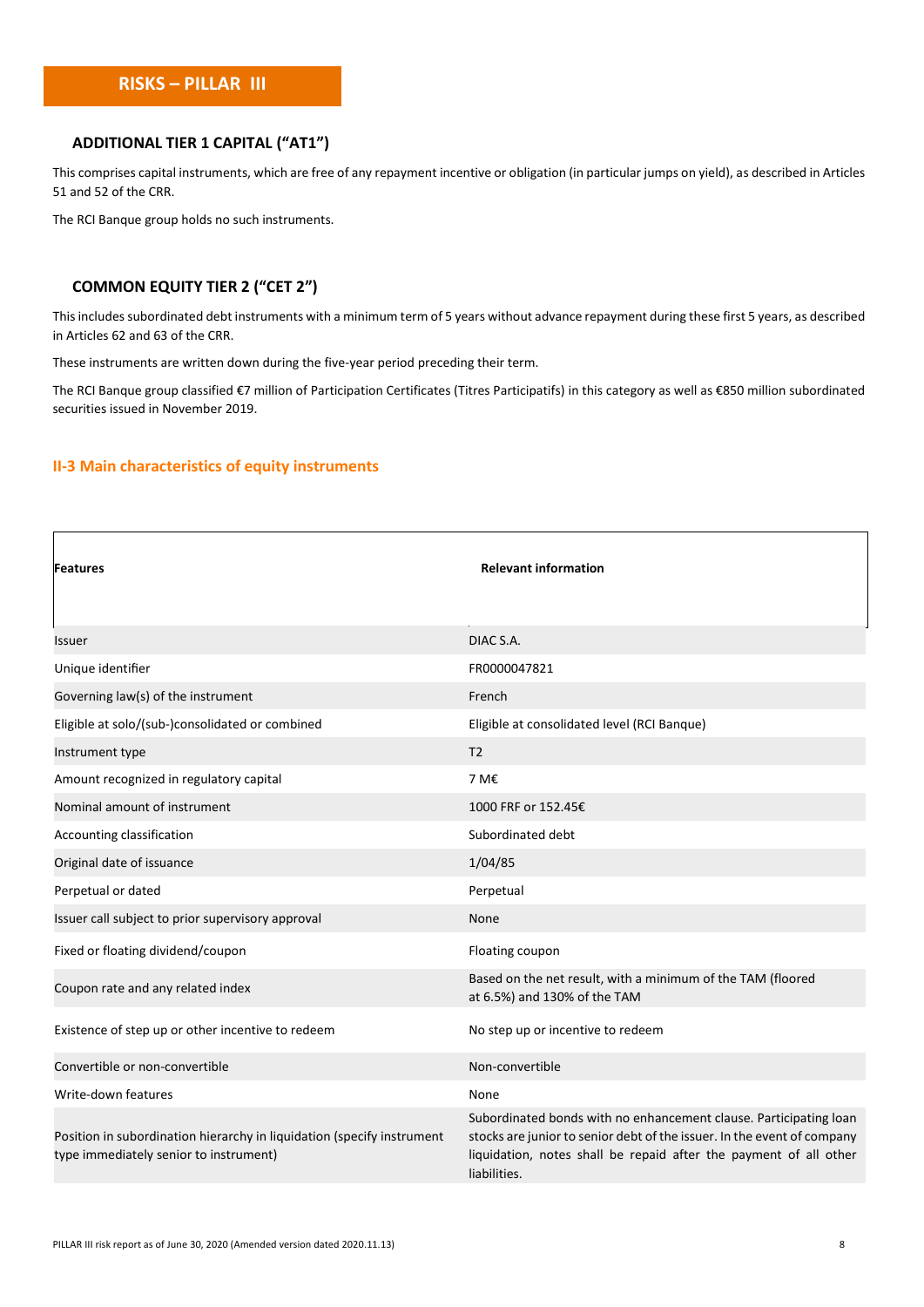| <b>Features</b>                                                                                                  | <b>Relevant information</b>                                                                                                                                                                                                |
|------------------------------------------------------------------------------------------------------------------|----------------------------------------------------------------------------------------------------------------------------------------------------------------------------------------------------------------------------|
| <b>Issuer</b>                                                                                                    | RCI Banque S.A.                                                                                                                                                                                                            |
| Unique identifier                                                                                                | FR0013459765                                                                                                                                                                                                               |
| Governing law(s) of the instrument                                                                               | French                                                                                                                                                                                                                     |
| Eligible at solo/(sub-)consolidated or combined                                                                  | Eligible at consolidated level (RCI Banque)                                                                                                                                                                                |
| Instrument type                                                                                                  | T <sub>2</sub>                                                                                                                                                                                                             |
| Amount recognized in regulatory capital                                                                          | 850 M€                                                                                                                                                                                                                     |
| Nominal amount of instrument                                                                                     | 100 000€                                                                                                                                                                                                                   |
| Accounting classification                                                                                        | Subordinated debt                                                                                                                                                                                                          |
| Original date of issuance                                                                                        | November 18, 2019                                                                                                                                                                                                          |
| Perpetual or dated                                                                                               | February 18, 2030                                                                                                                                                                                                          |
| Issuer call option                                                                                               | Call option at February 18, 2025                                                                                                                                                                                           |
| Fixed or floating dividend/coupon                                                                                | Fixed coupon                                                                                                                                                                                                               |
| Coupon rate and any related index                                                                                | 2.625%                                                                                                                                                                                                                     |
| Existence of step up or other incentive to redeem                                                                | If the call option is not exercised, the coupon rate is adjusted to a<br>5-Year Mid-Swap Rate of + 2.85%                                                                                                                   |
| Convertible or non-convertible                                                                                   | Non-convertible                                                                                                                                                                                                            |
| Write-down features                                                                                              | None                                                                                                                                                                                                                       |
| Position in subordination hierarchy in liquidation (specify<br>instrument type immediately senior to instrument) | Subordinated bonds with no enhancement clause. Subordinated<br>bonds are junior to senior debt of the issuer. In the event of<br>company liquidation, notes shall be repaid after the payment of all<br>other liabilities. |

By the same token, the negative difference between the balance of provisions and expected losses is deducted from equity, within the framework of the advanced approach to credit risk. When expected losses are lower than value adjustments and collective impairments, the balance is added to additional equity up to 0.6% of the weighted risks of exposures treated by the "internal rating" method.

No amount was added to Tier 2 equity.

No transitional filter is applied to Tier 2 equity for the RCI group.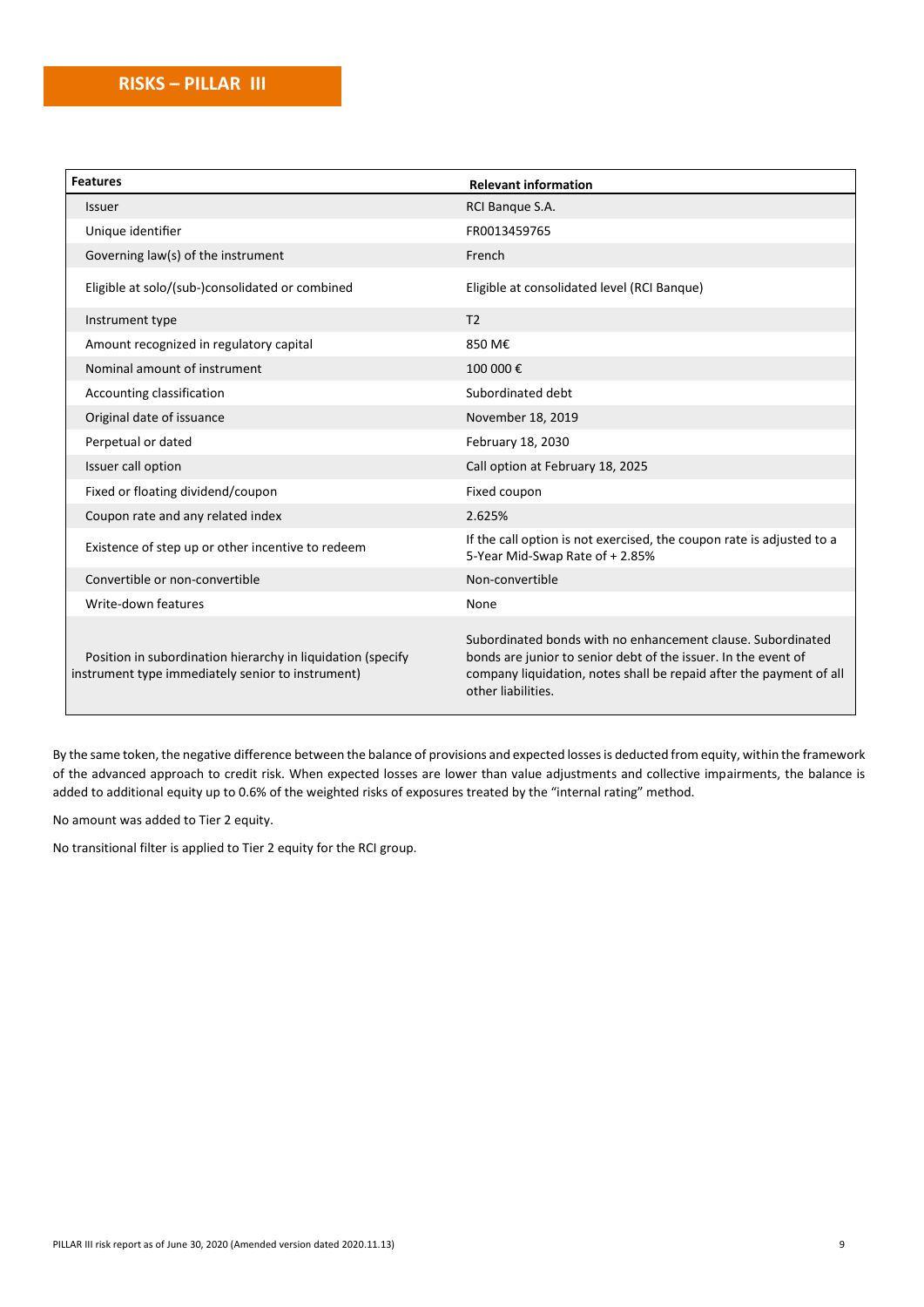## **II-4 FP1 - Breakdown of regulatory capital by category**

| <b>I FP1 - Breakdown of regulatory capital by category</b>                                                                                       |                                 |                                                  |                                                                                                                         |
|--------------------------------------------------------------------------------------------------------------------------------------------------|---------------------------------|--------------------------------------------------|-------------------------------------------------------------------------------------------------------------------------|
| In millions of euros                                                                                                                             | Amount at<br>disclosure<br>date | Regulation<br>$(EU)$ no<br>575/2013<br>reference | A mounts<br>subject to pre-<br>regulation or<br>prescribed<br>residual amount<br>of regulation<br>$(EU)$ no<br>575/2013 |
| Common Equity Tier 1 capital: instruments and reserves                                                                                           |                                 |                                                  |                                                                                                                         |
| Capital instruments and the related share premium accounts                                                                                       | 814                             | 26 (1), 27, 28, 29,<br>EBA list $26(3)$          |                                                                                                                         |
| of which: Ordinary shares                                                                                                                        | 100                             | $EBA$ list 26 (3)                                |                                                                                                                         |
| of which: Instrument type 2                                                                                                                      | 714                             | $EBA$ list 26 (3)                                |                                                                                                                         |
| of which: Instrument type 3                                                                                                                      |                                 | $EBA$ list 26 (3)                                |                                                                                                                         |
| Retained earnings                                                                                                                                | 2466                            | 26(1)(c)                                         |                                                                                                                         |
| Accumulated other comprehensive income (and other reserves, to include unrealised gains and losses under the<br>applicable accounting standards) | 2 2 1 1                         | 26(1)                                            |                                                                                                                         |
| Funds for general banking risk                                                                                                                   |                                 | 26(1)(f)                                         |                                                                                                                         |
| Amount of qualifying items referred to in Article 484 (3) and the related share premium accounts subject to<br>phase out from CET1               |                                 | 486(2)                                           |                                                                                                                         |
| Public sector capital injections grandfathered until 1 January 2018                                                                              |                                 | 483(2)                                           |                                                                                                                         |
| Minority Interests (amount allowed in consolidated CET1)                                                                                         |                                 | 84, 479, 480                                     |                                                                                                                         |
| Independently reviewed interim profits net of any fore-seeable charge or dividend                                                                | 140                             | 26(2)                                            |                                                                                                                         |
| Common Equity Tier 1 (CET1) capital before regulatory adjustments                                                                                | 5632                            |                                                  |                                                                                                                         |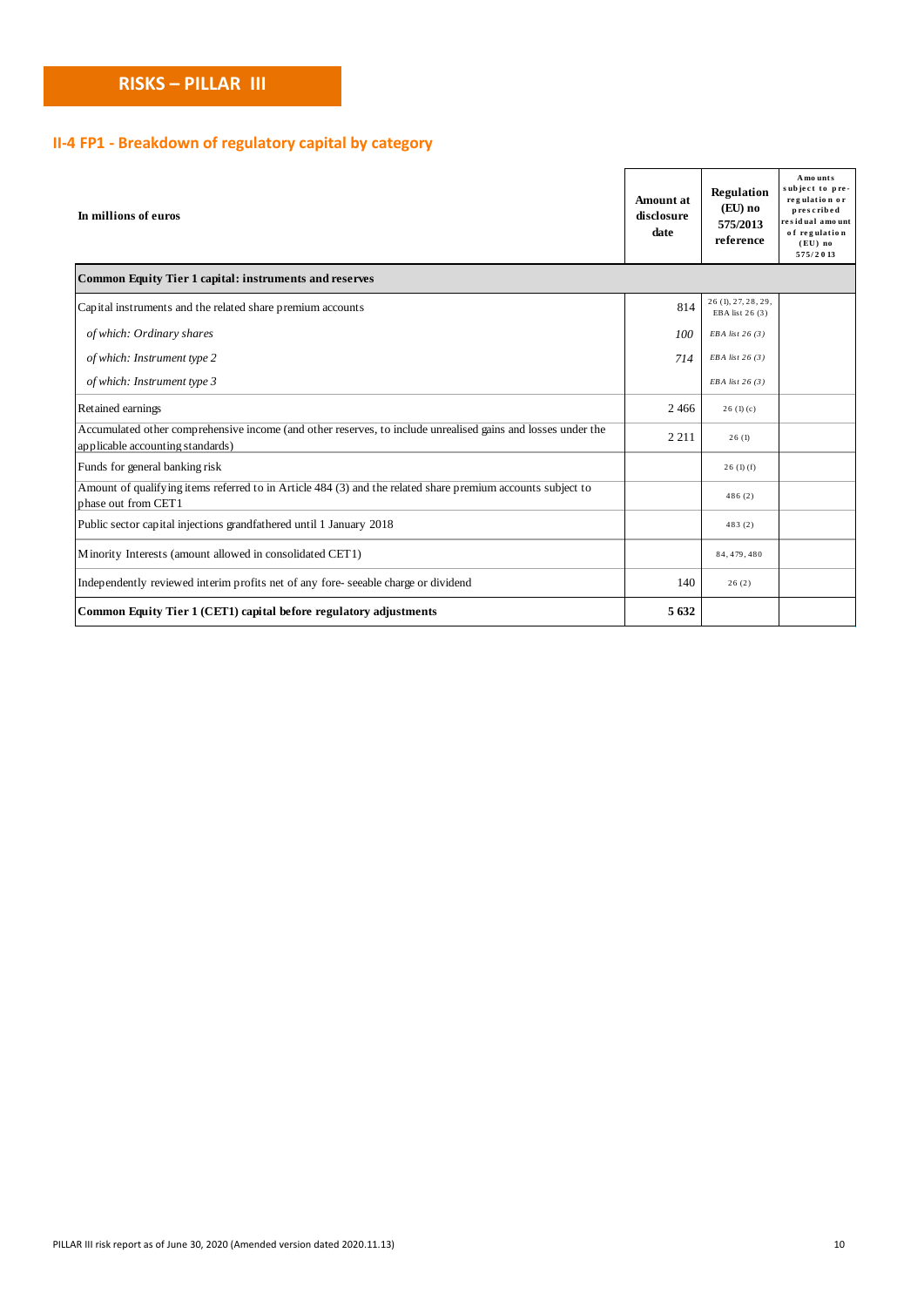| In millions of euros                                                                                                                                                                                                                      | <b>Amount</b> at<br>disclosure<br>date | Regulation<br>(EU) no<br>575/2013<br>reference      | A mo unts<br>subject to pre-<br>regulation or<br>prescribed<br>residual amount<br>of regulation<br>$(EU)$ no<br>575/2013 |
|-------------------------------------------------------------------------------------------------------------------------------------------------------------------------------------------------------------------------------------------|----------------------------------------|-----------------------------------------------------|--------------------------------------------------------------------------------------------------------------------------|
| Common Equity Tier 1 capital : instruments and reserves                                                                                                                                                                                   |                                        |                                                     |                                                                                                                          |
| Additional value adjustments (-)                                                                                                                                                                                                          | -54                                    | 34, 105                                             |                                                                                                                          |
| Intangible assets (net of related tax liability) (-)                                                                                                                                                                                      | $-85$                                  | 36 (1) (b), 37, 472<br>(4)                          |                                                                                                                          |
| Deferred tax assets that rely on future profitability excluding those arising from temporary differences (net of<br>related tax liability where the conditions in Article 38 (3) are met) (-)                                             | $-8$                                   | 36 (1) (c), 38, 472<br>(5)                          |                                                                                                                          |
| Fair value reserves related to gains or losses on cash flow hedges                                                                                                                                                                        | 28                                     | 33(a)                                               |                                                                                                                          |
| Negative amounts resulting from the calculation of expected loss amounts                                                                                                                                                                  | $-62$                                  | $36$ (1) (d), $40$ , $159$ ,<br>472(6)              |                                                                                                                          |
| Any increase in equity that results from securitised assets (-)                                                                                                                                                                           |                                        | 32(1)                                               |                                                                                                                          |
| Gains or losses on liabilities valued at fair value resulting from changes in own credit standing                                                                                                                                         | 5                                      | 33(b)                                               |                                                                                                                          |
| Defined-benefit pension fund assets (-)                                                                                                                                                                                                   |                                        | 36 (1) (e), 41, 472<br>(7)                          |                                                                                                                          |
| Direct and indirect holdings by an institution of own CET1 instruments (-)                                                                                                                                                                |                                        | 36 (1) (f), 42, 472<br>(8)                          |                                                                                                                          |
| Holdings of the CET1 instruments of financial sector entities where those entities have reciprocal cross holdings                                                                                                                         |                                        | 36 (1) (g), 44, 472                                 |                                                                                                                          |
| with the institution designed to inflate artificially the own funds of the institution (-)<br>Direct and indirect holdings by the institution of the CET1 instruments of financial sector entities where the                              |                                        | (9)<br>36(1)(h), 43, 45, 46, 4                      |                                                                                                                          |
| institution does not have a investment in those entities $\ll 10\%$ threshold and net of eligible short positions) (-)<br>Direct, indirect and synthetic holdings by the institution of the CET1 instruments of financial sector entities |                                        | 9(2)(3),79,472(10)                                  |                                                                                                                          |
| where the institution has a investment in those entities $\left($ < 10% threshold and net of eligible short positions) $\left($ -)                                                                                                        |                                        | 36-1,43,45,47,48-<br>1,49,79,470,472-11             |                                                                                                                          |
| Exposure amount of the following items which qualify for a RW of 1250%, where the institution opts for the<br>deduction alternative                                                                                                       |                                        | 36(l)(k)                                            |                                                                                                                          |
| of which: qualifying holdings outside the financial sector $(-)$                                                                                                                                                                          |                                        | 36 (1) (k) (i), 89 to<br>91                         |                                                                                                                          |
| of which: securitisation positions (-)                                                                                                                                                                                                    |                                        | $36$ (1) (k) (ii) $243$<br>(l)(b)244(l)(b)          |                                                                                                                          |
| of which: free deliveries (-)                                                                                                                                                                                                             |                                        | 36 (1) (k) (iii), 379<br>(3)                        |                                                                                                                          |
| Deferred tax assets arising from temporary differences (amount above 10% threshold, net of related tax liability<br>where the conditions in $38(3)$ are met) (-)                                                                          |                                        | 36 (1) (c), 38, 48<br>$(l)(a)$ , 470, 472 $(5)$     |                                                                                                                          |
| Amount exceeding the 15% threshold (-)                                                                                                                                                                                                    |                                        | 48(1)                                               |                                                                                                                          |
| of which: direct and indirect holdings by the institution of the CET1 instruments of financial sector entities<br>where the institution has a significant investment in those entities                                                    |                                        | $36$ (1) (i), 48 (1)<br>$(b)$ , 470, 472 $(11)$     |                                                                                                                          |
| Empty Set in the EU                                                                                                                                                                                                                       |                                        |                                                     |                                                                                                                          |
| of which: deferred tax assets arising from temporary differences                                                                                                                                                                          |                                        | $36$ (1) (c), $38, 48$<br>$(l)(a)$ , 470, 472 $(5)$ |                                                                                                                          |
| Losses for the current financial year (-)                                                                                                                                                                                                 |                                        | 36 (1) (a), 472 (3)                                 |                                                                                                                          |
| Foreseeable tax charges relating to CET1 items (-)                                                                                                                                                                                        |                                        | 36(1) (1)                                           |                                                                                                                          |
| Regulatory adjustments applied to Common Equity Tier 1 in respect of amounts subject to pre-CRR treatment                                                                                                                                 |                                        |                                                     |                                                                                                                          |
| Regulatory adjustments relating to unrealised gains and losses pursuant to Articles 467 and 468                                                                                                                                           |                                        |                                                     |                                                                                                                          |
| of which: filter for unrealised loss                                                                                                                                                                                                      |                                        | 467                                                 |                                                                                                                          |
| of which: filter for unrealised gain                                                                                                                                                                                                      |                                        | 468                                                 |                                                                                                                          |
| Amount to be deducted from or added to Common Equity Tier 1 capital with regard to additional filters and<br>deductions required pre CRR                                                                                                  |                                        | 481                                                 |                                                                                                                          |
| Qualifying AT1 deductions that exceed the AT1 capital of the institution (-)                                                                                                                                                              |                                        | 36(1)(i)                                            |                                                                                                                          |
| Total regulatory adjustments to Common equity Tier 1 (CET1)                                                                                                                                                                               | -176                                   |                                                     |                                                                                                                          |
| Common Equity Tier 1 (CET1) capital                                                                                                                                                                                                       | 5456                                   |                                                     |                                                                                                                          |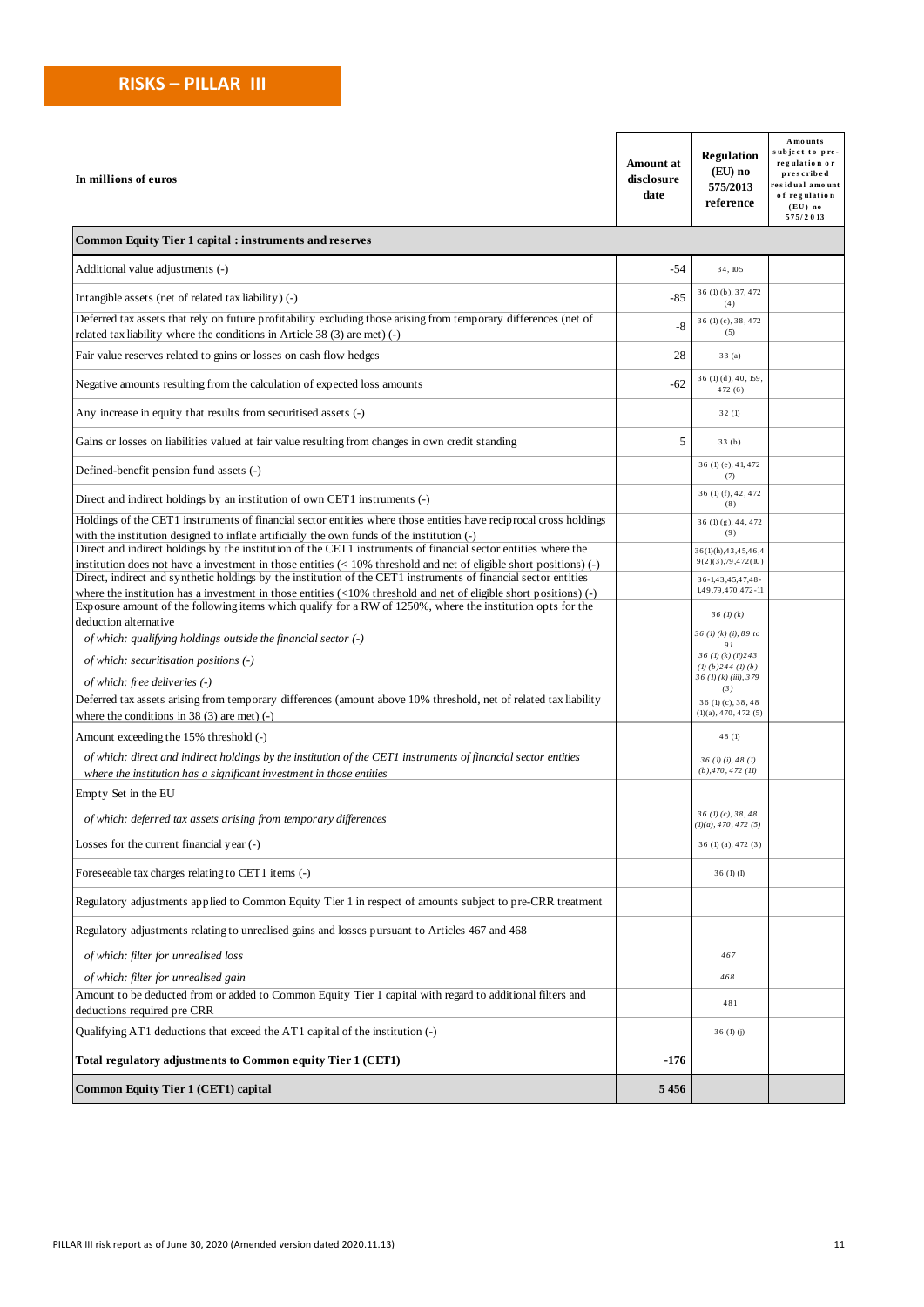| In millions of euros                                                                                                                                                                                                                | <b>Amount</b> at<br>disclosure<br>date | Regulation<br>(EU) no<br>575/2013<br>reference | A mounts<br>subject to pre-<br>regulation or<br>prescribed<br>esidual amount<br>of regulation<br>$(EU)$ no<br>575/2013 |
|-------------------------------------------------------------------------------------------------------------------------------------------------------------------------------------------------------------------------------------|----------------------------------------|------------------------------------------------|------------------------------------------------------------------------------------------------------------------------|
| <b>Additional Tier 1 (AT1) capital: instruments</b>                                                                                                                                                                                 |                                        |                                                |                                                                                                                        |
| Capital instruments and the related share premium accounts                                                                                                                                                                          |                                        | 51, 52                                         |                                                                                                                        |
| of which: classified as equity under applicable accounting standards                                                                                                                                                                |                                        |                                                |                                                                                                                        |
| of which: classified as liabilities under applicable accounting standards                                                                                                                                                           |                                        |                                                |                                                                                                                        |
| Amount of qualifying items referred to in Article 484 (4) and the related share premium accounts subject to<br>phase out from AT1                                                                                                   |                                        | 486(3)                                         |                                                                                                                        |
| Public sector capital injections grandfathered until 1 January 2018                                                                                                                                                                 |                                        | 483(3)                                         |                                                                                                                        |
| Qualifying Tier 1 capital included in consolidated AT1 capital (including minority interests not included in row<br>5) issued by subsidiaries and held by third parties                                                             |                                        | 85, 86, 480                                    |                                                                                                                        |
| of which: instruments issued by subsidiaries subject to phase out                                                                                                                                                                   |                                        | 486(3)                                         |                                                                                                                        |
| Additional Tier 1 (AT1) capital before regulatory adjustments                                                                                                                                                                       |                                        |                                                |                                                                                                                        |
|                                                                                                                                                                                                                                     |                                        |                                                |                                                                                                                        |
| Additional Tier 1 (AT1) capital: regulatory adjustments                                                                                                                                                                             |                                        |                                                |                                                                                                                        |
| Direct and indirect holdings by an institution of own ATI Instruments (-)                                                                                                                                                           |                                        | 52 (1) (b), 56 (a), 57,<br>475(2)              |                                                                                                                        |
| Holdings of the AT1 instruments of financial sector entities where those entities have reciprocal cross holdings                                                                                                                    |                                        | 56 (b), 58, 475 (3)                            |                                                                                                                        |
| with the institution designed to inflate artificially the own funds of the institution (-)<br>Direct and indirect holdings of the AT1 instruments of financial sector entities where the institution does not                       |                                        | 56 (c), 59, 60, 79,                            |                                                                                                                        |
| have a significant investment in those entities $($ < 10% threshold and net of eligible short positions) $($ - $)$<br>Direct and indirect holdings by the institution of the AT1 instruments of financial sector entities where the |                                        | 475(4)<br>56 (d), 59, 60, 79,                  |                                                                                                                        |
| institution has a significant investment in those entities $(< 10\%$ threshold net of eligible short positions) (-)<br>Regulatory adjustments applied to additional tier 1 in respect of amounts subject to pre-CRR treatment and   |                                        | 475(4)                                         |                                                                                                                        |
| transitional treatments subject to phase out as prescribed in Regulation (EU) No 575/2013<br>Residual amounts deducted from Additional Tier 1 capital with regard to deduction from Common Equity Tier 1                            |                                        |                                                |                                                                                                                        |
| capital during the transitional period pursuant to article 472 of Regulation (EU) No 575/2013                                                                                                                                       |                                        | $472, 472$ (3) (a),                            |                                                                                                                        |
| of which: Own capital instruments                                                                                                                                                                                                   |                                        | 472 (4), 472 (6),<br>472 (8) (a), 472 (9),     |                                                                                                                        |
| of which: non-significant investments in the capital of other financial sector entities                                                                                                                                             |                                        | 472 (10) (a), 472<br>(11)(a)                   |                                                                                                                        |
| of which: significant investments in the capital of other financial sector entities                                                                                                                                                 |                                        |                                                |                                                                                                                        |
| Residual amounts deducted from Additional Tier 1 capital with regard to deduction from Tier 2 capital during the                                                                                                                    |                                        |                                                |                                                                                                                        |
| transitional period pursuant to article 475 of Regulation (EU) No 575/2013<br>of which: Own capital instruments                                                                                                                     |                                        |                                                |                                                                                                                        |
| of which: non-significant investments in the capital of other financial sector entities                                                                                                                                             |                                        | 477, 477 (3), 477<br>$(4)$ $(a)$               |                                                                                                                        |
| of which: significant investments in the capital of other financial sector entities                                                                                                                                                 |                                        |                                                |                                                                                                                        |
| Amount to be deducted from or added to Additional Tier 1 capital with regard to additional filters and deductions<br>required pre- CRR                                                                                              |                                        | 467, 468, 481                                  |                                                                                                                        |
| Qualifying T2 deductions that exceed the T2 capital of the institution (-)                                                                                                                                                          |                                        | 56 (e)                                         |                                                                                                                        |
| Total regulatory adjustments to Additional Tier 1 (AT1) capital                                                                                                                                                                     |                                        |                                                |                                                                                                                        |
| <b>Additional Tier 1 (AT1) capital</b>                                                                                                                                                                                              |                                        |                                                |                                                                                                                        |
| Tier 1 capital $(T1 = CET1 + AT1)$                                                                                                                                                                                                  | 5456                                   |                                                |                                                                                                                        |
|                                                                                                                                                                                                                                     |                                        |                                                |                                                                                                                        |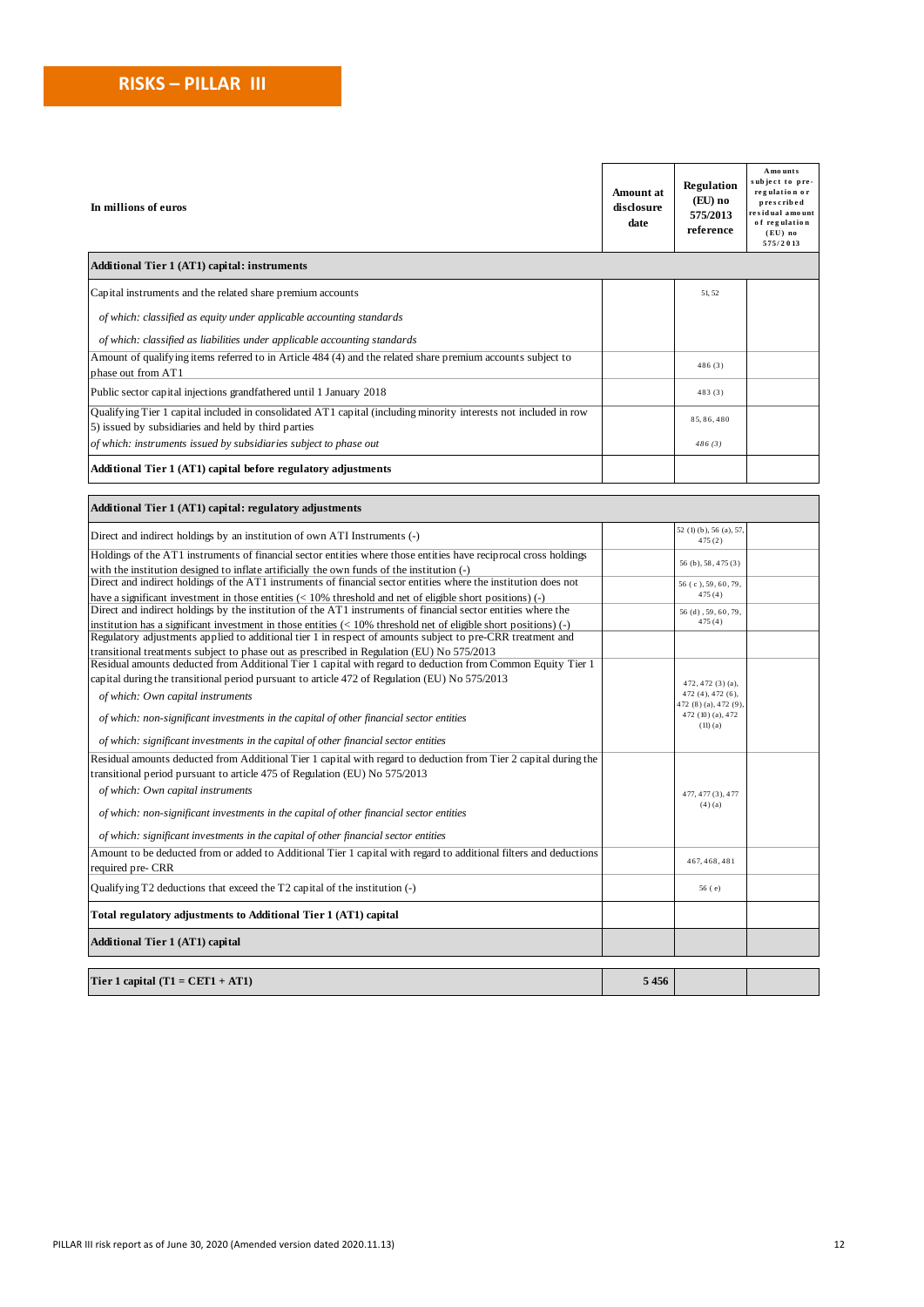| A mo unts<br>subject to pre-<br>Regulation<br>Amount at<br>regulation or<br>(EU) no<br>prescribed<br>disclosure<br>residual amount<br>575/2013<br>date<br>of regulation<br>reference<br>$(EU)$ no<br>575/2013<br>857<br>62,63<br>486(4)<br>483(4)<br>87, 88, 480<br>of which: instruments issued by subsidiaries subject to phase out<br>486(4)<br>$62$ (c) et (d)<br>857<br>Tier 2 (T2) capital: regulatory adjustments<br>63 (b) (i), 66 (a),<br>67,477(2)<br>Holdings of the T2 instruments and subordinated bans of financial sector entities where those entities have<br>66 (b), 68, 477 (3)<br>institution does not have a significant investment in those entities (amount above 10% threshold and net of<br>eligible short positions) (-)<br>66 (c), 69, 70, 79,<br>477(4)<br>of which new holdings not subject to transitional arrangements<br>of which holdings existing before 1 January 2013 and subject to transitional arrangements<br>66 (d), 69, 79, 477<br>(4)<br>entities where the institution has a significant investment in those entities (net of eligible short positions) (-)<br>Regulatory adjustments applied to tier 2 in respect of amounts subject to pre-CRR treatment and transitional<br>during the transitional period pursuant to article 472 of Regulation (EU) No 575/2013<br>472, 472 (3) (a),<br>of which: Own capital instruments<br>472 (4), 472 (6),<br>472 (8) (a), 472 (9).<br>472 (10) (a), 472<br>of which: non-significant investments in the capital of other financial sector entities<br>(11)(a)<br>of which: significant investments in the capital of other financial sector entities<br>475, 475 (2) (a), 475<br>of which: Own capital instruments<br>$(3), 475(4)$ (a)<br>of which: non-significant investments in the capital of other financial sector entities<br>of which: significant investments in the capital of other financial sector entities<br>467, 468, 481<br>857<br>6 3 1 3 |                                                                                                                                                                                                          |  |  |
|----------------------------------------------------------------------------------------------------------------------------------------------------------------------------------------------------------------------------------------------------------------------------------------------------------------------------------------------------------------------------------------------------------------------------------------------------------------------------------------------------------------------------------------------------------------------------------------------------------------------------------------------------------------------------------------------------------------------------------------------------------------------------------------------------------------------------------------------------------------------------------------------------------------------------------------------------------------------------------------------------------------------------------------------------------------------------------------------------------------------------------------------------------------------------------------------------------------------------------------------------------------------------------------------------------------------------------------------------------------------------------------------------------------------------------------------------------------------------------------------------------------------------------------------------------------------------------------------------------------------------------------------------------------------------------------------------------------------------------------------------------------------------------------------------------------------------------------------------------------------------------------------------------------------------------------------------|----------------------------------------------------------------------------------------------------------------------------------------------------------------------------------------------------------|--|--|
|                                                                                                                                                                                                                                                                                                                                                                                                                                                                                                                                                                                                                                                                                                                                                                                                                                                                                                                                                                                                                                                                                                                                                                                                                                                                                                                                                                                                                                                                                                                                                                                                                                                                                                                                                                                                                                                                                                                                                    | In millions of euros                                                                                                                                                                                     |  |  |
|                                                                                                                                                                                                                                                                                                                                                                                                                                                                                                                                                                                                                                                                                                                                                                                                                                                                                                                                                                                                                                                                                                                                                                                                                                                                                                                                                                                                                                                                                                                                                                                                                                                                                                                                                                                                                                                                                                                                                    | Tier 2 (T2) capital: instruments and provisions                                                                                                                                                          |  |  |
|                                                                                                                                                                                                                                                                                                                                                                                                                                                                                                                                                                                                                                                                                                                                                                                                                                                                                                                                                                                                                                                                                                                                                                                                                                                                                                                                                                                                                                                                                                                                                                                                                                                                                                                                                                                                                                                                                                                                                    | Capital instruments and the related share premium accounts                                                                                                                                               |  |  |
|                                                                                                                                                                                                                                                                                                                                                                                                                                                                                                                                                                                                                                                                                                                                                                                                                                                                                                                                                                                                                                                                                                                                                                                                                                                                                                                                                                                                                                                                                                                                                                                                                                                                                                                                                                                                                                                                                                                                                    | Amount of qualifying items referred to in Article 484 (5) and the related share premium accounts subject to<br>phase out from T2                                                                         |  |  |
|                                                                                                                                                                                                                                                                                                                                                                                                                                                                                                                                                                                                                                                                                                                                                                                                                                                                                                                                                                                                                                                                                                                                                                                                                                                                                                                                                                                                                                                                                                                                                                                                                                                                                                                                                                                                                                                                                                                                                    | Public sector capital injections grandfathered until 1 January 2018                                                                                                                                      |  |  |
|                                                                                                                                                                                                                                                                                                                                                                                                                                                                                                                                                                                                                                                                                                                                                                                                                                                                                                                                                                                                                                                                                                                                                                                                                                                                                                                                                                                                                                                                                                                                                                                                                                                                                                                                                                                                                                                                                                                                                    | Qualifying own funds instruments included in consolidated T2 capital (including minority interests and AT1<br>instruments not included in rows 5 or 34) issued by subsidiaries and held by third parties |  |  |
|                                                                                                                                                                                                                                                                                                                                                                                                                                                                                                                                                                                                                                                                                                                                                                                                                                                                                                                                                                                                                                                                                                                                                                                                                                                                                                                                                                                                                                                                                                                                                                                                                                                                                                                                                                                                                                                                                                                                                    | Credit risk adjustments                                                                                                                                                                                  |  |  |
|                                                                                                                                                                                                                                                                                                                                                                                                                                                                                                                                                                                                                                                                                                                                                                                                                                                                                                                                                                                                                                                                                                                                                                                                                                                                                                                                                                                                                                                                                                                                                                                                                                                                                                                                                                                                                                                                                                                                                    | Tier 2 (T2) capital before regulatory adjustments                                                                                                                                                        |  |  |
|                                                                                                                                                                                                                                                                                                                                                                                                                                                                                                                                                                                                                                                                                                                                                                                                                                                                                                                                                                                                                                                                                                                                                                                                                                                                                                                                                                                                                                                                                                                                                                                                                                                                                                                                                                                                                                                                                                                                                    |                                                                                                                                                                                                          |  |  |
|                                                                                                                                                                                                                                                                                                                                                                                                                                                                                                                                                                                                                                                                                                                                                                                                                                                                                                                                                                                                                                                                                                                                                                                                                                                                                                                                                                                                                                                                                                                                                                                                                                                                                                                                                                                                                                                                                                                                                    |                                                                                                                                                                                                          |  |  |
|                                                                                                                                                                                                                                                                                                                                                                                                                                                                                                                                                                                                                                                                                                                                                                                                                                                                                                                                                                                                                                                                                                                                                                                                                                                                                                                                                                                                                                                                                                                                                                                                                                                                                                                                                                                                                                                                                                                                                    | Direct and indirect holdings by an institution of own T2 instruments and subordinated bans (-)                                                                                                           |  |  |
|                                                                                                                                                                                                                                                                                                                                                                                                                                                                                                                                                                                                                                                                                                                                                                                                                                                                                                                                                                                                                                                                                                                                                                                                                                                                                                                                                                                                                                                                                                                                                                                                                                                                                                                                                                                                                                                                                                                                                    | reciprocal cross holdings with the institution designed to inflate artificially the own funds of the institution (-)                                                                                     |  |  |
|                                                                                                                                                                                                                                                                                                                                                                                                                                                                                                                                                                                                                                                                                                                                                                                                                                                                                                                                                                                                                                                                                                                                                                                                                                                                                                                                                                                                                                                                                                                                                                                                                                                                                                                                                                                                                                                                                                                                                    | Direct and indirect holdings of the T2 instruments and subordinated loans of financial sector entities where the                                                                                         |  |  |
|                                                                                                                                                                                                                                                                                                                                                                                                                                                                                                                                                                                                                                                                                                                                                                                                                                                                                                                                                                                                                                                                                                                                                                                                                                                                                                                                                                                                                                                                                                                                                                                                                                                                                                                                                                                                                                                                                                                                                    |                                                                                                                                                                                                          |  |  |
|                                                                                                                                                                                                                                                                                                                                                                                                                                                                                                                                                                                                                                                                                                                                                                                                                                                                                                                                                                                                                                                                                                                                                                                                                                                                                                                                                                                                                                                                                                                                                                                                                                                                                                                                                                                                                                                                                                                                                    |                                                                                                                                                                                                          |  |  |
|                                                                                                                                                                                                                                                                                                                                                                                                                                                                                                                                                                                                                                                                                                                                                                                                                                                                                                                                                                                                                                                                                                                                                                                                                                                                                                                                                                                                                                                                                                                                                                                                                                                                                                                                                                                                                                                                                                                                                    |                                                                                                                                                                                                          |  |  |
|                                                                                                                                                                                                                                                                                                                                                                                                                                                                                                                                                                                                                                                                                                                                                                                                                                                                                                                                                                                                                                                                                                                                                                                                                                                                                                                                                                                                                                                                                                                                                                                                                                                                                                                                                                                                                                                                                                                                                    | Direct and indirect holdings by the institution of the T2 instruments and subordinated loans of financial sector                                                                                         |  |  |
|                                                                                                                                                                                                                                                                                                                                                                                                                                                                                                                                                                                                                                                                                                                                                                                                                                                                                                                                                                                                                                                                                                                                                                                                                                                                                                                                                                                                                                                                                                                                                                                                                                                                                                                                                                                                                                                                                                                                                    |                                                                                                                                                                                                          |  |  |
|                                                                                                                                                                                                                                                                                                                                                                                                                                                                                                                                                                                                                                                                                                                                                                                                                                                                                                                                                                                                                                                                                                                                                                                                                                                                                                                                                                                                                                                                                                                                                                                                                                                                                                                                                                                                                                                                                                                                                    | treatments subject to phase out as prescribed in Regulation (EU) No 575/2013 (i.e. CRR residual amounts)                                                                                                 |  |  |
|                                                                                                                                                                                                                                                                                                                                                                                                                                                                                                                                                                                                                                                                                                                                                                                                                                                                                                                                                                                                                                                                                                                                                                                                                                                                                                                                                                                                                                                                                                                                                                                                                                                                                                                                                                                                                                                                                                                                                    | Residual amounts deducted from Tier 2 capital with regard to deduction from Common Equity Tier 1 capital                                                                                                 |  |  |
|                                                                                                                                                                                                                                                                                                                                                                                                                                                                                                                                                                                                                                                                                                                                                                                                                                                                                                                                                                                                                                                                                                                                                                                                                                                                                                                                                                                                                                                                                                                                                                                                                                                                                                                                                                                                                                                                                                                                                    |                                                                                                                                                                                                          |  |  |
|                                                                                                                                                                                                                                                                                                                                                                                                                                                                                                                                                                                                                                                                                                                                                                                                                                                                                                                                                                                                                                                                                                                                                                                                                                                                                                                                                                                                                                                                                                                                                                                                                                                                                                                                                                                                                                                                                                                                                    |                                                                                                                                                                                                          |  |  |
|                                                                                                                                                                                                                                                                                                                                                                                                                                                                                                                                                                                                                                                                                                                                                                                                                                                                                                                                                                                                                                                                                                                                                                                                                                                                                                                                                                                                                                                                                                                                                                                                                                                                                                                                                                                                                                                                                                                                                    |                                                                                                                                                                                                          |  |  |
|                                                                                                                                                                                                                                                                                                                                                                                                                                                                                                                                                                                                                                                                                                                                                                                                                                                                                                                                                                                                                                                                                                                                                                                                                                                                                                                                                                                                                                                                                                                                                                                                                                                                                                                                                                                                                                                                                                                                                    | Residual amounts deducted from Tier 2 capital with regard to deduction from Additional Tier 1 capital during the<br>transitional period pursuant to article 475 of Regulation (EU) No 575/2013           |  |  |
|                                                                                                                                                                                                                                                                                                                                                                                                                                                                                                                                                                                                                                                                                                                                                                                                                                                                                                                                                                                                                                                                                                                                                                                                                                                                                                                                                                                                                                                                                                                                                                                                                                                                                                                                                                                                                                                                                                                                                    |                                                                                                                                                                                                          |  |  |
|                                                                                                                                                                                                                                                                                                                                                                                                                                                                                                                                                                                                                                                                                                                                                                                                                                                                                                                                                                                                                                                                                                                                                                                                                                                                                                                                                                                                                                                                                                                                                                                                                                                                                                                                                                                                                                                                                                                                                    |                                                                                                                                                                                                          |  |  |
|                                                                                                                                                                                                                                                                                                                                                                                                                                                                                                                                                                                                                                                                                                                                                                                                                                                                                                                                                                                                                                                                                                                                                                                                                                                                                                                                                                                                                                                                                                                                                                                                                                                                                                                                                                                                                                                                                                                                                    |                                                                                                                                                                                                          |  |  |
|                                                                                                                                                                                                                                                                                                                                                                                                                                                                                                                                                                                                                                                                                                                                                                                                                                                                                                                                                                                                                                                                                                                                                                                                                                                                                                                                                                                                                                                                                                                                                                                                                                                                                                                                                                                                                                                                                                                                                    | Amount to be deducted from or added to Tier 2 capital with regard to additional filters and deductions required<br>pre CRR                                                                               |  |  |
|                                                                                                                                                                                                                                                                                                                                                                                                                                                                                                                                                                                                                                                                                                                                                                                                                                                                                                                                                                                                                                                                                                                                                                                                                                                                                                                                                                                                                                                                                                                                                                                                                                                                                                                                                                                                                                                                                                                                                    | Total regulatory adjustments to Tier 2 (T2) capital                                                                                                                                                      |  |  |
|                                                                                                                                                                                                                                                                                                                                                                                                                                                                                                                                                                                                                                                                                                                                                                                                                                                                                                                                                                                                                                                                                                                                                                                                                                                                                                                                                                                                                                                                                                                                                                                                                                                                                                                                                                                                                                                                                                                                                    | Tier 2 (T2) capital                                                                                                                                                                                      |  |  |
|                                                                                                                                                                                                                                                                                                                                                                                                                                                                                                                                                                                                                                                                                                                                                                                                                                                                                                                                                                                                                                                                                                                                                                                                                                                                                                                                                                                                                                                                                                                                                                                                                                                                                                                                                                                                                                                                                                                                                    | Total capital $(TC = T1 + T2)$                                                                                                                                                                           |  |  |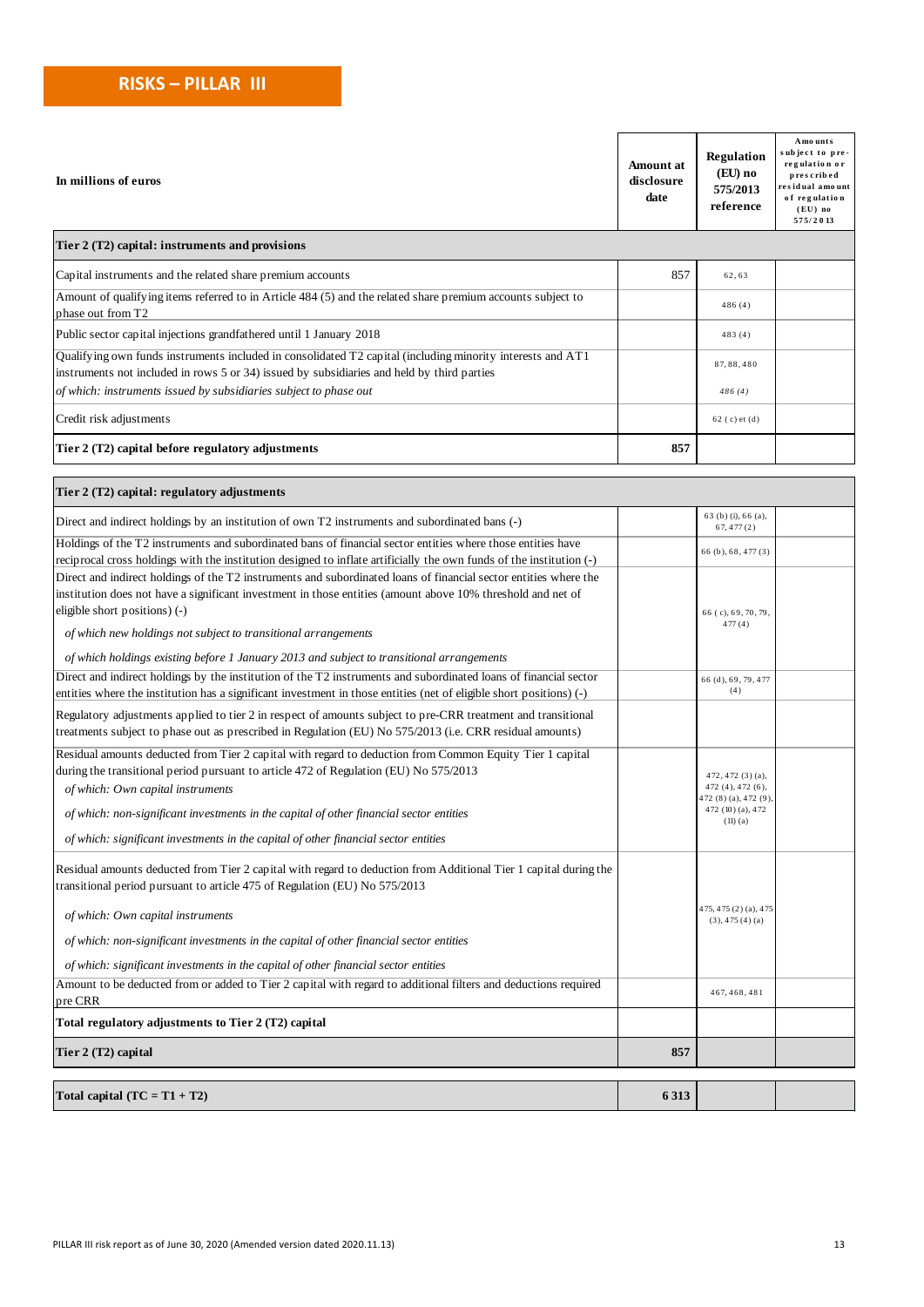| In millions of euros                                                                                                                                                                                                                                                                                                                | <b>Amount at</b><br>disclosure<br>date | Regulation<br>(EU) no<br>575/2013<br>reference                  | A mounts<br>subject to pre-<br>regulation or<br>prescribed<br>residual amount<br>of regulation<br>$(EU)$ no<br>575/2013 |
|-------------------------------------------------------------------------------------------------------------------------------------------------------------------------------------------------------------------------------------------------------------------------------------------------------------------------------------|----------------------------------------|-----------------------------------------------------------------|-------------------------------------------------------------------------------------------------------------------------|
| Risk weighted assets in respect of amounts subject to pre-CRR treatment and transitional treatments subject to<br>phase out as prescribed in Regulation (EU) No 575/2013(i.e. CRR residual amounts)                                                                                                                                 |                                        |                                                                 |                                                                                                                         |
| of which: Adjustment of the 15 % threshold, part of the significant investments of the CET1, items not deducted<br>from CET1 (Regulation (EU) No 575/2013 residual amounts)<br>of which: Adjustment of the 15 % threshold, deferred tax assets part, items not deducted from CET1 (Regulation<br>(EU) No 575/2013 residual amounts) |                                        | 472,472(5),472(8)<br>$(b)$ , 472 $(10)(b)$ , 472<br>(II)(b)     |                                                                                                                         |
| of which: items not deducted from AT1 items (Regulation (EU) No $575/2013$ residual amounts)<br>Items not deducted from T2 items (Regulation (EU) No 575/2013 residual amounts)                                                                                                                                                     |                                        | 475,475(2)(b),475(<br>$2)(c)$ , 475(4)(b)<br>477,477(2)(b),477( |                                                                                                                         |
| Total risk weighted assets                                                                                                                                                                                                                                                                                                          | 34822                                  | $2)(c)$ , 477(4)(b)                                             |                                                                                                                         |

| Capital ratios and buffers                                                                                                                                                                                                                                                                                                         |        |                         |  |
|------------------------------------------------------------------------------------------------------------------------------------------------------------------------------------------------------------------------------------------------------------------------------------------------------------------------------------|--------|-------------------------|--|
| Common Equity Tier 1 (as a percentage of risk exposure amount)                                                                                                                                                                                                                                                                     | 15.67% | $92(2)(a)$ , 465        |  |
| Tier 1 (as a percentage of risk exposure amount)                                                                                                                                                                                                                                                                                   | 15.67% | $92(2)(b)$ , 465        |  |
| Total capital (as a percentage of risk exposure amount)                                                                                                                                                                                                                                                                            | 18.13% | 92 $(2)(c)$             |  |
| Institution specific buffer requirement (CET1 requirement in accordance with article 92 (1) (a) plus capital<br>conservation and countercyclical buffer requirements, plus systemic risk buffer, plus the systemically important<br>institution buffer (G-SII or 0-SII buffer), expressed as a percentage of risk exposure amount) |        | 2.51% CRD 128, 129, 130 |  |
| of which: capital conservation buffer requirement                                                                                                                                                                                                                                                                                  | 2.50%  |                         |  |
| of which: countercyclical buffer requirement                                                                                                                                                                                                                                                                                       | 0.01%  |                         |  |
| of which: systemic risk buffer requirement                                                                                                                                                                                                                                                                                         |        |                         |  |
| of which: Global Systemically Important Institution $(G-511)$ or Other Systemically Important Institution $(0-SII)$<br>buffer                                                                                                                                                                                                      |        | CRD B1                  |  |
| Common Equity Tier 1 available to meet buffers (as a percentage of risk exposure amount)                                                                                                                                                                                                                                           | 11.17% | <b>CRD 128</b>          |  |
| [non relevant in EU regulation]                                                                                                                                                                                                                                                                                                    |        |                         |  |
| [non relevant in EU regulation]                                                                                                                                                                                                                                                                                                    |        |                         |  |
| [non relevant in EU regulation]                                                                                                                                                                                                                                                                                                    |        |                         |  |

| <b>Capital ratios and buffers</b>                                                                                                |                                      |  |
|----------------------------------------------------------------------------------------------------------------------------------|--------------------------------------|--|
| Direct and indirect holdings of the capital of financial sector entities where the institution does not have a                   | $36 - 1,45,46,472$                   |  |
| significant investment in those entities $\ll 10\%$ threshold and net of eligible short positions)                               | 10,56,59,60,475-<br>4.66.69.70.477-4 |  |
| Direct and indirect holdings by the institution of the CET 1 instruments of financial sector entities where the                  | $36$ (1) (i), $45, 48$ ,             |  |
| institution has a significant investment in those entities $\langle \langle 10\%$ threshold and net of eligible short positions) | 470, 472 (11)                        |  |
| Empty Set in the EU                                                                                                              |                                      |  |
| Deferred tax assets arising from temporary differences (amount below 10% threshold, net of related tax liability                 | 36(1)(c), 38, 48,                    |  |
| where the conditions in Article 38 (3) are met)                                                                                  | 470, 472(5)                          |  |
|                                                                                                                                  |                                      |  |
| Applicable caps on the inclusion of provisions in Tier 2                                                                         |                                      |  |
| Credit risk adjustments included in T2 in respect of exposures subject to standardized approach (prior to the                    | 62                                   |  |

| application of the cap)                                                                                                                            |     |    |  |
|----------------------------------------------------------------------------------------------------------------------------------------------------|-----|----|--|
| Cap on inclusion of credit risk adjustments in T2 under standardised approach                                                                      | 149 | 62 |  |
| Credit risk adjustments included in T2 in respect of exposures subject to internai ratings-based approach (prior<br>to the application of the cap) |     | 62 |  |
| Cap for inclusion of credit risk adjustments in T2 under internal ratings-based approach                                                           |     | 62 |  |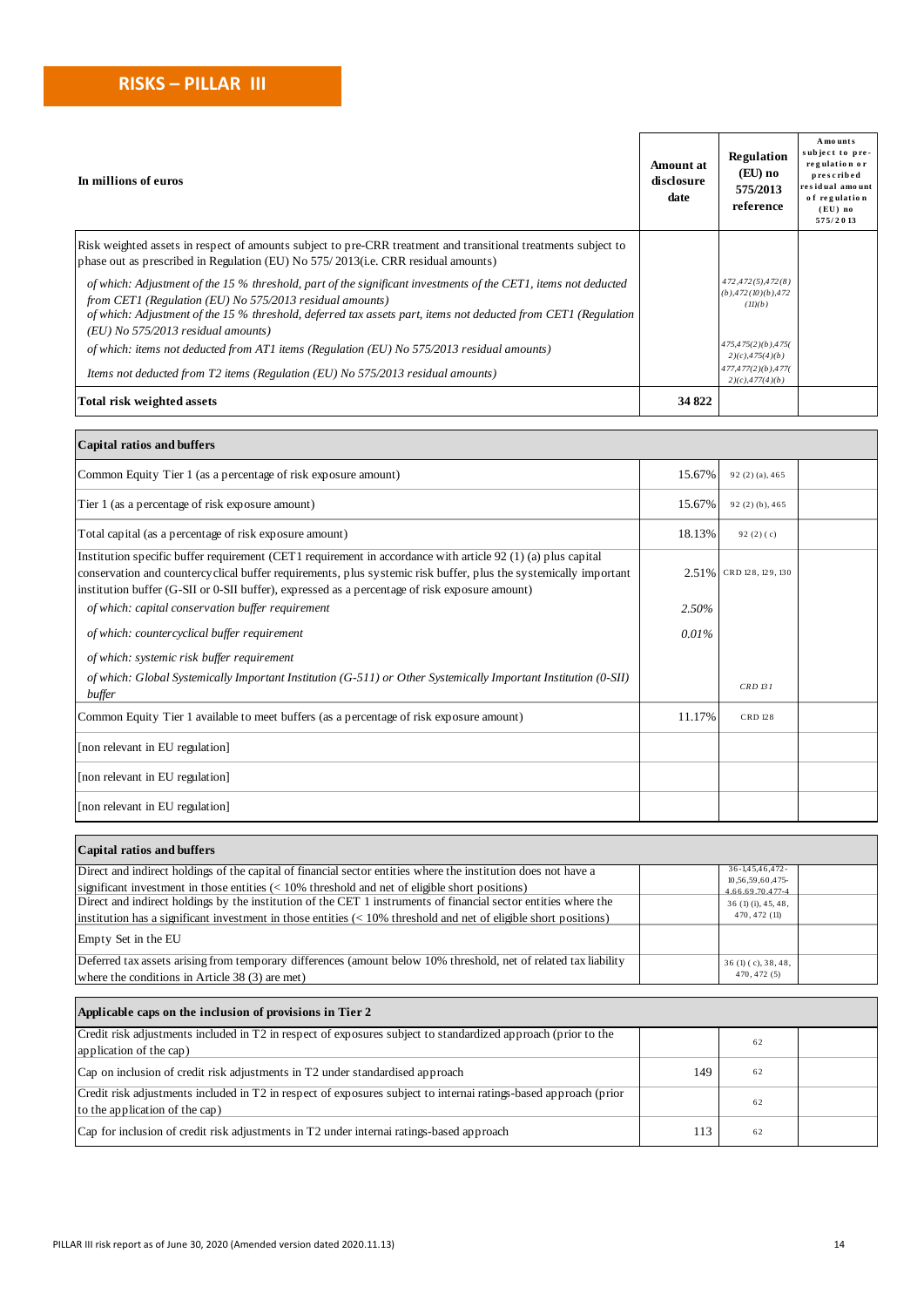| In millions of euros                                                                                      | Amount at<br>disclosure<br>date | Regulation<br>(EU) no<br>575/2013<br>reference | A mounts<br>subject to pre-<br>regulation or<br>prescribed<br>residual amount<br>of regulation<br>$(EU)$ no<br>575/2013 |
|-----------------------------------------------------------------------------------------------------------|---------------------------------|------------------------------------------------|-------------------------------------------------------------------------------------------------------------------------|
| Capital instruments subject to phase-out arrangements (only applicable between 1 Jan 2013 and 1 Jan 2022) |                                 |                                                |                                                                                                                         |
| Current cap on CET1 instruments subject to phase out arrangements                                         |                                 | 484 (3), 486 (2) et<br>(5)                     |                                                                                                                         |
| Amount excluded from CET1 due to cap (excess over cap atter redemptions and maturities)                   |                                 | 484 (3), 486 (2) et<br>(5)                     |                                                                                                                         |
| Current cap on AT1 instruments subject to phase out arrangements                                          |                                 | 484 (4), 486 (3) et<br>(5)                     |                                                                                                                         |
| Amount excluded from AT1 due to cap (excess over cap after redemptions and maturities)                    |                                 | 484 (4), 486 (3) et<br>(5)                     |                                                                                                                         |
| Current cap on T2 instruments subject to phase out arrangements                                           |                                 | 484 (5), 486 (4) et<br>(5)                     |                                                                                                                         |
| Amount excluded from T2 due to cap (excess over cap after redemptions and maturities)                     |                                 | 484 (5), 486 (4) et<br>(5)                     |                                                                                                                         |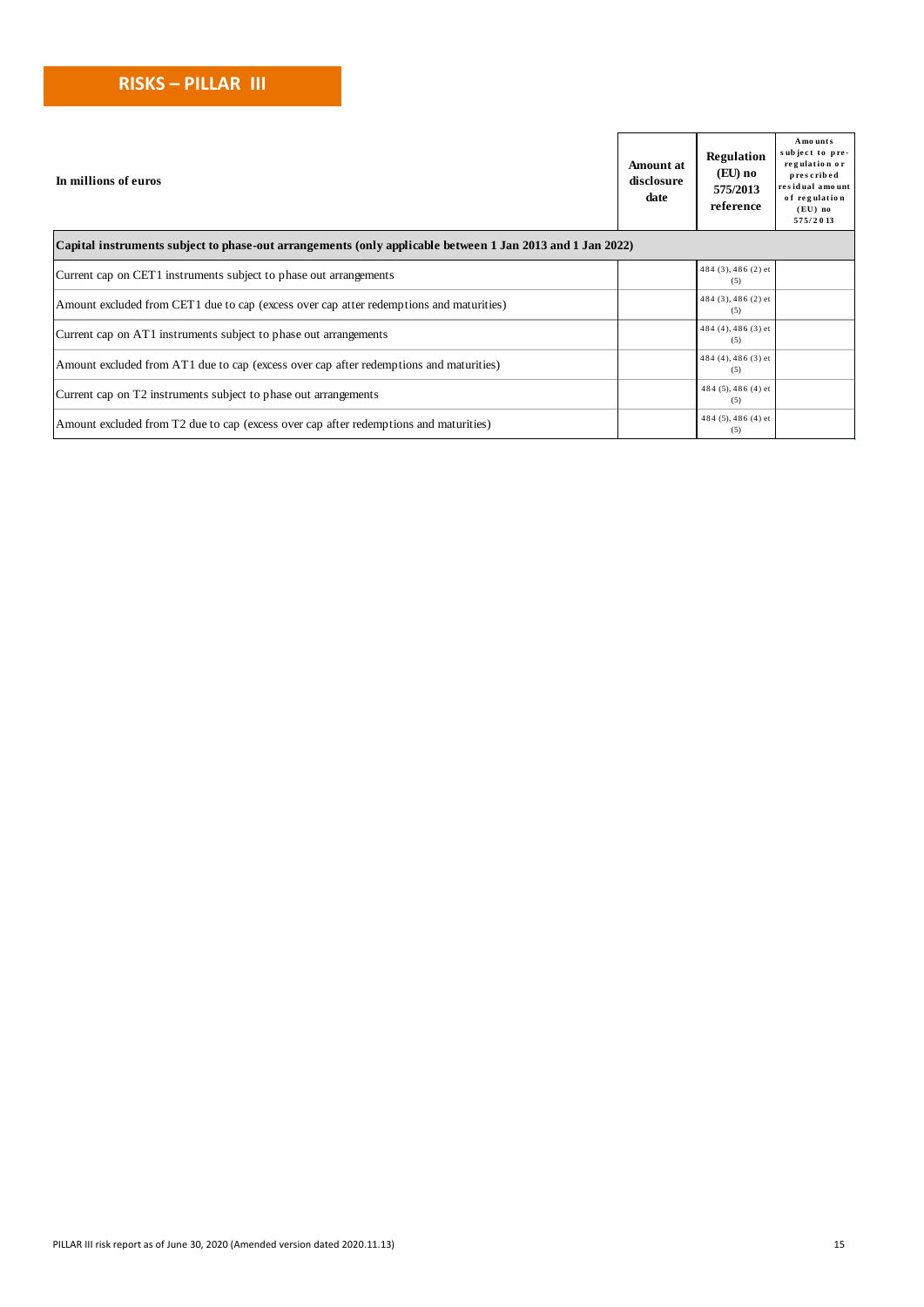#### **C - CAPITAL REQUIREMENTS**

Prudential requirements are determined in accordance with transitional texts and arrangements applying from 1st January 2014 to credit institutions and investment firms, as published in the Official Journal of the European Union on 26 June 2013: Regulation (EU) 575/2013 and Directive 2013/36/EU, transposed by Order 2014-158 of 20 February 2014. This upward trend in capital requirements primarily reflects the overall increase in activity of the RCI Banque group.

RCI Banque does not own any non-consolidated financial institution with an actual amount of capital less than its capital requirement.

## **II-5 OV1- Overview of RWA**

| In Millions of euros                                            | <b>RWA</b> | Min. capital<br>requirements |         |
|-----------------------------------------------------------------|------------|------------------------------|---------|
|                                                                 | 06/2020    | 03/2020                      | 06/2020 |
| Credit risk (excluding CCR)                                     | 29825      | 30 613                       | 2 3 8 6 |
| Of which the standardised approach                              | 11 025     | 11 553                       | 882     |
| Of which the foundation IRB (FIRB) approach                     | 29         | 92                           | 2       |
| Of which the advanced IRB (AIRB) approach                       | 18770      | 18 968                       | 1 502   |
| Of which equity IRB under the simple RWA or the IMA             |            |                              |         |
| Counterparty Credit Risk                                        |            | 332                          | 25      |
| Of which mark to market                                         |            |                              |         |
| Of which original exposure                                      |            |                              |         |
| Of which the standardised approach                              | 74         | 91                           | 6       |
| Of which internal model method (IMM)                            |            |                              |         |
| Of which REA for contributions to the default fund of a CCP     |            |                              |         |
| Of which Credit Valuation Adjustment                            | 237        | 241                          | 19      |
| Settlement risk                                                 |            |                              |         |
| Securitisation exposures in the banking book (after the cap)    |            |                              |         |
| Of which IRB approach                                           |            |                              |         |
| Of which IRB supervisory formula approach (SFA)                 |            |                              |         |
| Of which internal assessment approach (IAA)                     |            |                              |         |
| Of which standardised approach                                  |            |                              |         |
| Market risk                                                     |            |                              |         |
| Of which the standardised approach                              |            |                              |         |
| Of which IMA                                                    |            |                              |         |
| Large exposures                                                 |            |                              |         |
| Operational risk                                                | 3854       | 3854                         | 308     |
| Of which basic indicator approach                               |            |                              |         |
| Of which standardised approach                                  | 3854       | 3854                         | 308     |
| Of which advanced measurement approach                          |            |                              |         |
| Amounts below the thresholds for deduction (subject to 250% RW) | 832        | 754                          | 67      |
| Floor adjustment                                                |            |                              |         |
| Total                                                           | 34822      | 35 553                       | 2786    |
|                                                                 |            |                              |         |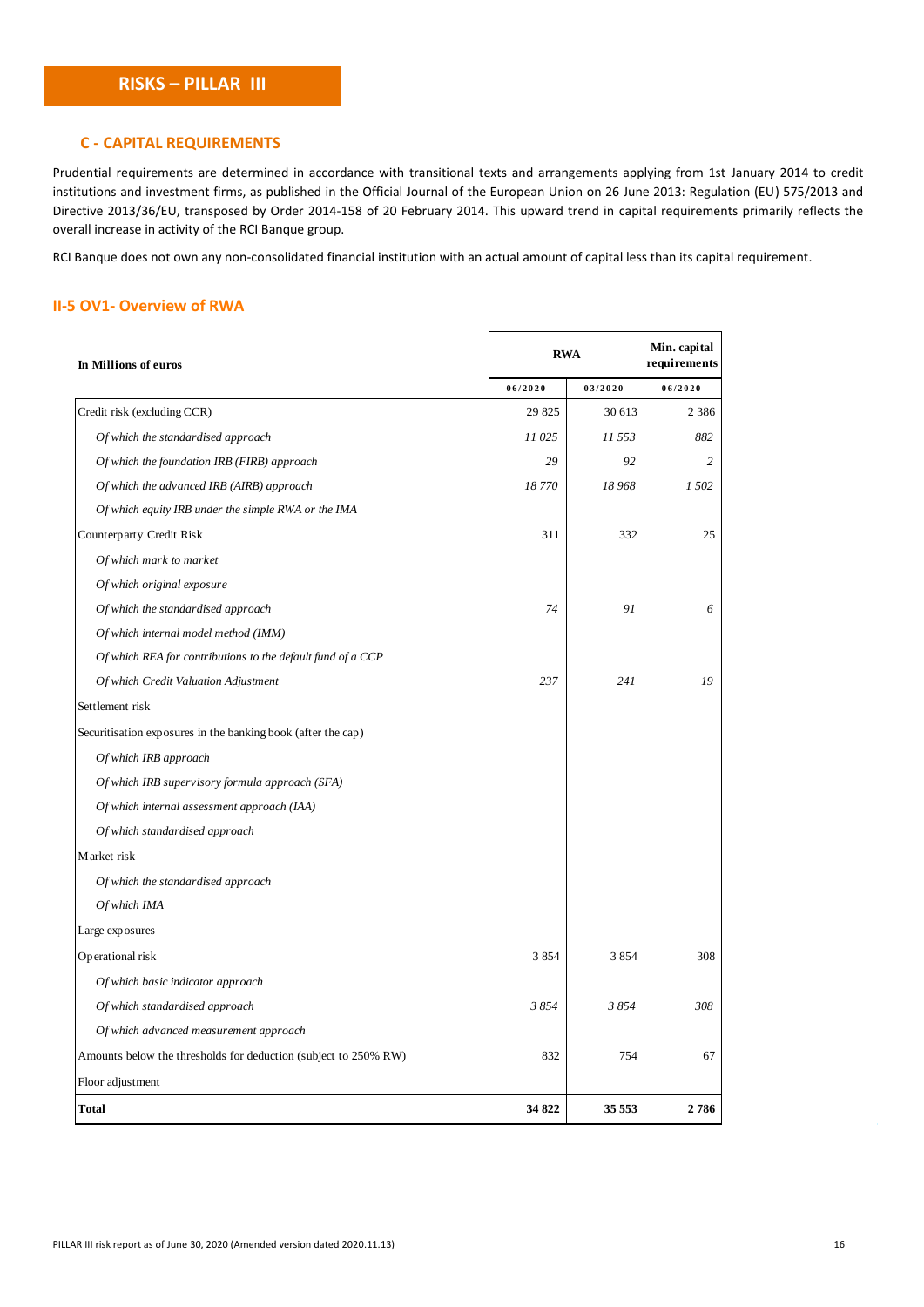#### **D - MANAGEMENT OF INTERNAL CAPITAL**

The internal capital requirement results from an assessment of the capital needed to deal with all RCI Banque's risks (Pillar I + Pillar II).

It equals the floor value of capital that the group's management considers necessary to tackle its risk profile and strategy.

Capital is managed by the "Accounting and Performance Control" and "Finance and Treasury" Divisions with the endorsement of the Chief Risk Officer and Chief Executive Officer under the control of RCI Banque's Board of Directors.

The RCI Banque group's capital management policy aims to optimize the use of own funds to maximize short and long- term yield for the shareholder, while maintaining a Core Tier one ratio that is consistent with the target rating needed to optimize refinancing.

The RCI group accordingly determines its internal solvency target in accordance with its goals and in compliance with regulatory thresholds.

For that purpose, the group implements an Internal Capital Adequacy Assessment Process (ICAAP) that enables it to meet the following two main aims:

- Periodically assess, and preserve in the medium term, adequate capital requirements to cover all types of risks incurred by the RCI Banque group, both under normal "centered" and stressed conditions. The said conditions are simulated using stress scenarios at least once a year.
- Constantly ensure that the RCI group has market access by enabling it in all stress situations to maintain its rating, solvency ratios and other indicators analyzed by the market, in direct comparison with the competition.

As such, and in accordance with regulatory texts, the ICAAP adopts a multidimensional approach that more particularly takes into account the following general principles:

- **Alignment with the group's risk profile and strategy**: the ICAAP is incorporated into the group's key processes: definition of economic models, the budgetary and forecasting process, the risk identification process, the risk appetite framework, the ILAAP (Internal Liquidity Adequacy Assessment Process) and the recovery plan.
- **Proportional approach based on a periodic review** of its risk appetite, its profile and its level of capital geared to its economic model, size and complexity.
- **Planning and setting risk limits**: RCI forecasts its own funds requirements based on the forecasting process fixed by the ICAAP and sets limits enabling it to remain consistent with the risk appetite approved by RCI Banque's Board of Directors.
- **Monitoring, control and supervision**: RCI regularly monitors the Risk Appetite Framework and the ICAAP indicators and thresholds at all levels of the company to ensure it complies with the set thresholds.

#### **E - LEVERAGE RATIO**

The Basel III/CRD IV regulations introduce the leverage ratio, the main aim of which is to serve as an additional measure to capital requirement based on weighted risks in order to avoid excessive development of exposures in relation to own funds.

Article 429 of the capital requirements regulation (CRR) specifies the methods for calculating the leverage ratio; it has been modified and replaced with delegated regulation (EU) 62/2015 of 10 October 2014, published in the OJEU on 18 January 2015. The leverage ratio shall be calculated as the ratio of the institution's Tier 1 capital to that of institution's total exposure, which includes balance sheet assets and off-balance sheet assets measured using a prudential approach.

Since 1st January 2015, disclosure of the leverage ratio has been mandatory (Article 521-2a of the CRR) at least once a year (CRR a.433), together with the financial statements (BCBS270 Article 45).

At the end of the current period of observation (2013-2016), banking institutions shall, from 1st January 2018, meet a minimum leverage ratio, set at 3% by the Basel Committee.

The RCI Banque group's leverage ratio, estimated according to CRR/CRD IV rules and factoring in the delegated regulation of October 2014, was 9.33% at 30 June 2020.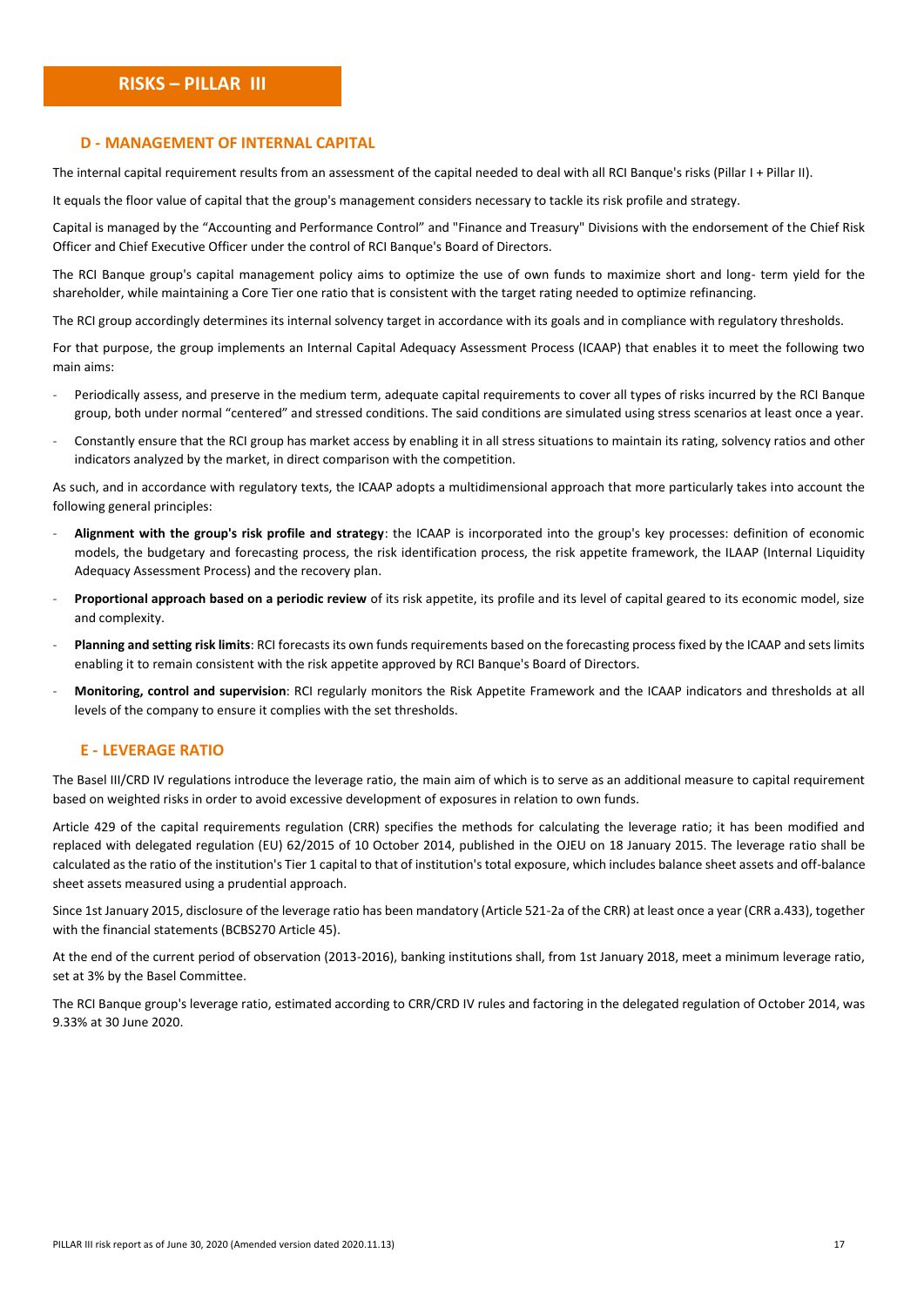## **II-6 LRSum - Summary reconciliation of accounting assets and leverage ratio exposures**

#### **In millions of euros**

| Total assets as per published financial statements                                                                              | 57 286 |
|---------------------------------------------------------------------------------------------------------------------------------|--------|
| Adjustment for entities which are consolidated for accounting purposes but are outside the scope of regulatory<br>consolidation | $-239$ |
| Adjustments for derivative financial instruments                                                                                | 179    |
| Adjustment for off-balance sheet items (ie conversion to credit equivalent amounts of off-balance sheet<br>exposures)           | 1613   |
| Other adjustments                                                                                                               | $-371$ |
| Leverage ratio total exposure measure                                                                                           | 58468  |

RCI has no unrecognized fiduciary assets, in accordance with Article 429.11 of the CRR.

## **II-7 LRCom - Leverage ratio**

#### **In millions of euros**

| On-balance sheet exposures                                                                            |         |
|-------------------------------------------------------------------------------------------------------|---------|
| On-balance sheet items (excluding derivatives, SFTs and fiduciary assets, but including collateral)   | 56 586  |
| Asset amounts deducted in determining Tier 1 capital                                                  | $-124$  |
| Total on-balance sheet exposures (excluding derivatives, SFTs and fiduciary assets)                   | 56 462  |
| <b>Derivative exposures</b>                                                                           |         |
| Replacement cost associated with all derivatives transactions (net of eligible cash variation margin) | 394     |
| Total derivatives exposures                                                                           | 394     |
| Other off-balance sheet exposures                                                                     |         |
| Off-balance sheet exposures at gross notional amount                                                  | 3 2 9 3 |
| Adjustments for conversion to credit equivalent amounts                                               | $-1680$ |
| Total other off-balance sheet exposures                                                               | 1613    |
| Capital and total exposure mesure                                                                     |         |
| Tier 1 capital                                                                                        | 5 4 5 6 |
| Leverage ratio total exposure measure                                                                 | 58 4 68 |
| Leverage ratio                                                                                        | 9.33%   |

Choice on transitional arrangements for the definition of the capital measure : Transitionary definition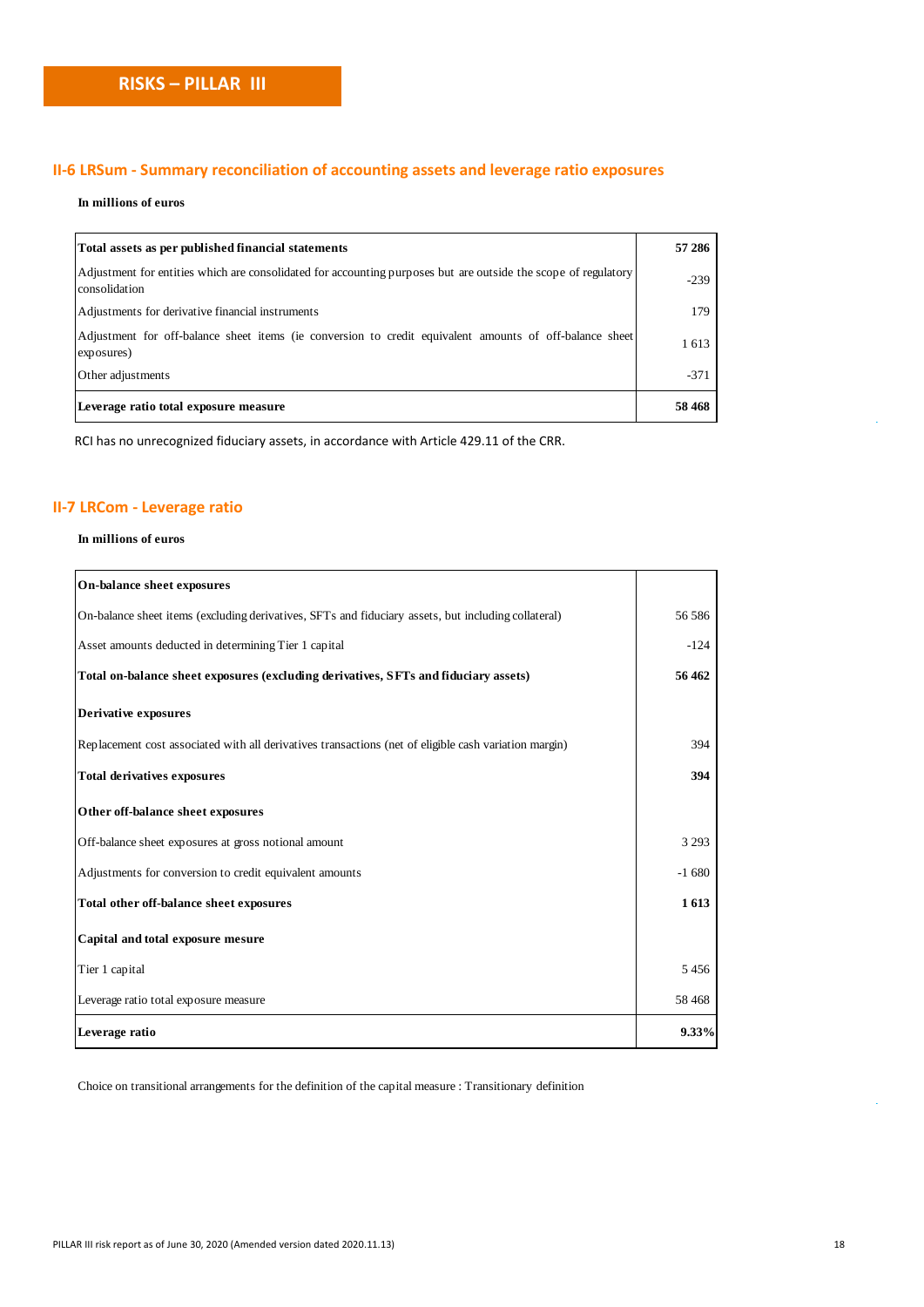## **II-8 LRSpl - Breakdown of on balance sheet exposures (excluding derivatives, SFTs and exempted exposures)**

| Total on-balance sheet exposures (excluding derivatives, SFTs, and exempted exposures)                | 56 586  |
|-------------------------------------------------------------------------------------------------------|---------|
| Trading book exposures                                                                                |         |
| Banking book exposures, of which:                                                                     | 56 586  |
| Exposures treated as sovereigns                                                                       | 5671    |
| Exposures to regional governments, MDB, international organisations and PSE not treated as sovereigns | 49      |
| <i>Institutions</i>                                                                                   | 1478    |
| Retail exposures                                                                                      | 32 374  |
| Corporate                                                                                             | 14 568  |
| Exposures in default                                                                                  | 262     |
| Other exposures (eg equity, securitisations, and other non-credit obligation assets)                  | 2 1 8 4 |

## **II9 LRQua - Statement of qualitative elements**

| Descriptions of the procedures used to<br>manage the excessive leverage risk                                                                          | RCI Banque monitors its leverage ratio on a monthly basis and keeps the Executive<br>Committee informed thereof. The ratio is also stated in the balanced scorecard of risks<br>provided quarterly to the Board of Directors' Risks Committee. An internal limit has been set<br>and a warning system has been put in place.                                                                                                                                                                                                                                                                                                               |
|-------------------------------------------------------------------------------------------------------------------------------------------------------|--------------------------------------------------------------------------------------------------------------------------------------------------------------------------------------------------------------------------------------------------------------------------------------------------------------------------------------------------------------------------------------------------------------------------------------------------------------------------------------------------------------------------------------------------------------------------------------------------------------------------------------------|
| Description of factors having an impact on the leverage<br>ratio during the period to which the leverage ratio<br>disclosed by the institution refers | RCI Banque disclosed a Basel III leverage ratio of 9.33% at the end of June 2020 against 8.40%<br>at the end of December 2019. It should be noted that, in line with the recommendations of the<br>European Central Bank of March 27, 2020 due to the COVID-19 crisis, RCI Banque did not pay<br>lin 2020 the additional dividend of €300 million in respect of 2019 results, thus increasing the<br>leverage ratio for December 2019 to 8.90%. The ratio improves under the combination of an<br>increased Tier I capital and a decrease of the total exposure measure, linked to the slowdown<br>of the activity during Covid-19 crisis. |

## **F - MANAGEMENT OF THE LEVERAGE RATIO**

Management of the leverage ratio consists both in calibrating "Tier 1" capital (the numerator of the ratio) and adjusting the group's leveraged exposure (denominator of the ratio) to meet the target ratio of 5% that the group has set, higher than the minimum of 3% recommended by the Basel Committee.

Monthly monitoring of the leverage ratio ensures that it is in line with the set target.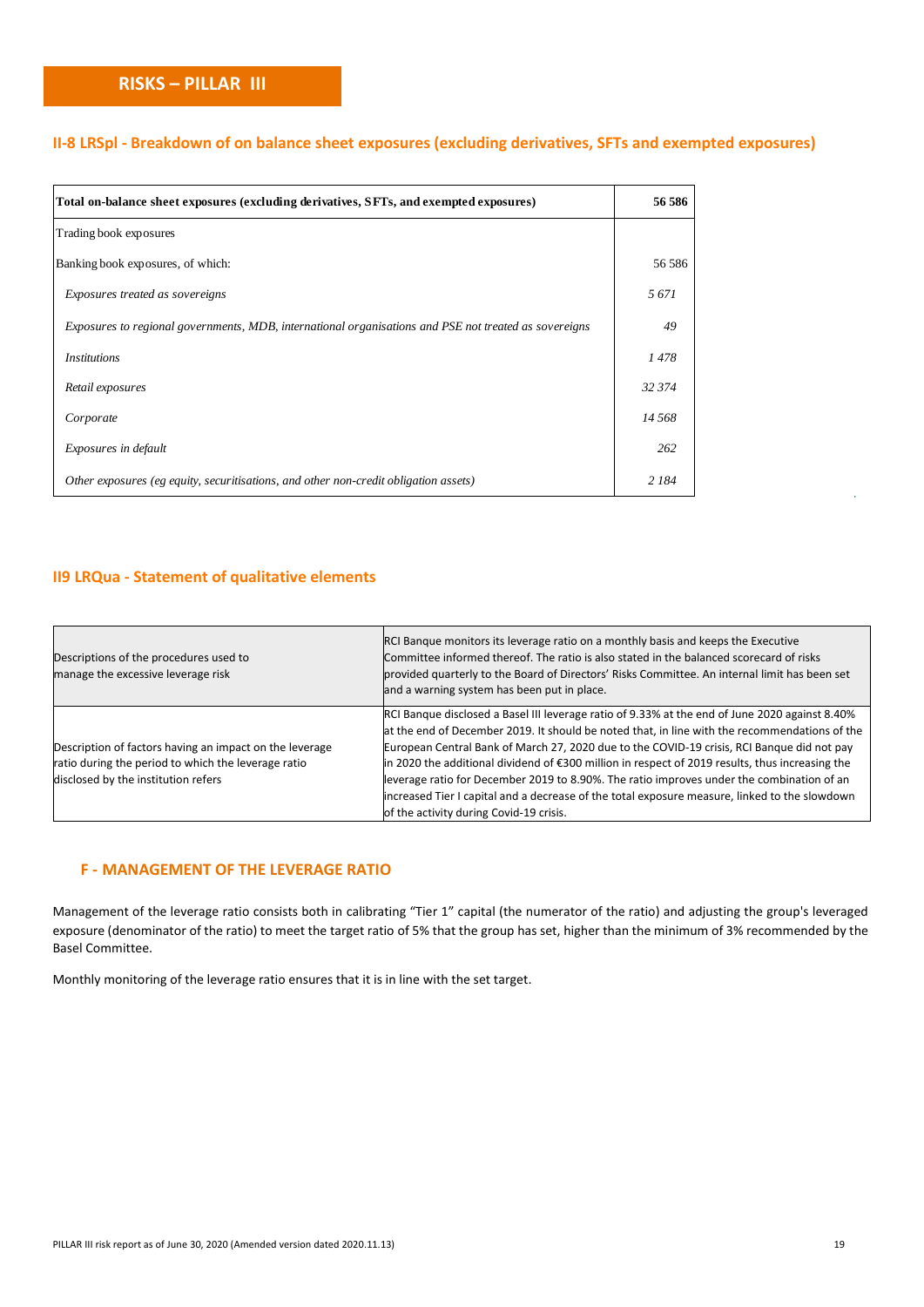## **III - CREDIT RISK**

#### **A - EXPOSURE TO THE CREDIT RISK**

The Exposure at Default (EAD) includes both balance sheet and off-balance sheet credit exposures. Moreover, the prudential scope is different from the accounting scope of consolidation. The credit exposure values in the above table are thus different from those in Note 17 to the consolidated financial statements concerning financial assets by remainder of the term.

RCI Banque uses three risk-classification levels for receivables and writes them down on an individual or collective basis. The valuation presentation and principles are described in part A of the notes to the consolidated financial statements.

These classification levels are:

- Bucket 1: no deterioration or insignificant deterioration in credit risk from origination;
- Bucket 2: significant deterioration of credit risk from origination or non investment grade financial counterparty;
- Bucket 3: deterioration such as ascertained loss (category of default).

| In millions of euros | <b>Exposures</b><br>unsecured | <b>Exposures to</b><br>be secured | <b>Exposures</b><br>secured by<br>collateral | <b>Exposures</b><br>secured by<br>financial<br>guarantees | <b>Exposures</b><br>secured by<br>credit<br>derivatives |
|----------------------|-------------------------------|-----------------------------------|----------------------------------------------|-----------------------------------------------------------|---------------------------------------------------------|
| Loans                | 53 135                        |                                   | 578                                          |                                                           |                                                         |
| Debt securities      | 1 1 3 0                       |                                   |                                              |                                                           |                                                         |
| Total                | 54 266                        |                                   | 578                                          |                                                           |                                                         |
| Of which defaulted   | 739                           |                                   |                                              |                                                           |                                                         |

#### **III-1 CR3 - Credit risk mitigation techniques – overview**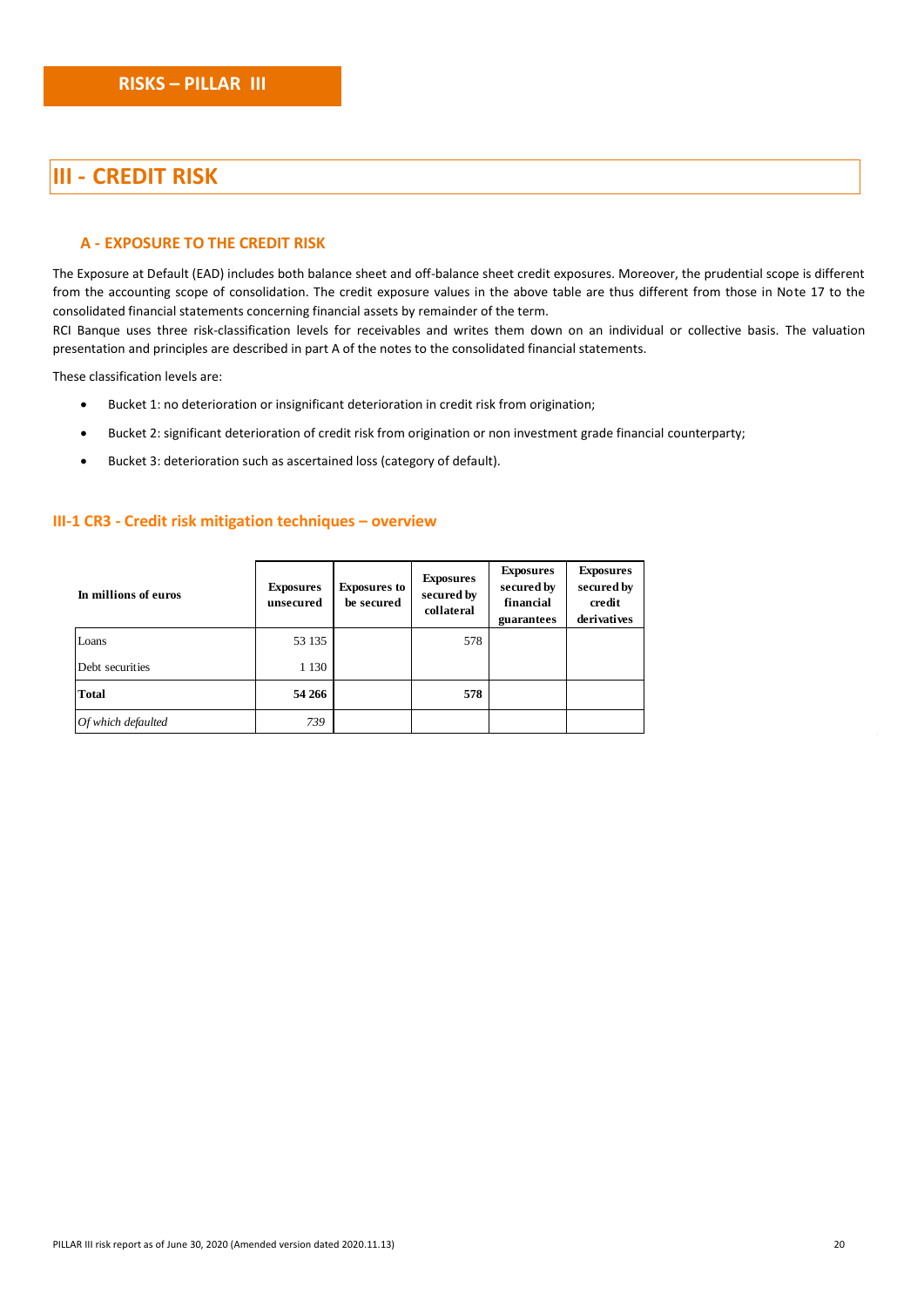## **III-2 CR1-A - Credit quality of exposures by exposure class and instrument**

| In Millions of euros                              | <b>Gross values</b><br>of defaulted<br>exposures | <b>Gross values</b><br>of non-<br>defaulted<br>exposures | Specific<br>credit risk<br>adjustment | General<br>credit risk<br>adjustment | <b>Accumulated</b><br>write-offs                                                   | Net value | Credit risk<br>adjustment<br>charges of<br>the period |
|---------------------------------------------------|--------------------------------------------------|----------------------------------------------------------|---------------------------------------|--------------------------------------|------------------------------------------------------------------------------------|-----------|-------------------------------------------------------|
| Central governments or central banks              |                                                  |                                                          |                                       |                                      |                                                                                    |           |                                                       |
| Institutions                                      |                                                  |                                                          |                                       |                                      |                                                                                    |           |                                                       |
| Corporates                                        | 75                                               | 11 803                                                   | $-114$                                |                                      |                                                                                    | 11764     | $-38$                                                 |
| Of which: Specialised lending                     |                                                  |                                                          |                                       |                                      |                                                                                    |           |                                                       |
| Of which: SMEs                                    | 55                                               | 2633                                                     | $-50$                                 |                                      |                                                                                    | 2639      | -16                                                   |
| Retail                                            | 463                                              | 27 258                                                   | $-625$                                |                                      |                                                                                    | 27 095    | $-81$                                                 |
| Secured by real estate property                   |                                                  |                                                          |                                       |                                      |                                                                                    |           |                                                       |
| <b>SMEs</b>                                       |                                                  |                                                          |                                       |                                      |                                                                                    |           |                                                       |
| Non-SMEs                                          |                                                  |                                                          |                                       |                                      |                                                                                    |           |                                                       |
| Qualifying revolving                              |                                                  |                                                          |                                       |                                      |                                                                                    |           |                                                       |
| Other retail                                      | 463                                              | 27 258                                                   | $-625$                                |                                      |                                                                                    | 27 095    | -81                                                   |
| <b>SMEs</b>                                       | 93                                               | 2836                                                     | $-93$                                 |                                      |                                                                                    | 2 8 3 6   | $-14$                                                 |
| Non-SMEs                                          | 370                                              | 24 421                                                   | $-532$                                |                                      |                                                                                    | 24 25 9   | -67                                                   |
| Equity                                            |                                                  |                                                          |                                       |                                      |                                                                                    |           |                                                       |
| <b>Total IRB approach</b>                         | 537                                              | 39 061                                                   | $-739$                                |                                      |                                                                                    | 38 859    | $-119$                                                |
| Central governments or central banks              | $\mathbf{1}$                                     | 5 6 6 4                                                  | $-1$                                  |                                      |                                                                                    | 5 6 6 4   | $\mathbf{0}$                                          |
| Regional governments or local authorities         | $\overline{\mathbf{c}}$                          | 181                                                      | $\boldsymbol{0}$                      |                                      |                                                                                    | 182       | $\boldsymbol{0}$                                      |
| Public sector entities                            |                                                  |                                                          |                                       |                                      |                                                                                    |           |                                                       |
| Multilateral development banks                    |                                                  |                                                          |                                       |                                      |                                                                                    |           |                                                       |
| International organisations                       |                                                  | 15                                                       |                                       |                                      |                                                                                    | 15        |                                                       |
| Institutions                                      |                                                  | 1580                                                     | $\boldsymbol{0}$                      |                                      |                                                                                    | 1580      | $\boldsymbol{0}$                                      |
| Corporates                                        | 38                                               | 4 3 0 3                                                  | $-51$                                 |                                      |                                                                                    | 4 2 9 0   | 31                                                    |
| Of which: SMEs                                    | 21                                               | 874                                                      | -16                                   |                                      |                                                                                    | 880       | 49                                                    |
| Retail                                            | 173                                              | 7 1 2 5                                                  | $-210$                                |                                      |                                                                                    | 7088      | $-57$                                                 |
| Of which: SMEs                                    | 64                                               | 1928                                                     | $-55$                                 |                                      |                                                                                    | 1937      | $-31$                                                 |
| Secured by mortgages on immovable property        |                                                  |                                                          |                                       |                                      |                                                                                    |           |                                                       |
| Of which: SMEs                                    |                                                  |                                                          |                                       |                                      |                                                                                    |           |                                                       |
| Exposures in default                              |                                                  |                                                          |                                       |                                      | KUUNNINNINSEN INNINNINSEN INNINNINSEN INNINNINSEN INNINNINSEN INNINNINSEN INNINNIN |           |                                                       |
| Items associated with particularly high risk      |                                                  |                                                          |                                       |                                      |                                                                                    |           |                                                       |
| Covered bonds                                     |                                                  |                                                          |                                       |                                      |                                                                                    |           |                                                       |
| Claims on inst. and corporates with a ST credit   |                                                  | 171                                                      | $\boldsymbol{0}$                      |                                      |                                                                                    | 171       | $\boldsymbol{0}$                                      |
| assessment<br>Collective investments undertakings |                                                  | 214                                                      |                                       |                                      |                                                                                    | 214       |                                                       |
| Equity exposures                                  |                                                  | 222                                                      |                                       |                                      |                                                                                    | 222       |                                                       |
| Other exposures                                   |                                                  | 2 1 7 4                                                  | $-119$                                |                                      |                                                                                    | 2056      | -119                                                  |
| <b>Total standardised approach</b>                | 213                                              | 21 650                                                   | $-382$                                |                                      |                                                                                    | 21 481    | $-145$                                                |
| Total                                             | 750                                              | 60711                                                    | $-1121$                               |                                      |                                                                                    | 60 340    | $-265$                                                |
| Of which: Loans                                   | 739                                              | 52 975                                                   | -1 109                                |                                      |                                                                                    | 52 605    | $-259$                                                |
| Of which: Debt securities                         |                                                  | 1 130                                                    | $-2$                                  |                                      |                                                                                    | 1 1 2 8   | $-I$                                                  |
| Of which: Off-balance-sheet exposures             | $\sqrt{2}$                                       | 3 4 8 7                                                  | $-10$                                 |                                      |                                                                                    | 3 481     | $-4$                                                  |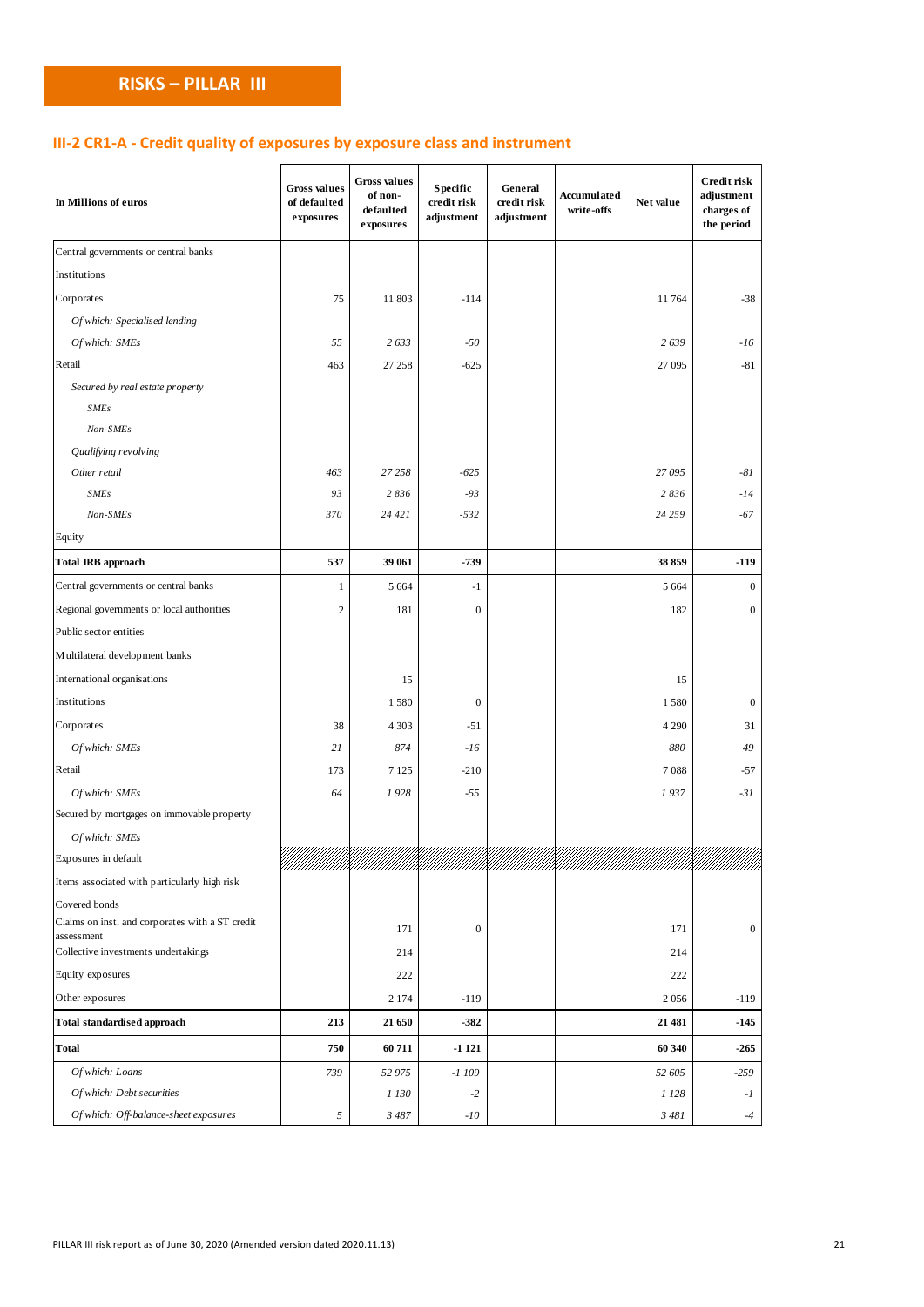## **III-3 CR1-B - Credit quality of exposures by industry or counterparty types**

| In Millions of euros                                           | <b>Gross values</b><br>of defaulted<br>exposures | <b>Gross values</b><br>of non-<br>defaulted<br>exposures | <b>Specific</b><br>credit risk<br>adjustment | General<br>credit risk<br>adjustment | <b>Accumulated</b><br>write-offs | Net value | <b>Credit risk</b><br>adjustment<br>charges of<br>the period |
|----------------------------------------------------------------|--------------------------------------------------|----------------------------------------------------------|----------------------------------------------|--------------------------------------|----------------------------------|-----------|--------------------------------------------------------------|
| Central governments or central banks                           | 1                                                | 5 6 6 4                                                  | $-1$                                         |                                      |                                  | 5 6 6 4   | $\mathbf{0}$                                                 |
| Institutions                                                   |                                                  | 1751                                                     | $\theta$                                     |                                      |                                  | 1751      | $\mathbf{0}$                                                 |
| Other financial corporations                                   | $\overline{2}$                                   | 196                                                      | $\mathbf{0}$                                 |                                      |                                  | 197       | $\mathbf{0}$                                                 |
| Households                                                     | 476                                              | 29 4 24                                                  | $-688$                                       |                                      |                                  | 29 21 2   | $-100$                                                       |
| Non-financial corporations                                     | 271                                              | 21 066                                                   | $-313$                                       |                                      |                                  | 21 024    | $-46$                                                        |
| Of which: Manufacturing                                        | 26                                               | 888                                                      | $-13$                                        |                                      |                                  | 900       | $\mathfrak{Z}$                                               |
| Of which: Construction                                         | 30                                               | 1 108                                                    | $-17$                                        |                                      |                                  | 1 121     | $\mathcal{I}$                                                |
| Of which: Wholesale and retail trade                           | 133                                              | 14 578                                                   | $-217$                                       |                                      |                                  | 14 494    | $-47$                                                        |
| Of which: Transport ans storage                                | 19                                               | 557                                                      | $-8$                                         |                                      |                                  | 567       | $\theta$                                                     |
| Of which: Professional, scientific and technical<br>activities | 12                                               | 464                                                      | $-7$                                         |                                      |                                  | 469       | 2                                                            |
| Of which: Administrative and support service<br>activities     | 15                                               | 1379                                                     | $-21$                                        |                                      |                                  | 1374      | $-5$                                                         |
| Of which: Human health services and social work<br>activities  | $\mathfrak{Z}$                                   | 325                                                      | $-5$                                         |                                      |                                  | 323       | 0                                                            |
| Of which: Other sectors                                        | 34                                               | 1768                                                     | $-25$                                        |                                      |                                  | 1777      | 0                                                            |
| Other exposures                                                | $\mathbf{0}$                                     | 2610                                                     | $-119$                                       |                                      |                                  | 2491      | $-119$                                                       |
| <b>Total</b>                                                   | 750                                              | 60711                                                    | $-1121$                                      |                                      |                                  | 60 340    | $-265$                                                       |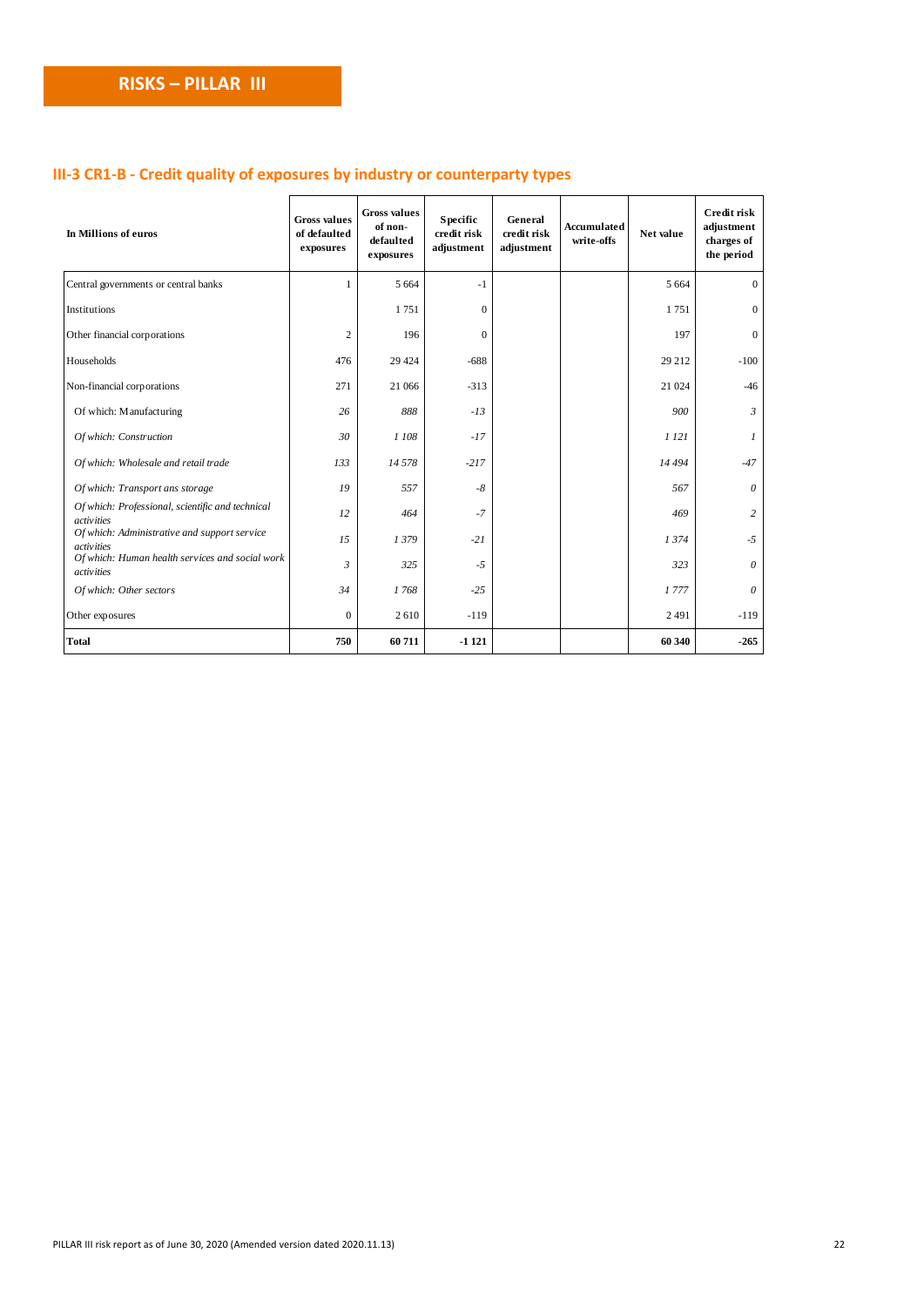## **III-4 CR1-C - Credit quality of exposures by geographical area**

| In Millions of euros | <b>Gross values</b><br>of defaulted<br>exposures | <b>Gross values</b><br>of non-<br>defaulted<br>exposures | <b>Specific</b><br>credit risk<br>adjustment | General<br>credit risk<br>adjustment | <b>Accumulated</b><br>write-offs | Net value | <b>Credit risk</b><br>adjustment<br>charges of<br>the period |
|----------------------|--------------------------------------------------|----------------------------------------------------------|----------------------------------------------|--------------------------------------|----------------------------------|-----------|--------------------------------------------------------------|
| France               | 291                                              | 22 076                                                   | $-381$                                       |                                      |                                  | 21 986    | $-127$                                                       |
| Germany              | 50                                               | 9686                                                     | $-68$                                        |                                      |                                  | 9667      | $-20$                                                        |
| Great-Britain        | 35                                               | 5 9 0 1                                                  | $-147$                                       |                                      |                                  | 5789      | $-25$                                                        |
| Italy                | 111                                              | 6 6 4 0                                                  | $-118$                                       |                                      |                                  | 6 6 3 2   | $-18$                                                        |
| Spain                | 69                                               | 4 607                                                    | $-113$                                       |                                      |                                  | 4 5 6 2   | $-38$                                                        |
| <b>Brazil</b>        | 42                                               | 2 0 4 8                                                  | $-75$                                        |                                      |                                  | 2015      | $-5$                                                         |
| South Korea          | 30                                               | 1813                                                     | $-42$                                        |                                      |                                  | 1800      | $\overline{4}$                                               |
| <b>Swiss</b>         | 6                                                | 928                                                      | $-5$                                         |                                      |                                  | 928       | $\mathbf{0}$                                                 |
| Portugal             | 6                                                | 833                                                      | $-20$                                        |                                      |                                  | 819       | $-6$                                                         |
| Poland               | 14                                               | 960                                                      | $-22$                                        |                                      |                                  | 953       | $-3$                                                         |
| Netherland           | $\overline{2}$                                   | 783                                                      | $-6$                                         |                                      |                                  | 779       | $-3$                                                         |
| Other countries      | 96                                               | 4 4 3 7                                                  | $-124$                                       |                                      |                                  | 4410      | $-24$                                                        |
| <b>Total</b>         | 750                                              | 60711                                                    | $-1121$                                      |                                      |                                  | 60 340    | $-265$                                                       |

## **III-5 CR1-D - Ageing of past-due exposures**

|                        | Gross carrying values |                |                |                                                                          |                                  |           |  |  |  |
|------------------------|-----------------------|----------------|----------------|--------------------------------------------------------------------------|----------------------------------|-----------|--|--|--|
| In millions of euros   | $\leq 30$ days        | $\leq 60$ days | $\leq 90$ days | $>$ 30 days and $ >$ 60 days and $ >$ 90 days and $ $<br>$\leq 180$ days | $>180$ days<br>and $\leq 1$ year | $>1$ year |  |  |  |
| Loans                  | 328                   | 241            | 66             | 78                                                                       | 46                               | 44        |  |  |  |
| Debt securities        |                       |                |                |                                                                          |                                  |           |  |  |  |
| <b>Total exposures</b> | 328                   | 241            | 66             | 78                                                                       | 46                               | 44        |  |  |  |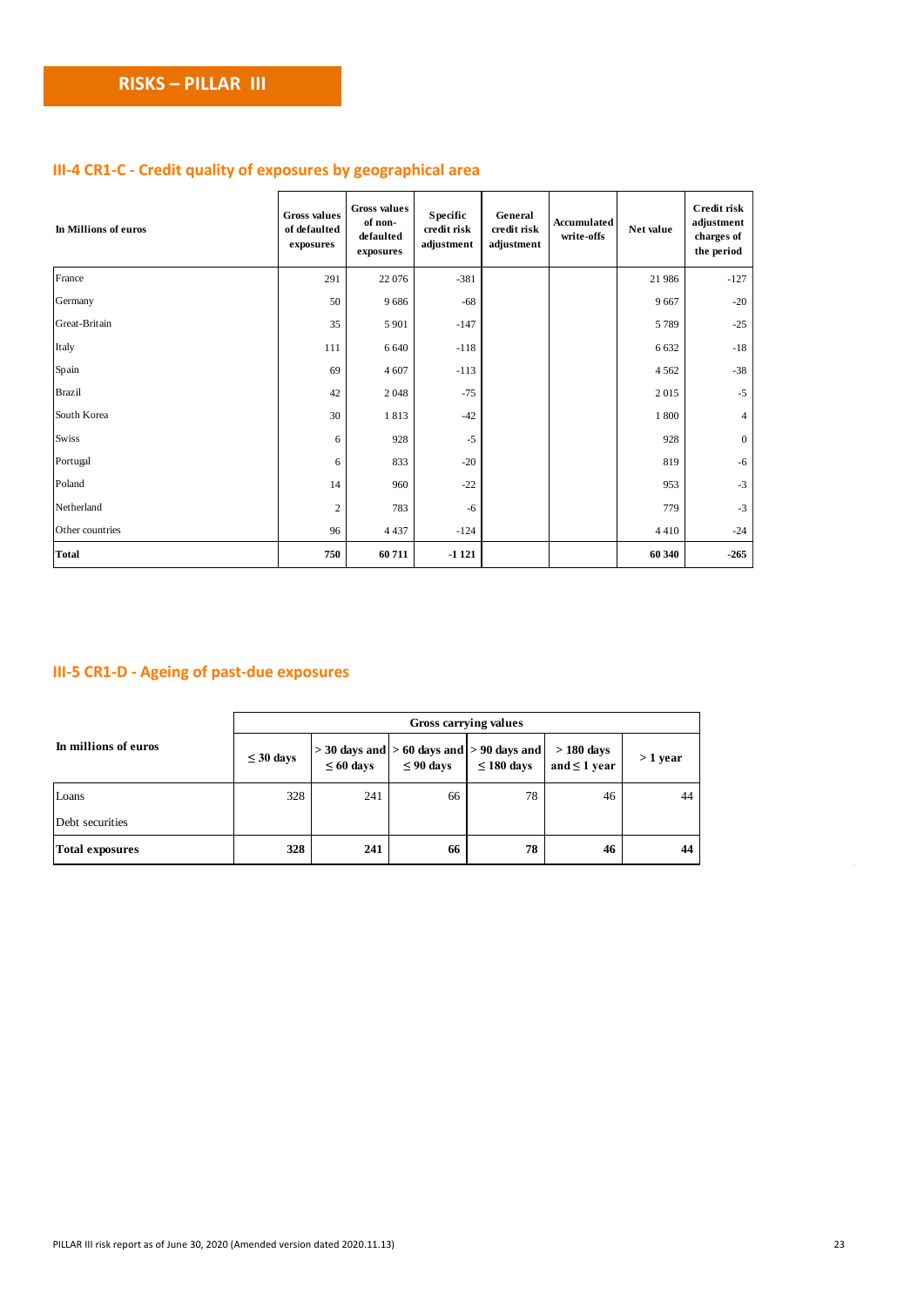## **III-6 CR1-E - Non-performing and forborne exposures**

|                             | Gross carrying amount of performing and non-performing exposures |                                             |                        |                             |                       |                      |                      |  |  |  |
|-----------------------------|------------------------------------------------------------------|---------------------------------------------|------------------------|-----------------------------|-----------------------|----------------------|----------------------|--|--|--|
|                             |                                                                  | Of which                                    | Of which               |                             |                       |                      |                      |  |  |  |
| In millions of euros        |                                                                  | performing<br>but past due<br>$>30$ to 90 d | performing<br>forborne | Of which non-<br>performing | Of which<br>defaulted | Of which<br>impaired | Of which<br>forborne |  |  |  |
| Loans                       | 53 714                                                           | 56                                          | 170                    | 739                         | 739                   | 739                  | 66                   |  |  |  |
| Debt securities             | 1 1 3 0                                                          |                                             |                        |                             |                       |                      |                      |  |  |  |
| Off-balance-sheet exposures | 3 4 9 2                                                          |                                             |                        |                             |                       |                      |                      |  |  |  |

|                             | Accumulated impairment and provisions and negative fair- | value adjustments due to credit risks | <b>Collaterals and financial</b><br>guarantees received |                      |                                    |                                   |
|-----------------------------|----------------------------------------------------------|---------------------------------------|---------------------------------------------------------|----------------------|------------------------------------|-----------------------------------|
|                             | On<br>performing<br>exposures                            | Of which<br>forborne                  | On non-<br>performing<br>exposures                      | Of which<br>forborne | On non-<br>performing<br>exposures | Of which<br>forborne<br>exposures |
| Loans                       | $-518$                                                   | $-4$                                  | -484                                                    | $-49$                | 16 404                             | 6                                 |
| Debt securities             | $-2$                                                     |                                       |                                                         |                      |                                    |                                   |
| Off-balance-sheet exposures | -9                                                       |                                       | $-2$                                                    |                      |                                    |                                   |

## **III-7 - Credit quality of forborne exposures**

|                              |                        | Gross carrying amount of exposures with forbearance | measures              |                      |                               | <b>Accumulated impairment</b><br>and change in FV | <b>Collateral and financial</b><br>guarantees received |                                              |
|------------------------------|------------------------|-----------------------------------------------------|-----------------------|----------------------|-------------------------------|---------------------------------------------------|--------------------------------------------------------|----------------------------------------------|
| In millions of euros         | Performing<br>forborne | Non-<br>performing<br>forborne                      | Of which<br>defaulted | Of which<br>impaired | <b>Performing</b><br>forborne | Non-<br>performing<br>forborne                    | on forborne<br>exposure                                | ow on NPE<br>with<br>forbearance<br>measures |
| Loans and advances           | 170                    | 66                                                  | 66                    | 66                   | $-4$                          | $-49$                                             | 6                                                      |                                              |
| Central banks                |                        |                                                     |                       |                      |                               |                                                   |                                                        |                                              |
| General governments          |                        |                                                     |                       |                      |                               |                                                   |                                                        |                                              |
| Credit institutions          |                        |                                                     |                       |                      |                               |                                                   |                                                        |                                              |
| Other financial corporations |                        |                                                     |                       |                      |                               |                                                   |                                                        |                                              |
| Non-financial corporations   | 31                     | 11                                                  | $_{II}$               | 11                   | 0                             | $-8$                                              | $\overline{2}$                                         |                                              |
| Households                   | 139                    | 55                                                  | 55                    | 55                   | $-4$                          | $-41$                                             | 4                                                      |                                              |
| Debt securities              |                        |                                                     |                       |                      |                               |                                                   |                                                        |                                              |
| Loan commitments given       |                        |                                                     |                       |                      |                               |                                                   |                                                        |                                              |
| <b>Total</b>                 | 170                    | 66                                                  | 66                    | 66                   | $-4$                          | $-49$                                             | 6                                                      |                                              |

In the context of the COVID-19 crisis, RCI Banque group granted different legislative and non-legislative moratoria on loan repayments to retail and corporate counterparties. In line with ESMA and EBA recommendations, these have not been automatically classified as forborne loans.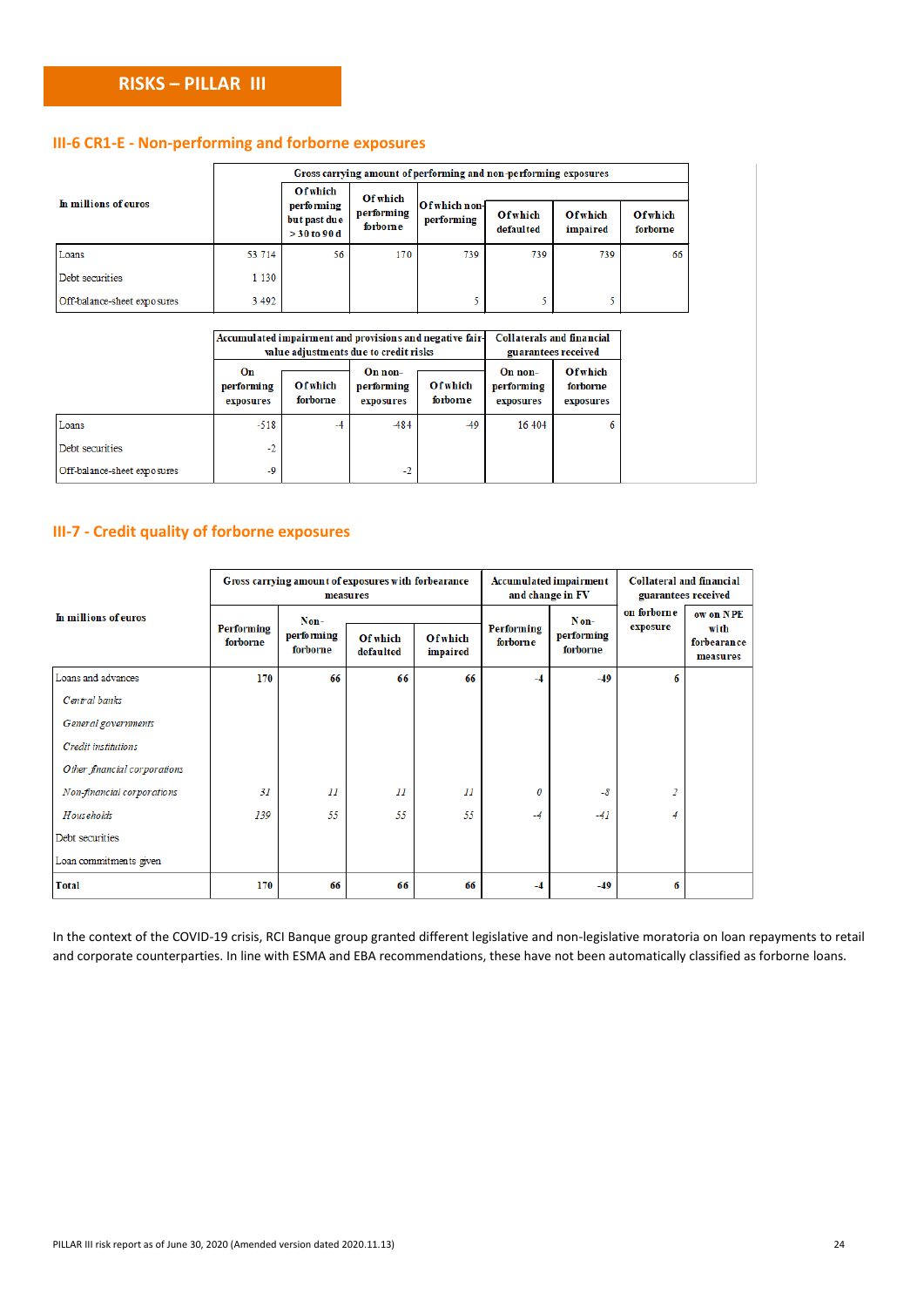## **III-8 - Credit quality of performing and non-performing exposures per days past due**

|                                |         |                                            | Gross carrying amount and nominal amount |                       |                                               |                                        |                                         |                                      |                                      |                                      |                        |                       |  |
|--------------------------------|---------|--------------------------------------------|------------------------------------------|-----------------------|-----------------------------------------------|----------------------------------------|-----------------------------------------|--------------------------------------|--------------------------------------|--------------------------------------|------------------------|-----------------------|--|
| In millions of euros           |         | <b>Performing exposures</b>                |                                          |                       |                                               |                                        |                                         | Non-performing exposures             |                                      |                                      |                        |                       |  |
|                                |         | Not past due<br>or past due $<$<br>30 days | Past due<br>beetwen 30 d<br>and 90 d     |                       | Unlikely to<br>pay or past<br>$due < 90$ days | Past due<br>beetwen 90<br>and 180 days | Past due<br>beetwen 180<br>and 365 days | Past due<br>beetwen 1<br>and 2 years | Past due<br>beetwen 2<br>and 5 years | Past due<br>beetwen 5 and<br>7 years | Past due $>7$<br>years | Of which<br>defaulted |  |
| Cash balances at central banks | 5 5 5 2 | 5 5 5 2                                    |                                          |                       |                                               |                                        |                                         |                                      |                                      |                                      |                        |                       |  |
| Loans and advances             | 47 423  | 47 367                                     | 56                                       | 739                   | 571                                           | 78                                     | 46                                      |                                      | 43                                   |                                      | $\mathbf 1$            | 739                   |  |
| Central banks                  | 21      | 21                                         |                                          |                       |                                               |                                        |                                         |                                      |                                      |                                      |                        |                       |  |
| General governments            | 120     | 120                                        | $\theta$                                 | $\sqrt{2}$            | $\overline{c}$                                | $\boldsymbol{0}$                       | $\theta$                                |                                      | $\theta$                             |                                      |                        | 2                     |  |
| Credit institutions            | 178     | 178                                        |                                          |                       |                                               |                                        |                                         |                                      |                                      |                                      |                        |                       |  |
| Other financial corporations   |         |                                            |                                          |                       |                                               |                                        |                                         |                                      |                                      |                                      |                        |                       |  |
| Non-financial corporations     | 18 953  | 18933                                      | 20                                       | 260                   | 222                                           | 23                                     | $\mathfrak{Z}$                          |                                      | $_{II}$                              |                                      | $\boldsymbol{\theta}$  | 260                   |  |
| Of which SMEs                  | 8 2 5 3 | 8239                                       | 14                                       | 227                   | 192                                           | 22                                     | $\mathfrak{Z}$                          |                                      | 9                                    |                                      | $\theta$               | 227                   |  |
| Households                     | 28 15 1 | 28 114                                     | 37                                       | 476                   | 347                                           | 54                                     | 43                                      |                                      | 32                                   |                                      | $\theta$               | 476                   |  |
| Debt securities                | 1 1 3 0 | 1 1 3 0                                    |                                          |                       |                                               |                                        |                                         |                                      |                                      |                                      |                        |                       |  |
| Central banks                  | 97      | 97                                         |                                          |                       |                                               |                                        |                                         |                                      |                                      |                                      |                        |                       |  |
| General governments            | 696     | 696                                        |                                          |                       |                                               |                                        |                                         |                                      |                                      |                                      |                        |                       |  |
| Credit institutions            | 91      | 91                                         |                                          |                       |                                               |                                        |                                         |                                      |                                      |                                      |                        |                       |  |
| Other financial corporations   | 163     | 163                                        |                                          |                       |                                               |                                        |                                         |                                      |                                      |                                      |                        |                       |  |
| Non-financial corporations     | 83      | 83                                         |                                          |                       |                                               |                                        |                                         |                                      |                                      |                                      |                        |                       |  |
| Loan commitments given         | 3 0 9 3 |                                            |                                          | 5                     |                                               |                                        |                                         |                                      |                                      |                                      |                        | 5                     |  |
| Central banks                  |         |                                            |                                          |                       |                                               |                                        |                                         |                                      |                                      |                                      |                        |                       |  |
| General governments            | 27      |                                            |                                          | $\boldsymbol{\theta}$ |                                               |                                        |                                         |                                      |                                      |                                      |                        | 0                     |  |
| Credit institutions            |         |                                            |                                          |                       |                                               |                                        |                                         |                                      |                                      |                                      |                        |                       |  |
| Other financial corporations   |         |                                            |                                          |                       |                                               |                                        |                                         |                                      |                                      |                                      |                        |                       |  |
| Non-financial corporations     | 1823    |                                            |                                          | $\boldsymbol{A}$      |                                               |                                        |                                         |                                      |                                      |                                      |                        |                       |  |
| Households                     | 1244    |                                            |                                          | 0                     |                                               |                                        |                                         |                                      |                                      |                                      |                        | $\boldsymbol{\theta}$ |  |
| <b>Total</b>                   | 57 198  | 54 049                                     | 56                                       | 743                   | 571                                           | 78                                     | 46                                      |                                      | 43                                   |                                      | $\mathbf{1}$           | 743                   |  |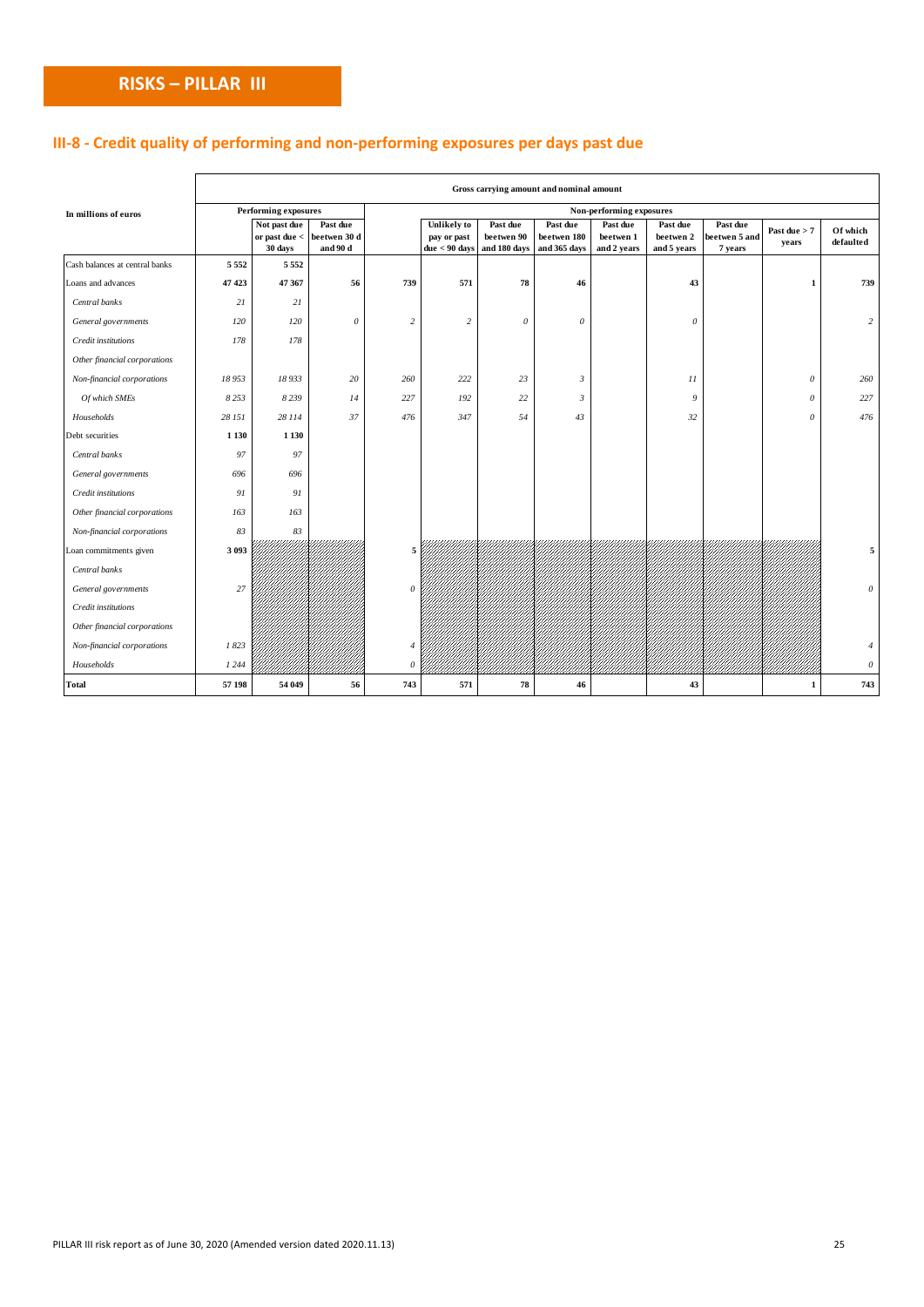| Gross carrying amount and nominal amount |         |                             |                     |                |                          |                     |          |                             |                     | and provisions   | Accumulated impairment, accumulated negative changes in fair value due to credit risk |                     | Accumulated    | <b>Collateral and financial</b> | guarantees received     |
|------------------------------------------|---------|-----------------------------|---------------------|----------------|--------------------------|---------------------|----------|-----------------------------|---------------------|------------------|---------------------------------------------------------------------------------------|---------------------|----------------|---------------------------------|-------------------------|
| In millions of euros                     |         | <b>Performing exposures</b> |                     |                | Non-performing exposures |                     |          | <b>Performing exposures</b> |                     |                  | Non-performing exposures                                                              |                     | partial write- |                                 | Non-                    |
|                                          |         | Of which<br>stage 1         | Of which<br>stage 2 |                | Of which<br>stage 2      | Of which<br>stage 3 |          | Of which<br>stage 1         | Of which<br>stage 2 |                  | Of which<br>stage 2                                                                   | Of which<br>stage 3 | off            | Performing<br>exposures         | performing<br>exposures |
| Cash balances at central banks           | 5 5 5 2 | 5552                        |                     |                |                          |                     |          |                             |                     |                  |                                                                                       |                     |                |                                 |                         |
| Loans and advances                       | 47 423  | 43 980                      | 3 4 4 3             | 739            |                          | 739                 | $-518$   | $-275$                      | $-243$              | $-484$           |                                                                                       | $-484$              |                | 16 312                          | 92                      |
| Central banks                            | 21      | 21                          |                     |                |                          |                     |          |                             |                     |                  |                                                                                       |                     |                |                                 |                         |
| General governments                      | 120     | 103                         | 18                  | $\overline{2}$ |                          | $\overline{z}$      | $-2$     | $\theta$                    | $-I$                | $-I$             |                                                                                       | $\cdot$ I           |                | $\mathcal{R}$                   |                         |
| <b>Credit institutions</b>               | 178     | 117                         | 60                  |                |                          |                     | $\theta$ | $\theta$                    | $\theta$            |                  |                                                                                       |                     |                | 177                             |                         |
| Other financial corporations             |         |                             |                     |                |                          |                     |          |                             |                     |                  |                                                                                       |                     |                |                                 |                         |
| Non-financial corporations               | 18953   | 17730                       | 1 2 2 3             | 260            |                          | 260                 | $-164$   | $-101$                      | $-62$               | $-148$           |                                                                                       | $-148$              |                | 12 349                          | 56                      |
| Of which SMEs                            | 8253    | 7483                        | 770                 | 227            |                          | 227                 | $-81$    | $-35$                       | $-46$               | $-131$           |                                                                                       | $-131$              |                | 1762                            | 43                      |
| Households                               | 28 15 1 | 26 009                      | 2 142               | 476            |                          | 476                 | $-353$   | $-173$                      | $-179$              | $-335$           |                                                                                       | $-335$              |                | 3 7 8 3                         | 35                      |
| Debt securities                          | 1 1 3 0 | 1 1 3 0                     |                     |                |                          |                     | $-2$     | $-2$                        |                     |                  |                                                                                       |                     |                |                                 |                         |
| Central banks                            | 97      | 97                          |                     |                |                          |                     | $\theta$ | $\theta$                    |                     |                  |                                                                                       |                     |                |                                 |                         |
| General governments                      | 696     | 696                         |                     |                |                          |                     | $-2$     | $-2$                        |                     |                  |                                                                                       |                     |                |                                 |                         |
| <b>Credit institutions</b>               | 91      | 91                          |                     |                |                          |                     |          |                             |                     |                  |                                                                                       |                     |                |                                 |                         |
| Other financial corporations             | 163     | 163                         |                     |                |                          |                     | $\theta$ | $\theta$                    |                     |                  |                                                                                       |                     |                |                                 |                         |
| Non-financial corporations               | 83      | 83                          |                     |                |                          |                     | $\theta$ | $\theta$                    |                     |                  |                                                                                       |                     |                |                                 |                         |
| Loan commitments given                   | 3 0 9 3 | 3085                        | 8                   | 5              |                          | 5                   | -8       | -8                          | $\theta$            | $-2$             |                                                                                       | -2                  |                |                                 |                         |
| Central banks                            |         |                             |                     |                |                          |                     |          |                             |                     |                  |                                                                                       |                     |                |                                 |                         |
| General governments                      | 27      | 27                          | $\theta$            | $\Omega$       |                          | $\Omega$            | $\theta$ | $\theta$                    |                     | $\theta$         |                                                                                       | $\theta$            |                |                                 |                         |
| <b>Credit institutions</b>               |         |                             |                     |                |                          |                     |          |                             |                     |                  |                                                                                       |                     |                |                                 |                         |
| Other financial corporations             |         |                             |                     |                |                          |                     |          |                             |                     |                  |                                                                                       |                     |                |                                 |                         |
| Non-financial corporations               | 1823    | 1815                        | $\overline{7}$      |                |                          |                     | $-7$     | $-7$                        | $\theta$            | $-2$             |                                                                                       | $-2$                |                |                                 |                         |
| Households                               | 1244    | 1243                        | $\theta$            | $\theta$       |                          | $\Omega$            | $-I$     | $-I$                        | $\theta$            | $\boldsymbol{o}$ |                                                                                       | $\theta$            |                |                                 |                         |
| Total                                    | 57 198  | 53 747                      | 3 4 5 1             | 743            |                          | 743                 | $-528$   | $-285$                      | $-243$              | $-486$           |                                                                                       | $-486$              |                | 16 312                          | 92                      |

## **III-10 - Collateral obtained by taking possession and execution processes**

| In millions of euros                    | Value at<br>initial<br>recognition | Accumulated<br>negative<br>changes |
|-----------------------------------------|------------------------------------|------------------------------------|
| Property, plant and equipment (PP&E)    |                                    |                                    |
| Other than PP&E                         |                                    |                                    |
| Residential immovable property          |                                    |                                    |
| Commercial Immovable property           |                                    |                                    |
| Movable property (auto, shipping, etc.) |                                    |                                    |
| Equity and debt instruments             |                                    |                                    |
| Other                                   |                                    |                                    |
| <b>Total</b>                            |                                    |                                    |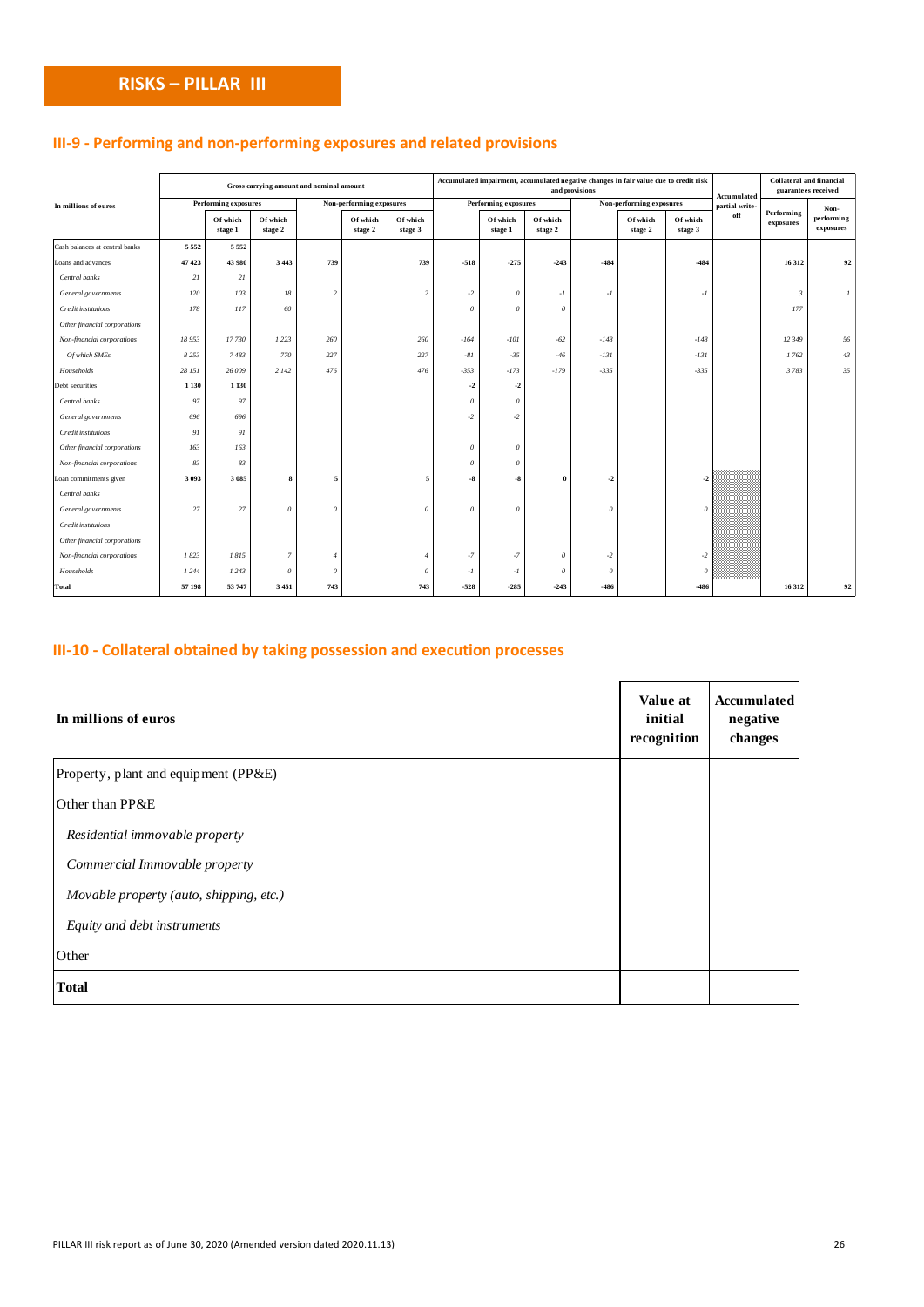## **III-11 CR2-A - Changes in the stock of general and specific credit risk adjustments**

| In millions of euros                                                                       | specific credit<br>risk | <b>Accumulated   Accumulated</b><br>general<br>credit risk |
|--------------------------------------------------------------------------------------------|-------------------------|------------------------------------------------------------|
|                                                                                            | adjustment              | adjustment                                                 |
| <b>Opening balance</b>                                                                     | 856                     |                                                            |
| Increases due to amounts set aside for estimated loan losses during the period             | 349                     |                                                            |
| Decreases due to amounts reversed for estimated loan losses during the period              | $-124$                  |                                                            |
| Decreases due to amounts taken against accumulated credit risk adjustments                 | $-50$                   |                                                            |
| Transfers between credit risk adjustments                                                  |                         |                                                            |
| Impact of exchange rate differences                                                        | $-17$                   |                                                            |
| Business combinations, including acquisitions and disposals of subsidiaries                | $-11$                   |                                                            |
| Other adjustments                                                                          | 11                      |                                                            |
| <b>Closing balance</b>                                                                     | 1014                    |                                                            |
| Recoveries on credit risk adjustments recorded directly to the statement of profit or loss | 5                       |                                                            |
| Specific credit risk adjustments directly recorded to the statement of profit or loss      | 65                      |                                                            |

## **III-12 CR2-B - Changes in the stock of defaulted and impaired loans and debt securities**

| In millions of euros                                                                      | <b>GV</b> defaulted<br>exposures |
|-------------------------------------------------------------------------------------------|----------------------------------|
| <b>Opening balance</b>                                                                    | 676                              |
| Loans and debt securities that have defaulted or impaired since the last reporting period | 275                              |
| Returned to non-defaulted status                                                          | $-147$                           |
| Amounts written off                                                                       | $-65$                            |
| Other changes                                                                             |                                  |
| <b>Closing balance</b>                                                                    | 739                              |

Defaulting exposures and valuation adjustments on "other categories of exposures" are non-significant.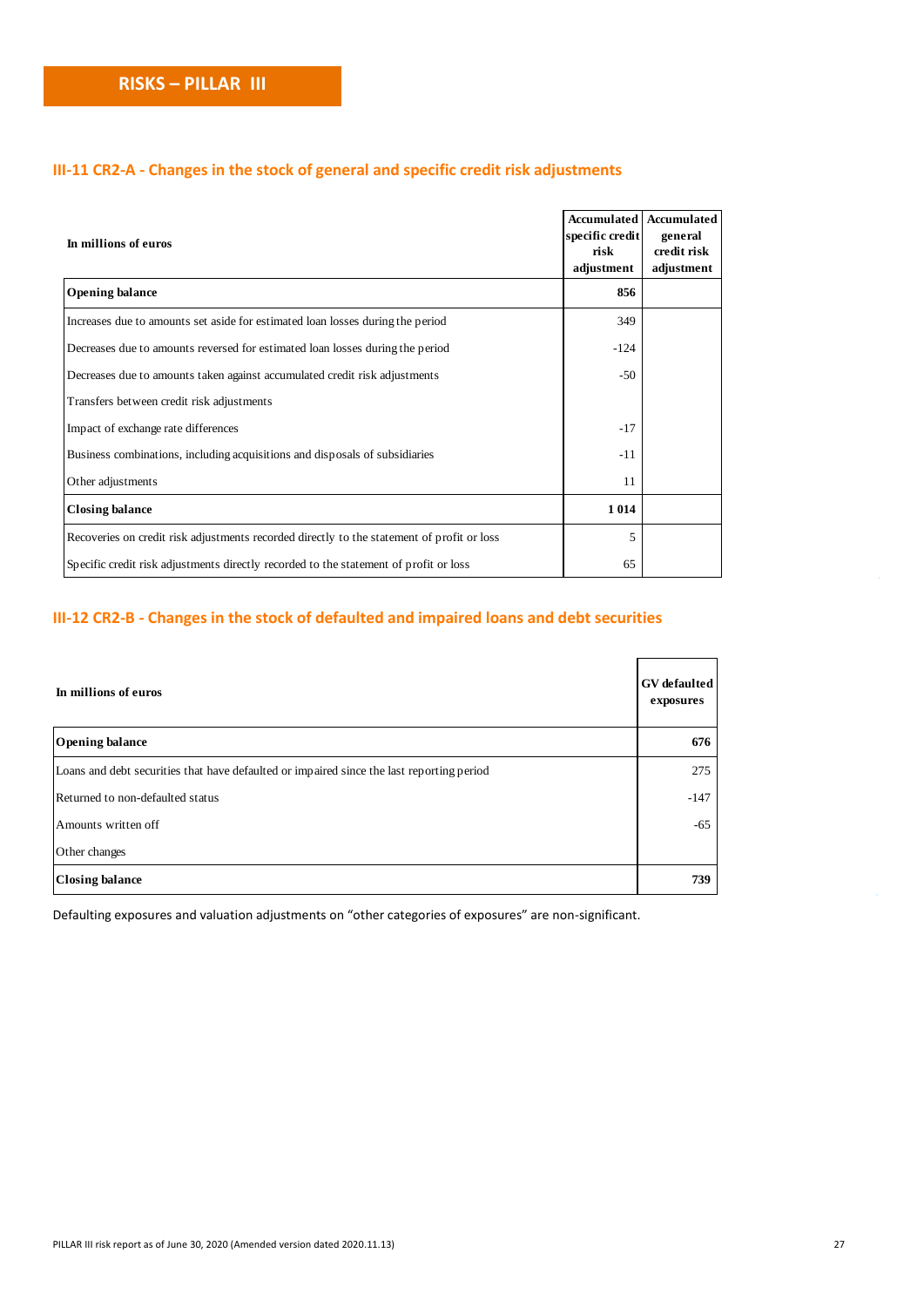The following three templates provide information on exposures subject to legislative and non-legislative moratoria on loan repayments applied in the light of the COVID-19 crisis, on newly originated exposures subject to public guarantee schemes and the impairment attached to.

### **III – 13 - Information on loans and advances subject to legislative and non-legislative moratoria**

|                                                               | Gross carrying amount |               |                                                           |                                                                                                                                             |            |                                                           |                                                                                       |               | Accumulated impairment, accumulated negative changes in fair value due to credit risk |                                                           |                                                                                                                                               |                |                                                           |                                                                                         | Gross carrying<br>amount                  |
|---------------------------------------------------------------|-----------------------|---------------|-----------------------------------------------------------|---------------------------------------------------------------------------------------------------------------------------------------------|------------|-----------------------------------------------------------|---------------------------------------------------------------------------------------|---------------|---------------------------------------------------------------------------------------|-----------------------------------------------------------|-----------------------------------------------------------------------------------------------------------------------------------------------|----------------|-----------------------------------------------------------|-----------------------------------------------------------------------------------------|-------------------------------------------|
|                                                               |                       | Performing    |                                                           | Non performing                                                                                                                              |            |                                                           |                                                                                       | Performing    |                                                                                       |                                                           |                                                                                                                                               | Non performing |                                                           |                                                                                         |                                           |
| (in euros)                                                    |                       |               | Of which:<br>exposures<br>with<br>forbearance<br>measures | Of which:<br>Instruments with<br>significant increase<br>in credit risk since<br>nitial recognition but<br>not credit-impaired<br>(Stage 2) |            | Of which:<br>exposures<br>with<br>forbearance<br>measures | Of which:<br>Unlikely to pay that<br>are not past-due or<br>$past$ -due <= 90<br>davs |               |                                                                                       | Of which:<br>exposures<br>with<br>forbearance<br>measures | Of which:<br>Instruments with<br>significant increase<br>in credit risk since<br>initial recognition<br>but not credit-<br>impaired (Stage 2) |                | Of which:<br>exposures<br>with<br>forbearance<br>measures | Of which:<br>Unlikely to pay<br>that are not past-<br>due or past-due<br>$\leq$ 90 days | Inflows to<br>non-performing<br>exposures |
| Loans and advances subject to moratorium                      | 5 537 129 705         | 5 488 436 338 | 1 791 555                                                 | 685 438 008                                                                                                                                 | 48 693 367 |                                                           | 40 723 090                                                                            | $-77625258$   | $-61$ 315 391                                                                         | $-53792$                                                  | $-31$ 167 752                                                                                                                                 | $-16309867$    |                                                           | $-14$ 179 170                                                                           | 36 899 363                                |
| of which: Households                                          | 684 738 975           | 681 081 27    | 643 507                                                   | 173 499 985                                                                                                                                 | 3 657 698  |                                                           | 939 682                                                                               | $-18$ 190 422 | $-16$ 742 063                                                                         | $-28225$                                                  | $-13014448$                                                                                                                                   | $-1448359$     |                                                           | $-407584$                                                                               | 2 894 229                                 |
| of which: Collateralised by residential<br>immovable property |                       |               |                                                           |                                                                                                                                             |            |                                                           |                                                                                       |               |                                                                                       |                                                           |                                                                                                                                               |                |                                                           |                                                                                         |                                           |
| of which: Non-financial corporations                          | 4 852 390 730         | 4 807 355 061 | 1 148 048                                                 | 511 938 023                                                                                                                                 | 45 035 669 |                                                           | 39 783 408                                                                            | -59 434 836   | -44 573 328                                                                           | $-255567$                                                 | $-18$ 153 304                                                                                                                                 | $-14861508$    |                                                           | $-13771586$                                                                             | 34 005 134                                |
| of which: Small and Medium-sized<br>Enterprises               | 2 177 944 861         | 2 146 514 933 | 14 14 9                                                   | 252 388 314                                                                                                                                 | 31 429 928 |                                                           | 27 867 637                                                                            | -36 813 501   | $-26$ 172 157                                                                         | $-5438$                                                   | $-11$ 389 667                                                                                                                                 | $-10641344$    |                                                           | -9 820 711                                                                              | 28 037 248                                |
| of which: Collateralised by commercial<br>immovable property  |                       |               |                                                           |                                                                                                                                             |            |                                                           |                                                                                       |               |                                                                                       |                                                           |                                                                                                                                               |                |                                                           |                                                                                         |                                           |

At the end of June, on our Individuals and Corporate portfolio (excluding Dealers), exposures under not yet expired moratoria measures amounts to €4200M. This amount includes €3118M of moratoria granted by default<sup>2</sup> in France to all companies with a financed vehicle.

In Network financing (Dealers), the total exposures subject to not yet expired moratoria amounts to €1337 million. A significant portion of the maturity extensions granted to Dealers during the lockdown period has already been settled to RCI, mainly due to the resumption of vehicle sales activity in Europe.

<sup>&</sup>lt;sup>2</sup> Moratoria granted systematically and by default to all Diac and Diac Location corporate customers to relieve the customer relationship platforms during the first days of lockdown. Customers who did not wish to benefit from these maturity extensions were able to request that their contractual schedule be maintained.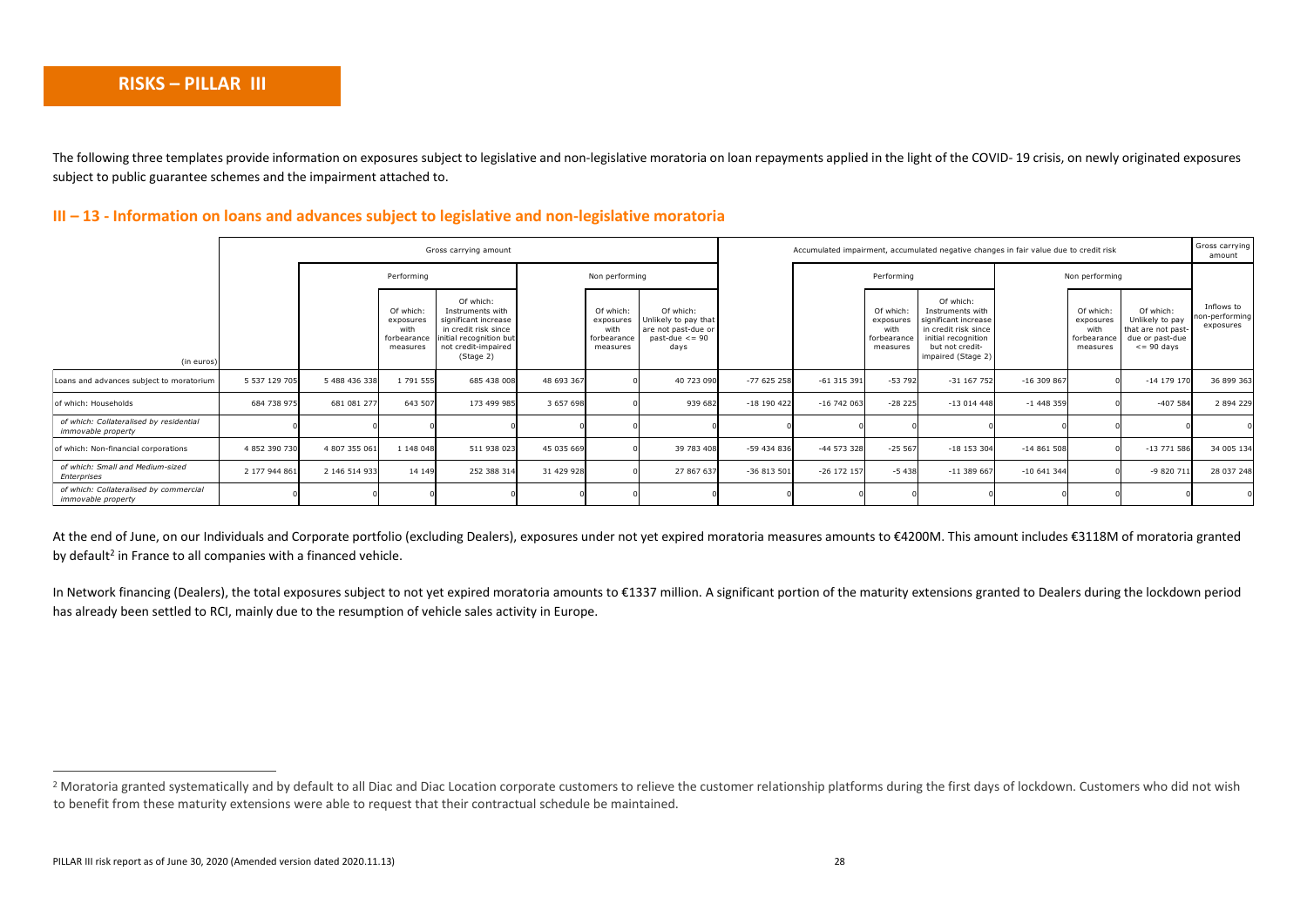## **III-14- Breakdown of loans and advances subject to legislative and non-legislative moratoria by residual maturity of moratoria**

|                                                               |                       |               | Gross carrying amount                 |                      |                                |                                |                               |                                  |             |  |  |  |  |
|---------------------------------------------------------------|-----------------------|---------------|---------------------------------------|----------------------|--------------------------------|--------------------------------|-------------------------------|----------------------------------|-------------|--|--|--|--|
|                                                               |                       |               |                                       |                      | Residual maturity of moratoria |                                |                               |                                  |             |  |  |  |  |
|                                                               | Number of<br>obligors |               | Of which:<br>legislative<br>moratoria | Of which:<br>expired | $\leq$ 3 months                | $> 3$ months<br>$<$ = 6 months | > 6 months<br>$\leq$ 9 months | > 9 months<br>$\leq$ = 12 months | $> 1$ year  |  |  |  |  |
| (in euros)                                                    |                       |               |                                       |                      |                                |                                |                               |                                  |             |  |  |  |  |
| Loans and advances for which<br>moratorium was offered        | 256 053               | 7 638 904 790 |                                       |                      |                                |                                |                               |                                  |             |  |  |  |  |
| Loans and advances subject to<br>moratorium (granted)         | 247 929               | 7 423 516 971 | 942 082 605                           | 1 886 387 266        | 1 383 298 957                  | 3 464 142 689                  | 28 131 332                    | 33 200 142                       | 628 356 585 |  |  |  |  |
| of which: Households                                          |                       | 944 127 096   | 610 100 210                           | 259 388 122          | 183 821 686                    | 31 053 423                     | 6 994 201                     | 12 153 760                       | 450 715 904 |  |  |  |  |
| of which: Collateralised by<br>residential immovable property |                       | $\mathbf 0$   | $\mathbf 0$                           | $\mathbf 0$          | 0                              | 0                              | 0                             | 0                                | $\mathbf 0$ |  |  |  |  |
| of which: Non-financial corporations                          |                       | 6 479 389 875 | 331 982 395                           | 1 626 999 144        | 1 199 477 271                  | 3 433 089 266                  | 21 137 131                    | 21 046 382                       | 177 640 681 |  |  |  |  |
| of which: Small and Medium-<br>sized Enterprises              |                       | 2 491 293 025 | 230 880 821                           | 313 348 164          | 298 361 296                    | 1 725 203 158                  | 8 672 677                     | 16 178 137                       | 129 529 593 |  |  |  |  |
| of which: Collateralised by<br>commercial immovable property  |                       | $\Omega$      | $\Omega$                              | $\mathbf 0$          | 0                              | 0                              | $\Omega$                      | 0                                | $\mathbf 0$ |  |  |  |  |

## **III-15- Information on newly originated loans and advances provided under newly applicable public guarantee schemes introduced in response to COVID-19 crisis**

| In euros                                                                   | Gross carrying amount | Maximum amount of the<br>guarantee that can be<br>considered | Gross carrying amount                  |
|----------------------------------------------------------------------------|-----------------------|--------------------------------------------------------------|----------------------------------------|
|                                                                            | of which: forborne    | Public quarantees received                                   | Inflows to<br>non-performing exposures |
| Newly originated loans and advances subject to public guarantee<br>schemes |                       | ۰                                                            |                                        |
| of which: Households                                                       |                       |                                                              |                                        |
| of which: Collateralised by residential immovable property                 |                       |                                                              |                                        |
| of which: Non-financial corporations                                       |                       | ٠                                                            |                                        |
| of which: Small and Medium-sized Enterprises                               |                       |                                                              |                                        |
| of which: Collateralised by commercial immovable property                  |                       |                                                              |                                        |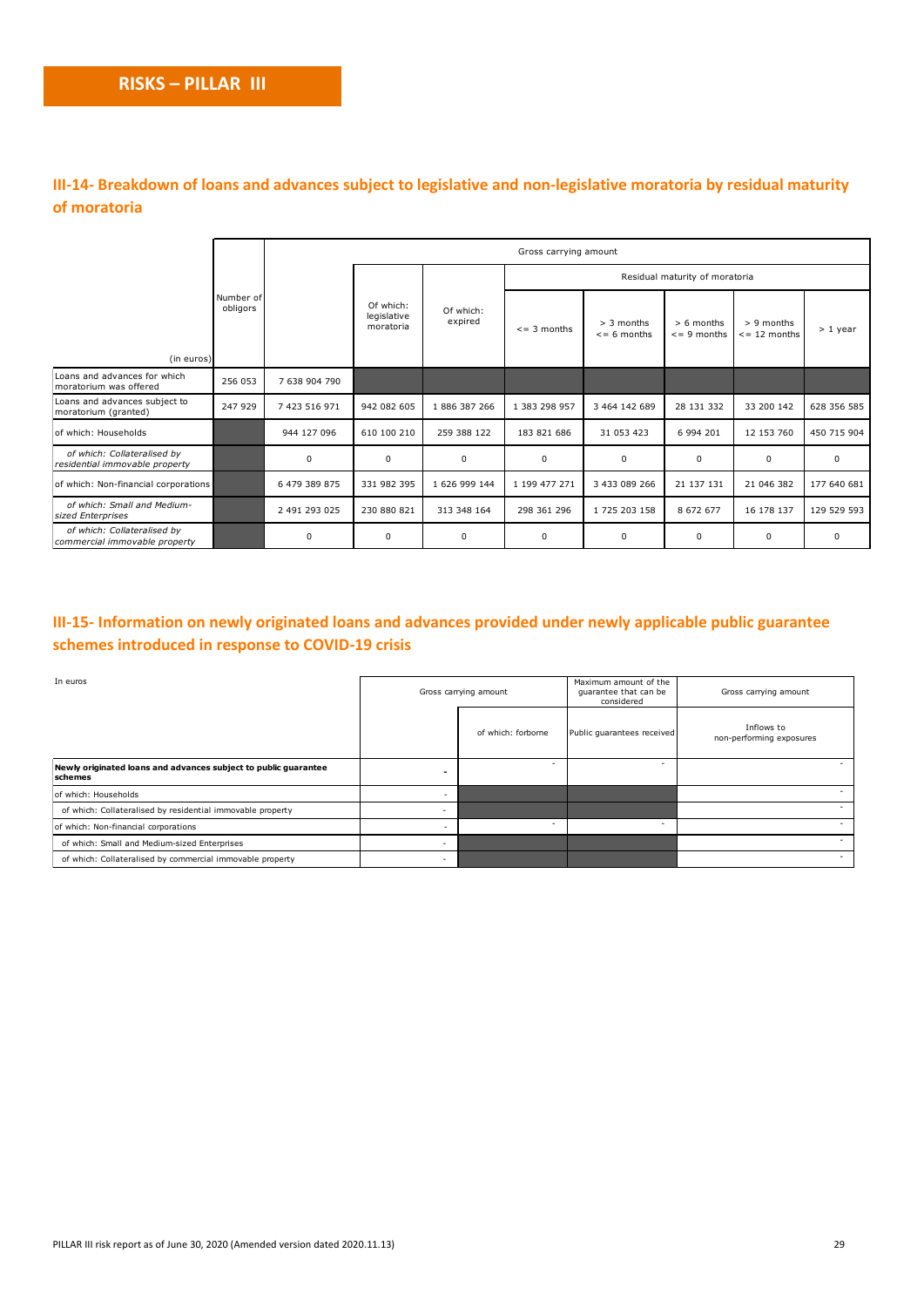#### **B - RISK-WEIGHTED ASSETS**

RCI Banque uses the advanced method to measure credit risk for customer outstandings in the following countries: France, Germany, Spain, Italy, South Korea and the United Kingdom. For all other exposures and risks, RCI Banque uses the standardized method.

#### **C - ADVANCED METHOD**

RCI Banque has adopted the most advanced methods proposed by the reform known as Basel II/III to measure and monitor its credit risks, all parameters are therefore estimated internally. The values thus measured are applied to calculate exposure risks on the Retail, Corporate and Dealer customers. Six big countries (Germany, Spain, France, Italy, South Korea and United Kingdom) are treated using the advanced approach based on internal ratings.

For all of these scopes, RCI has obtained the following authorizations:

- For France, Germany, Italy and Spain, approved in January 2008;
- For the United Kingdom, approved in January 2010;
- For Korea, approved in June 2011.

The credit risk models applied within RCI Banque are subject to on-site supervisor inspections, giving rise to obligations and/or recommendations and, where applicable, the establishment of temporary additional margins on the parameters estimated by the Bank.

#### **a) Segmentation of exposures by the advanced method**

All figures relating to credit risk exposures concern gross exposures, i.e. before application of Credit Conversion Factors and Credit Risk Mitigation techniques.

The RWA density (weighted risks/exposures) totals 47% for the Retail Customer portfolio and 57% for the overall Corporate portfolio using the advanced internal rating method and 87% for the basic internal rating method.

The calculated average rates are at 84% for the customer financing commitments (representing €1,196M), and 1% for the corporate approvals (representing €984M). The %CCF (Credit Conversion Factor) has been changed to 0% on most of the off-balance sheet exposures towards companies, the credit lines being unconditionally cancellable at any time without notice in case of a deterioration of the borrower's creditworthiness.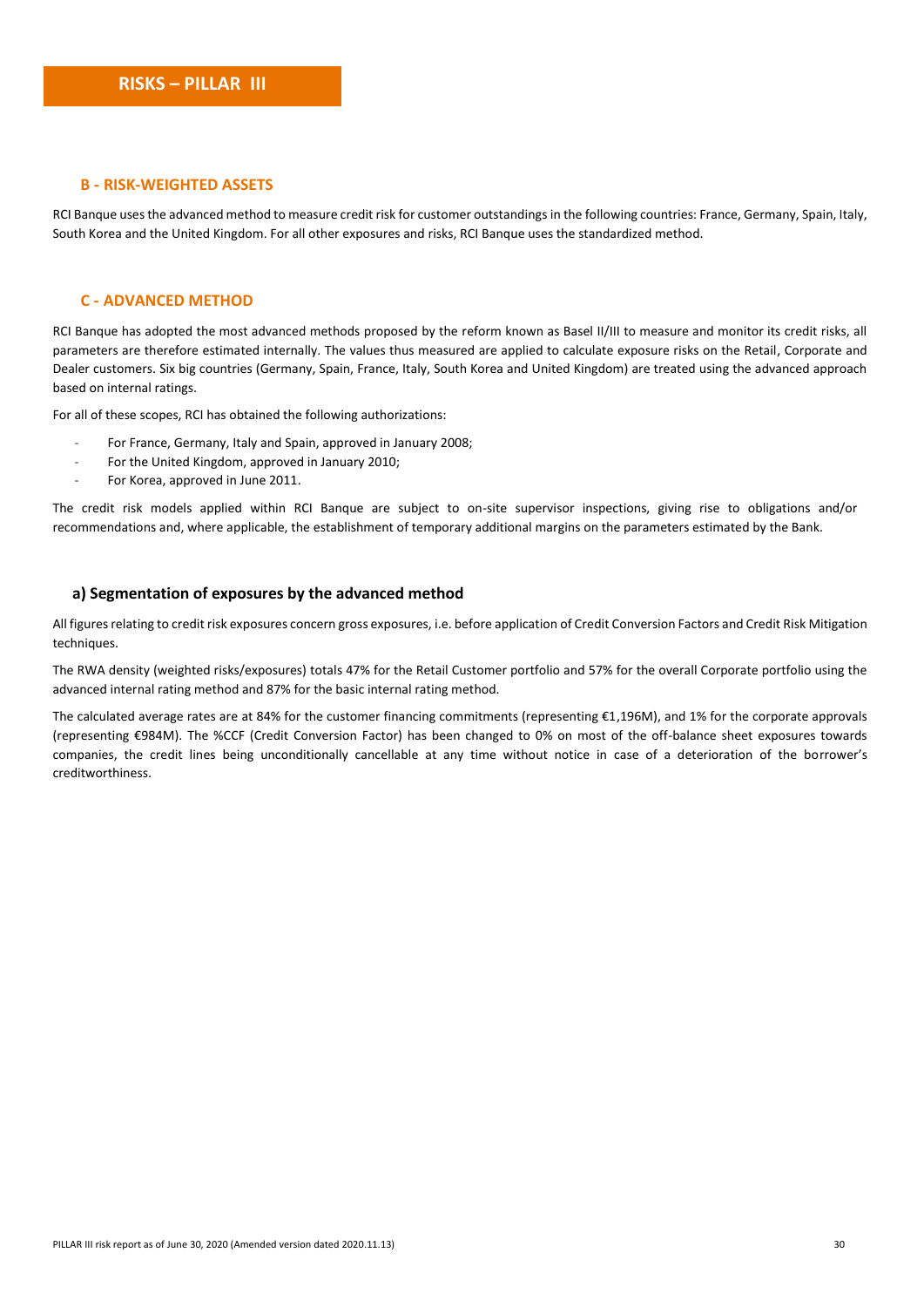## **III-16 CR6 IRB approach – Credit risk exposures by portfolio and PD range**

| In Millions of euros             | Original<br>on-balance<br>sheet gross | Off-balance<br>sheet<br>exposures | Average<br><b>CCF</b> | EAD<br>post CRM | Average<br>PD | Number<br>of obligors | Average<br>LGD | Average<br>maturity | <b>RWA</b>       | <b>RWA</b> density | EL               | <b>Provisions</b> |
|----------------------------------|---------------------------------------|-----------------------------------|-----------------------|-----------------|---------------|-----------------------|----------------|---------------------|------------------|--------------------|------------------|-------------------|
| PD scale                         | exposure                              | pre CCF                           |                       | and post-CCF    |               |                       |                | (Years)             |                  |                    |                  |                   |
| <b>Portfolio Corporates FIRB</b> |                                       |                                   |                       |                 |               |                       |                |                     |                  |                    |                  |                   |
| $0.00$ to $< 0.15$               | $\overline{1}$                        |                                   |                       | $\mathbf{1}$    |               | $\mathbf{1}$          | 45,00%         | 2,5                 | $\boldsymbol{0}$ | 15,27%             |                  |                   |
| $0.15$ to $< 0.25$               |                                       |                                   |                       |                 |               |                       |                |                     |                  |                    |                  |                   |
| $0.25$ to $< 0.50$               | 11                                    |                                   |                       | 11              | 0,35%         | 3                     | 45,00%         | 2,5                 | $\overline{7}$   | 62,27%             | $\boldsymbol{0}$ |                   |
| $0.50$ to $< 0.75$               |                                       |                                   |                       |                 |               |                       |                |                     |                  |                    |                  |                   |
| $0.75$ to $< 2.50$               | 15                                    |                                   |                       | 15              | 0,83%         | 6                     | 45,00%         | 2,5                 | 14               | 90,75%             | $\boldsymbol{0}$ |                   |
| 2.50 to $<$ 10.00                | 6                                     |                                   |                       | 6               | 3,29%         | 2                     | 45,00%         | 2,5                 | 8                | 139,59%            | $\overline{0}$   |                   |
| 10.00 to $<\!\!100.00$           |                                       |                                   |                       |                 |               |                       |                |                     |                  |                    |                  |                   |
| 100.00 (Default)                 |                                       |                                   |                       |                 |               |                       |                |                     |                  |                    |                  |                   |
| <b>Sub-total Corporate FIRB</b>  | 33                                    |                                   |                       | 33              | 1,07%         | 12                    | 45,00%         | 2,5                 | 29               | 86,86%             | $\bf{0}$         |                   |
| <b>Portfolio Corporates AIRB</b> |                                       |                                   |                       |                 |               |                       |                |                     |                  |                    |                  |                   |
| $0.00$ to $< 0.15$               | 238                                   | 60                                |                       | 238             | 0,03%         | 474                   | 40,77%         | 1,5                 | 23               | 9,65%              | $\boldsymbol{0}$ | $\boldsymbol{0}$  |
| $0.15$ to $< 0.25$               | 250                                   | 21                                |                       | 240             | 0,22%         | 54                    | 19,72%         | 1,1                 | 30               | 12,34%             | $\overline{0}$   | $\mathbf{0}$      |
| $0.25$ to $< 0.50$               | 469                                   | 107                               | 1%                    | 470             | 0,36%         | 432                   | 39,78%         | 1,4                 | 207              | 44,04%             | $\mathbf{1}$     | $-1$              |
| $0.50$ to $< 0.75$               | 3 0 5 9                               | 64                                |                       | 2731            | 0,75%         | 534                   | 22,45%         | 1,1                 | 851              | 31,18%             | $\overline{4}$   | $-4$              |
| $0.75$ to $< 2.50$               | 3 5 3 0                               | 376                               | 1%                    | 3 4 9 4         | 1,65%         | 4455                  | 28,45%         | 1,2                 | 1839             | 52,62%             | 15               | $-16$             |
| $2.50$ to $<$ 10.00              | 2752                                  | 252                               | 1%                    | 2636            | 6,09%         | 2540                  | 27,89%         | 1,2                 | 2 1 2 9          | 80,77%             | 39               | $-31$             |
| 10.00 to $<$ 100.00              | 491                                   | 101                               | 0%                    | 491             | 22,40%        | 574                   | 34,36%         | 1,2                 | 741              | 150,96%            | 41               | $-24$             |
| 100.00 (Default)                 | 71                                    | 3                                 |                       | 71              | 100,00%       | 204                   | 81,29%         | 1,3                 | 126              | 176,33%            | 49               | $-39$             |
| <b>Sub-total Corporate AIRB</b>  | 10 861                                | 984                               | $1\%$                 | 10 372          | 4,07%         | 9 2 6 7               | 27,97%         | 1,2                 | 5945             | 57,32%             | 149              | $-114$            |
| <b>Portfolio Retail</b>          |                                       |                                   |                       |                 |               |                       |                |                     |                  |                    |                  |                   |
| $0.00$ to $< 0.15$               | 1926                                  | 240                               | 100%                  | 2 1 6 6         | 0,09%         | 430 507               | 54,08%         |                     | 285              | 13,14%             | $\mathbf{1}$     | $-1$              |
| $0.15$ to $< 0.25$               | 2 3 5 2                               | 196                               | 100%                  | 2 5 4 7         | 0,21%         | 361 442               | 49,17%         |                     | 544              | 21,36%             | 3                | $-2$              |
| $0.25$ to $< 0.50$               | 3918                                  | 179                               | 98%                   | 4 0 9 4         | 0,40%         | 419 577               | 51,79%         |                     | 1 4 0 2          | 34,25%             | 9                | $-7$              |
| $0.50$ to $< 0.75$               | 4 1 1 4                               | 62                                | 99%                   | 4 1 7 6         | 0,54%         | 318 565               | 41,82%         |                     | 1 4 0 3          | 33,59%             | 10               | $-11$             |
| $0.75$ to $< 2.50$               | 9 9 4 2                               | 392                               | 73%                   | 10 2 26         | 1,29%         | 828 989               | 51,24%         |                     | 5881             | 57,51%             | 68               | $-85$             |
| 2.50 to $<$ 10.00                | 2 7 6 7                               | 112                               | 35%                   | 2806            | 4,84%         | 211 319               | 48,18%         |                     | 1958             | 69,79%             | 66               | $-63$             |
| 10.00 to $<$ 100.00              | 1 0 45                                | 13                                | 59%                   | 1053            | 24,83%        | 88 971                | 50,54%         |                     | 1 1 9 5          | 113,50%            | 134              | $-139$            |
| 100.00 (Default)                 | 461                                   | 2                                 | 34%                   | 461             | 100,00%       | 54 690                | 80,28%         |                     | 157              | 34,04%             | 362              | $-318$            |
| <b>Sub-total Retail</b>          | 26 5 25                               | 1 1 9 6                           | 84%                   | 27 529          | 3,77%         | 2714 060              | 50,07%         |                     | 12825            | 46,59%             | 652              | $-625$            |
| Total (all portfolios)           | 37 418                                | 2 1 8 0                           | 46%                   | 37934           | 3,85%         | 2723339               | 44,03%         |                     | 18799            | 49,56%             | 802              | -739              |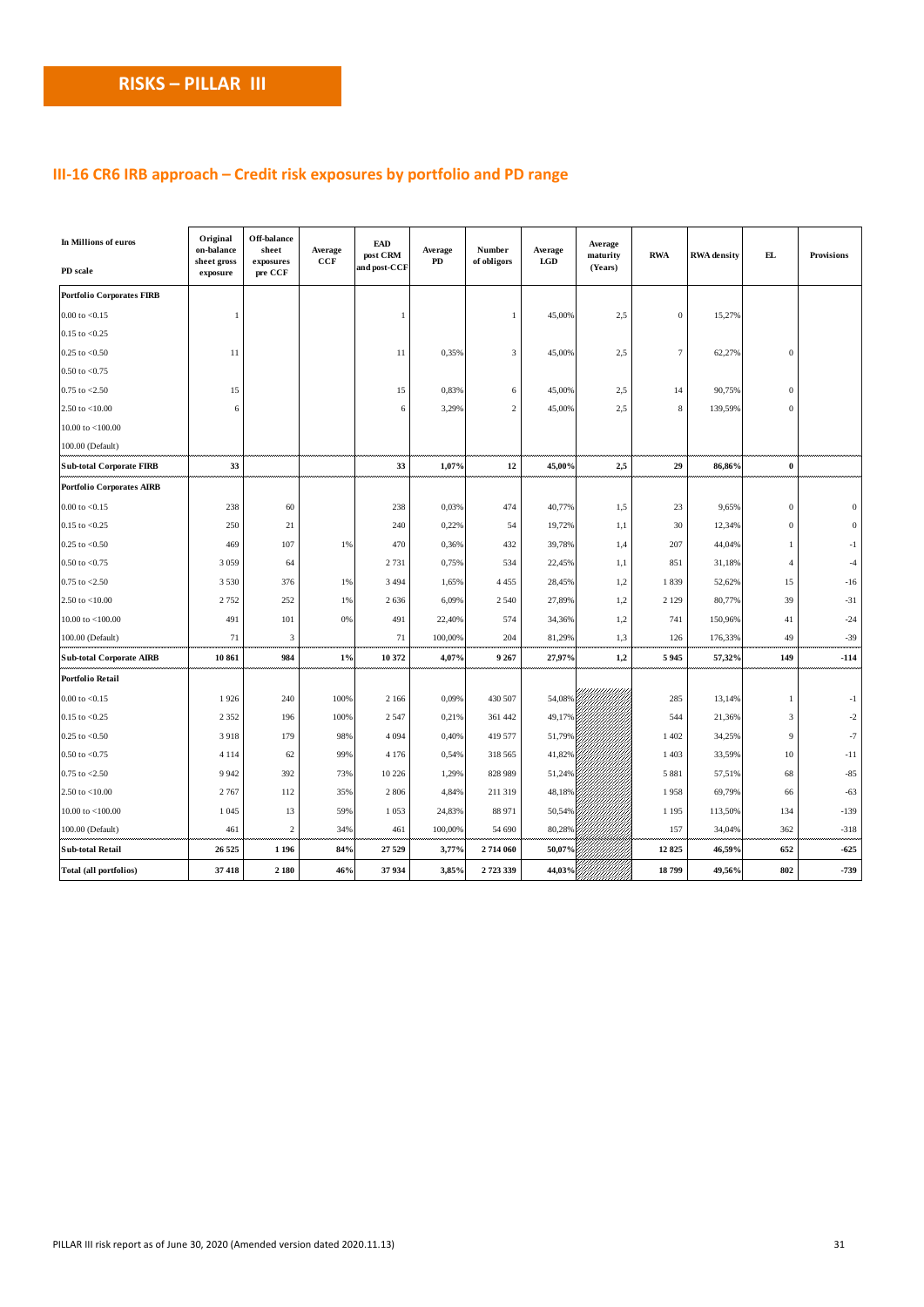## **b) Borrower data dimension - Probability of Default (PD) parameter**

Monthly revaluation of customer risks is based on:

- A model for ranking the risk of default;
- A method for quantifying the related probability of default.

## *i) Risk ranking model*

The ranking of counterparty risk results from a score that includes both the customer's characteristics and the latter's payment record. The methodology is adjusted to each customer typology to factor in the nature of the available information generally used by business experts to assess the risks.

The table below provides the mapping of the developed models.

## *ii) Allocation to a class of risk and quantification of the PD related to each class*

The rating scales feature a number of classes adjusted to the granularity of the portfolio. Retail customers are divided into ten classes for the sound portfolio and one default class; Corporate and Dealer portfolios are divided into seven classes.

The required degree of reliability for internal rating has nonetheless meant that each "country/customer segment" portfolio has been broken down in a specific manner: for a given segment, the risk attached to a particular class in France, measured by its representative PD, is different from the risk attached to the same class in Spain.

The PD associated with each class is calculated by factoring in historically observed default rates.

New PD models and recalibrations of parameters on certain models were put into production in the first half of 2020 on part of the perimeter. All these adjustments have been validated by the ECB.

## **III-17 Segmentation of exposures by the advanced method and average PD by country**

It is specified that PD France's retail customer model was put into production in the first half of 2020, following its validation by the ECB.

| <b>Category of exposure</b>      | <b>IRBA countries</b> | Average sound portfolio PD at<br>30/06/2020 |  |  |
|----------------------------------|-----------------------|---------------------------------------------|--|--|
|                                  | Germany               | 1,23%                                       |  |  |
|                                  | Spain                 | 1,18%                                       |  |  |
| <b>Retail customers</b>          | France                | 2,19%                                       |  |  |
|                                  | Italy                 | 1,69%                                       |  |  |
|                                  | United Kingdom        | 2,38%                                       |  |  |
|                                  | South Korea           | 0,88%                                       |  |  |
|                                  | Germany               | 2,17%                                       |  |  |
|                                  | Spain                 | 4,01%                                       |  |  |
| Small and medium-sized companies | France                | 3,59%                                       |  |  |
|                                  | Italy                 | 6,05%                                       |  |  |
|                                  | United Kingdom        | 2,73%                                       |  |  |
|                                  | South Korea           | 1,27%                                       |  |  |
|                                  | Germany               | 2,96%                                       |  |  |
|                                  | Spain                 | 6,40%                                       |  |  |
| Large corporations               | France                | 2,99%                                       |  |  |
|                                  | Italy                 | 3,51%                                       |  |  |
|                                  | United Kingdom        | 2,39%                                       |  |  |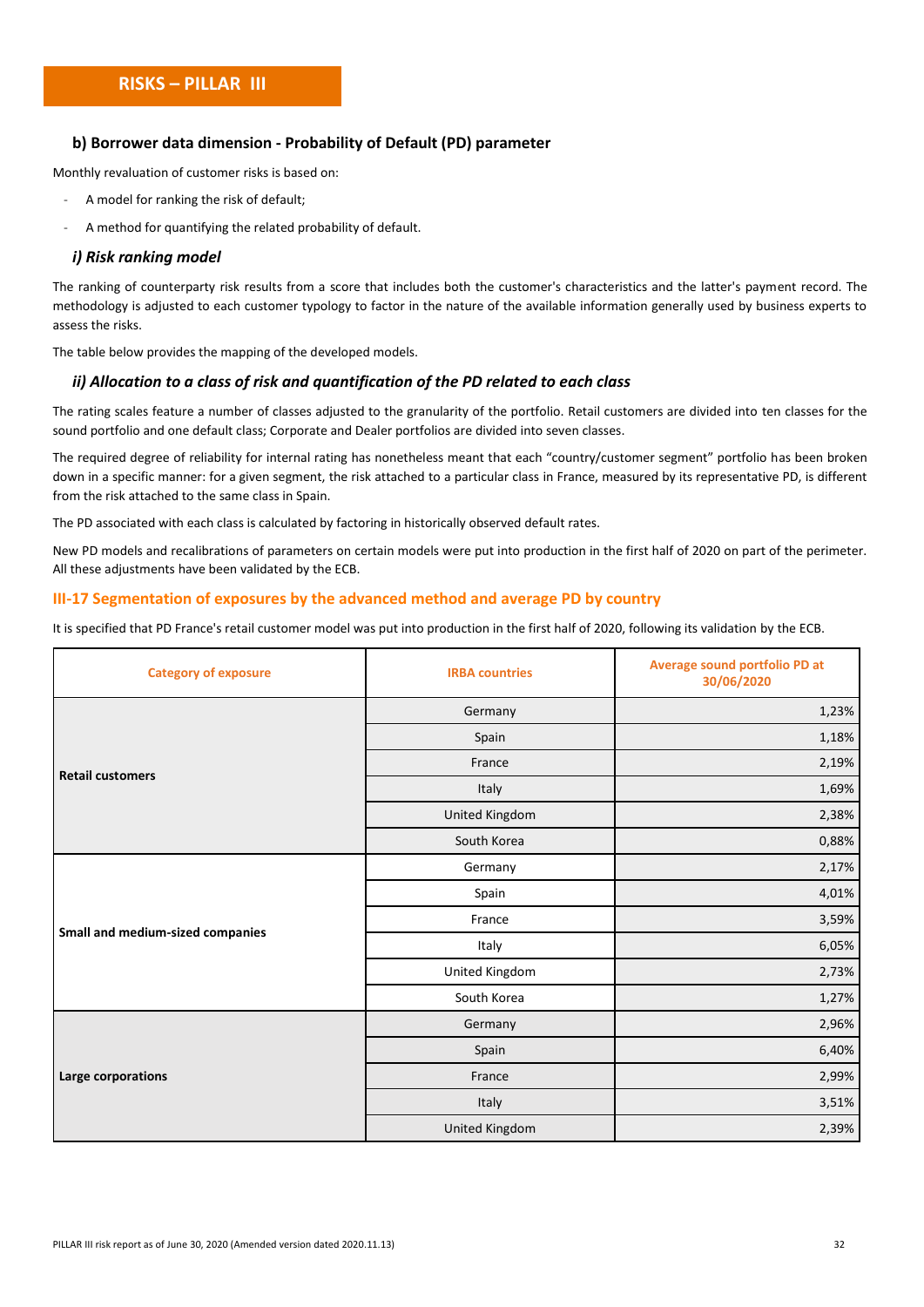## **c) Transaction data dimension – Loss given default (LGD) parameter**

Economic losses are estimated using discounted recovery flows for Retail Customers and Corporates, or debt write- offs for the car dealers, on the basis of historical data generally going back at least 7 years. Recovery costs are factored in according to the management phases involved. After analysis, transactions have been grouped into segments representing homogeneous loss levels.

The quantifying of these losses per segment results from a statistical model the main vectors of which are a generational analysis of recoveries and the speed of collection.

Following the introduction of new LGD models in the first half of 2020 and the recalibration of parameters on certain models, the LGD segments and the values in the table have been updated and differ from those published for December 2019. All these adjustments have been validated by the ECB.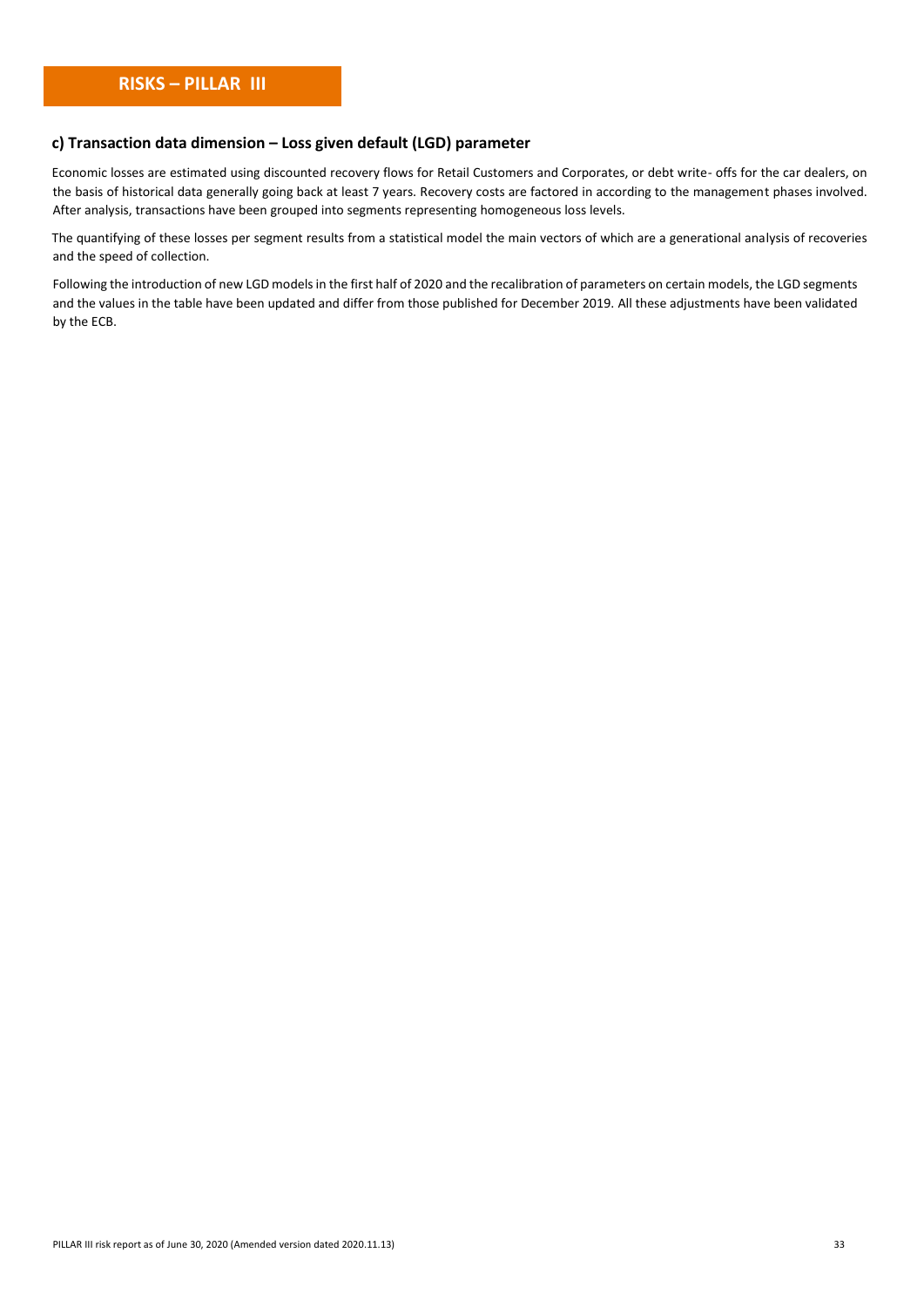## **III-18 Segmentation of exposures by the advanced method and average LGD by country**

| <b>Category of exposure</b> | <b>IRBA countries</b> | Population group segmentation                         | Type of model | Intenal/External<br>model | Average sound<br>portfolio LGD |
|-----------------------------|-----------------------|-------------------------------------------------------|---------------|---------------------------|--------------------------------|
|                             |                       | credit with ratio                                     |               |                           |                                |
|                             |                       | Maturity <sup>(1)</sup> /Forecast                     |               |                           | 64,64%                         |
|                             |                       | duration <= 0.377                                     |               |                           |                                |
|                             |                       | credit with ratio                                     |               |                           |                                |
|                             | France                | Maturity <sup>(1)</sup> /Forecast duratio>0.377       | Statistical   | Internal                  | 53,83%                         |
|                             |                       | leasing with ratio                                    |               |                           |                                |
|                             |                       | Maturity <sup>(1)</sup> /Forecast duratio <= 0.432    |               |                           | 49,33%                         |
|                             |                       | leasing with ratio                                    |               |                           |                                |
|                             |                       | Maturity <sup>(1)</sup> /Forecast duratio>0.432       |               |                           | 39,80%                         |
|                             |                       | Credit                                                |               |                           | 28,55%                         |
|                             | Germany               | Leasing                                               | Statistical   | Internal                  |                                |
| <b>Retail individuals</b>   |                       | Duration before funding ends <= 9                     |               |                           | 50,55%                         |
| <b>SME</b>                  |                       | mois                                                  |               |                           | 37,11%                         |
|                             |                       | 9 mois< Duration before funding                       |               |                           |                                |
|                             | Spain                 | ends <= 30 mois                                       | Statistical   | Internal                  | 51,73%                         |
|                             |                       | Duration before funding ends >30                      |               |                           |                                |
|                             |                       | mois                                                  |               |                           | 65,84%                         |
|                             |                       | Credit VN                                             |               |                           | 53,56%                         |
|                             | Italy                 | Credit VO                                             | Statistical   | Internal                  | 66,30%                         |
|                             |                       | Credit VN                                             |               |                           | 53,33%                         |
|                             | United Kingdom        | Credit VO                                             | Statistical   | Internal                  | 62,43%                         |
|                             |                       | Maturity <sup>(1)</sup> <= 10 mois                    |               |                           | 79,78%                         |
|                             | South Korea           | 10 <maturity<math>^{(1)} &lt;=34 mois</maturity<math> | Statistical   | Internal                  | 64,75%                         |
|                             |                       | Maturity <sup>(1)</sup> > 34 mois                     |               |                           | 63,56%                         |
|                             |                       | Credit                                                |               |                           | 43,00%                         |
|                             | France                | Leasing                                               | Statistical   | Internal                  | 44,90%                         |
|                             | Germany               | Credit                                                | Statistical   | Internal                  | 22,40%                         |
|                             |                       | Leasing                                               |               |                           | 32,30%                         |
| Corporate                   |                       | Credit VN                                             |               |                           | 47,60%                         |
|                             | Spain                 | Credit VO                                             | Statistical   | Internal                  | 54,47%                         |
|                             |                       | Leasing                                               |               |                           | 49,30%                         |
|                             | Italy                 | Single segment                                        | Statistical   | Internal                  | 53,20%                         |
|                             | United Kingdom        | Single segment                                        | Statistical   | Internal                  | 49,30%                         |
| <b>Dealers</b>              | $G5(*)$               | R1 VN                                                 | Combined      | Internal                  | 15,90%                         |
|                             |                       | R1 others                                             |               |                           | 33,50%                         |

(\*) G5 : France, Germany, spain, Italy, United Kingdom

 $<sup>(1)</sup>$  This is the difference between the default date and the management date</sup>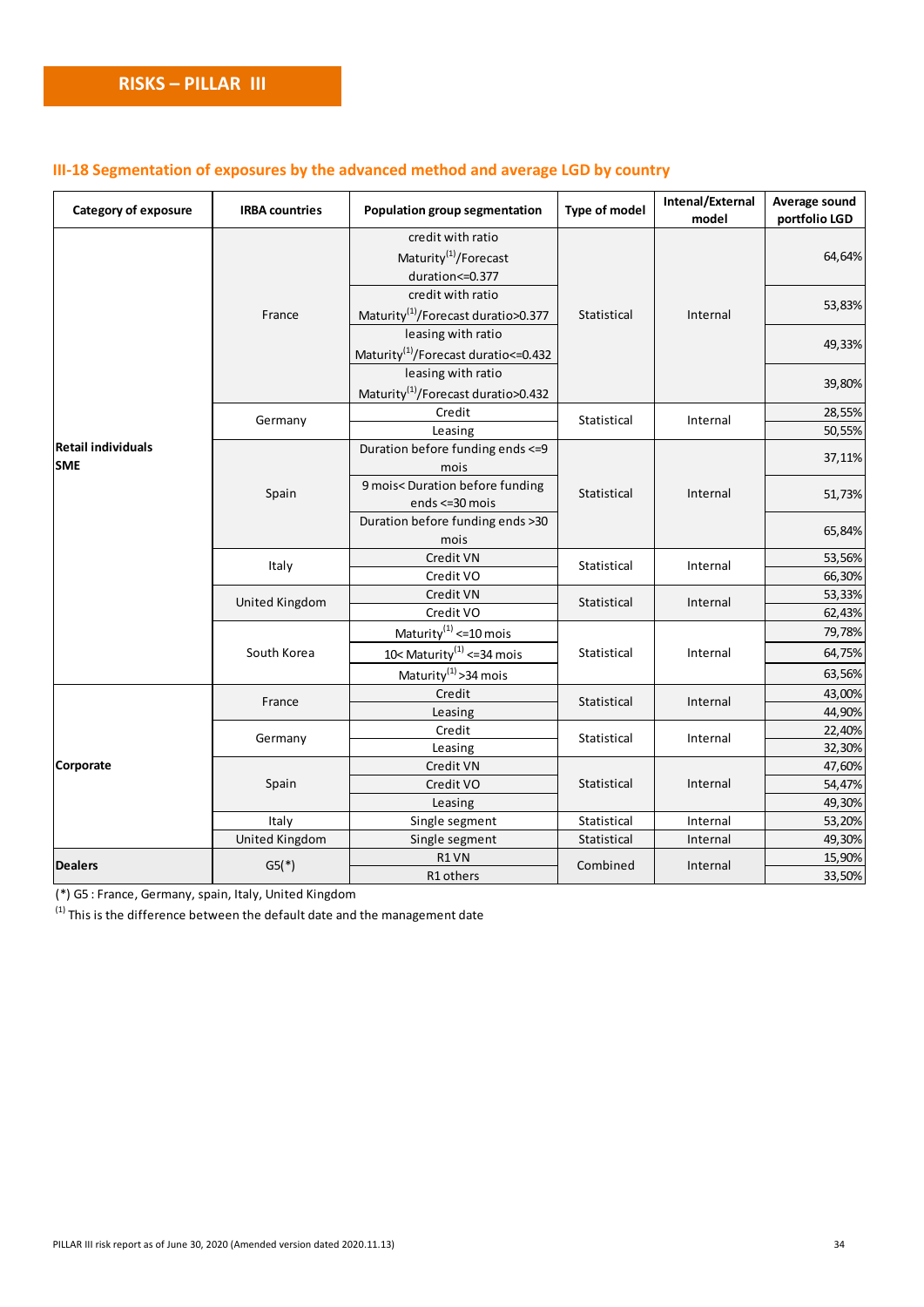## **d) Procedures for monitoring internal ratings**

The results of the internal rating process, the performance of the models and the main data items making it up are monitored monthly by the modeling teams.

At least once a year, observed changes lead to a formal analysis according to a standard protocol described in a procedure.

Differences between the models' forecasts and the actual figures are analyzed and summarized in a formal report that also includes a quantification of the impact on the capital requirement.

Elements of the performance of the rating models are also reported twice a year to the Executive Committee during a dedicated presentation.

Regulatory changes with a significant impact on the models are monitored and analyzes in detail by the modeling teams. This is notably the case for the EBA Regulatory Technical Standards (RTS) on the new definition of default for which a global project is underway within the Group to integrate the impacts on the models used and adapt operational processes.

Furthermore, the various elements of internal rating and of tests of the process produced by the modeling teams are reviewed independently by the model validation team of the Risk Control Unit to ensure their adequacy and their regulatory compliance.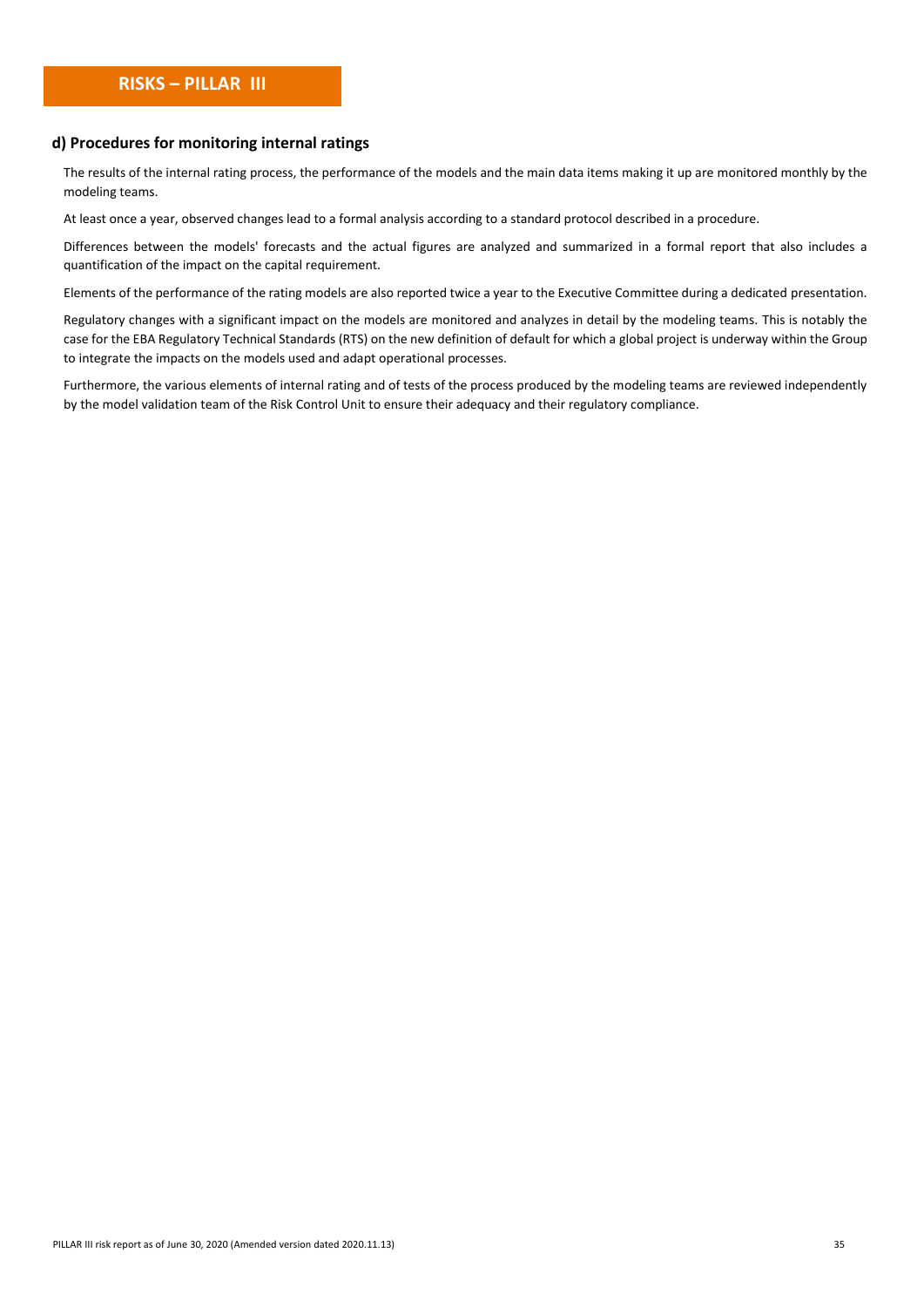## **III-19 CR8 - RWA flow statements of credit risk exposures under the IRB approach**

The purpose of this section is to depict the root cause of RWA variation by quarterly step.

| In million of euros        | <b>RWA</b> amounts | Capital<br>requirements |
|----------------------------|--------------------|-------------------------|
| RWA at 31/12/2019          | 16824              | 1 3 4 6                 |
| Asset size                 | 66                 | 5                       |
| Asset quality              | 720                | 58                      |
| Model updates              | 1546               | 124                     |
| Methodology & policy       | 0                  | $\Omega$                |
| Acquisitions and disposals |                    | $\Omega$                |
| Foreign exchange movements | $-96$              | -8                      |
| Other                      |                    | $\Omega$                |
| RWA at 31/03/2020          | 19 060             | 1 525                   |

Between December 2019 and March 2020, the level of RWAs has increased due to the rise in outstandings, the improvement of asset quality and the production launch of PD and LGD models on retail and corporate perimeter (excluding dealers). Currency fluctuations slightly mitigate this increase.

| In million of euros        | <b>RWA</b> amounts | Capital<br>requirements |
|----------------------------|--------------------|-------------------------|
| RWA at 31/03/2020          | 19 060             | 1525                    |
| Asset size                 | $-1034$            | $-83$                   |
| Asset quality              | $-347$             | $-28$                   |
| Model updates              | 1 1 9 0            | 95                      |
| Methodology & policy       |                    | 0                       |
| Acquisitions and disposals | 0                  | $\Omega$                |
| Foreign exchange movements | $-71$              | -6                      |
| Other                      |                    | $\Omega$                |
| RWA at 30/06/2020          | 18799              | 1504                    |

The downward variation in RWAs between the last two quarters is due to the decrease in outstandings on the portfolio under the advanced model, the improvement of asset quality and the currency fluctuations. However, these effects are partly offset by the production launch of LGD models on dealers perimeter.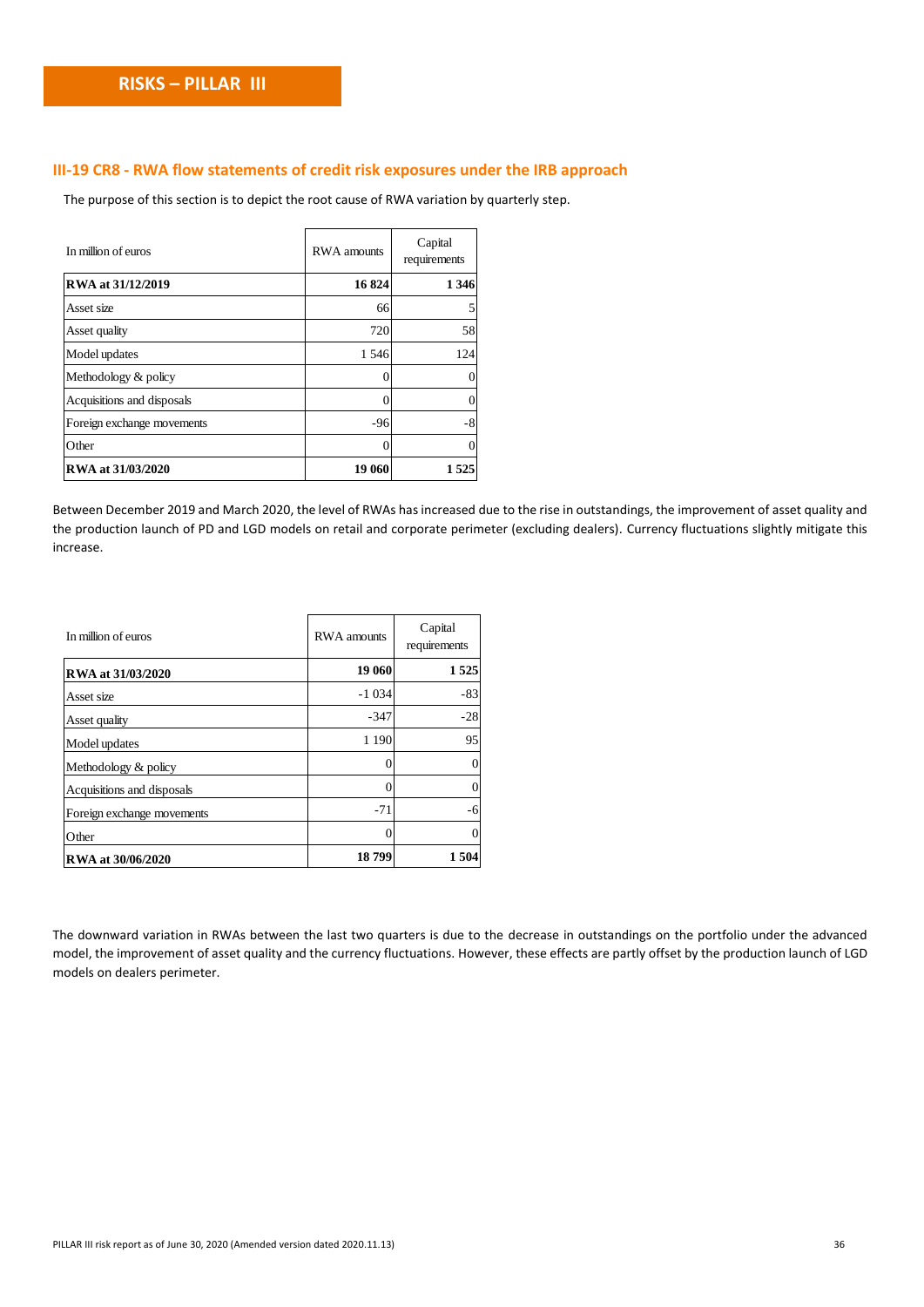#### **D - STANDARDIZED METHOD**

The credit risk exposures treated using the standardized method comprise financed sales outstandings of subsidiaries not treated using the advanced method, debts to credit institutions and central banks, and all other consolidated assets that are not credit obligations.

In order to calculate the capital requirement for credit risk under the standardized method, RCI Banque uses Moody's, the external credit rating agency, for sovereigns, international organizations, and corporate establishments and investments. Reconciliation of these ratings with the credit quality steps provided for under the regulations complies with the supervisor's requirements. Beyond this framework, there is no use of any external rating that cannot be applied directly. As regards unrated exposures, the RCI Banque group applies the regulatory weightings in accordance with the CRR.

For hedge transactions, the values of counterparty credit risk exposures on interest-rate or forex derivatives are determined by the market price method, adding, to the current replacement cost, the potential future credit exposure based on the remaining term. Such transactions still concern countries not covered by EMIR regulations.

| In Millions of euros                                               | <b>Exposures before CCF and</b> | <b>CRM</b>           | <b>Exposures post-CCF and</b> | <b>CRM</b>           | <b>RWA</b> and <b>RWA</b> density |                    |  |
|--------------------------------------------------------------------|---------------------------------|----------------------|-------------------------------|----------------------|-----------------------------------|--------------------|--|
|                                                                    | On-balance<br>sheet             | Off-balance<br>sheet | On-balance<br>sheet           | Off-balance<br>sheet | <b>RWA</b>                        | <b>RWA</b> density |  |
| Central governments or central banks                               | 5 6 5 6                         | 6                    | 5 6 5 6                       | 3                    | 307                               | 5.42%              |  |
| Regional government or local authorities                           | 49                              | 132                  | 49                            | 128                  | 43                                | 24.54%             |  |
| Public sector entities                                             |                                 |                      |                               |                      |                                   |                    |  |
| Multilateral development banks                                     |                                 |                      |                               |                      |                                   |                    |  |
| International organisations                                        | 15                              |                      | 15                            |                      |                                   |                    |  |
| Institutions                                                       | 1562                            | 18                   | 1 5 6 2                       | 8                    | 407                               | 25.91%             |  |
| Corporates                                                         | 3820                            | 445                  | 3746                          | 30                   | 3737                              | 98.96%             |  |
| Retail                                                             | 6 6 1 6                         | 410                  | 6 6 1 4                       | 171                  | 4776                              | 70.39%             |  |
| Secured by mortgages on immovable property                         |                                 |                      |                               |                      |                                   |                    |  |
| Exposures in default                                               | 88                              | $\mathbf{0}$         | 81                            | $\overline{0}$       | 99                                | 123.10%            |  |
| Higher-risk categories                                             |                                 |                      |                               |                      |                                   |                    |  |
| Covered bonds                                                      |                                 |                      |                               |                      |                                   |                    |  |
| Institutions and corporates with a short-term credit<br>assessment | 153                             | 18                   | 153                           | 4                    | 172                               | 110.03%            |  |
| Collective investment undertakings                                 | 214                             |                      | 214                           |                      | 214                               | 100.00%            |  |
| Equity                                                             | 222                             |                      | 222                           |                      | 550                               | 248.11%            |  |
| Other items                                                        | 1826                            | 75                   | 1826                          | 75                   | 1625                              | 85.47%             |  |
| <b>Total</b>                                                       | 20 221                          | 1 1 0 5              | 20 138                        | 419                  | 11931                             | 58.04%             |  |

CRM: Credit Risk Mitigation

CCF: Credit Conversion Factor

The %CCF has been changed to 0% on most of the off-balance sheet exposures towards companies, the credit lines being unconditionally cancellable at any time without notice in case of a deterioration of the borrower's creditworthiness.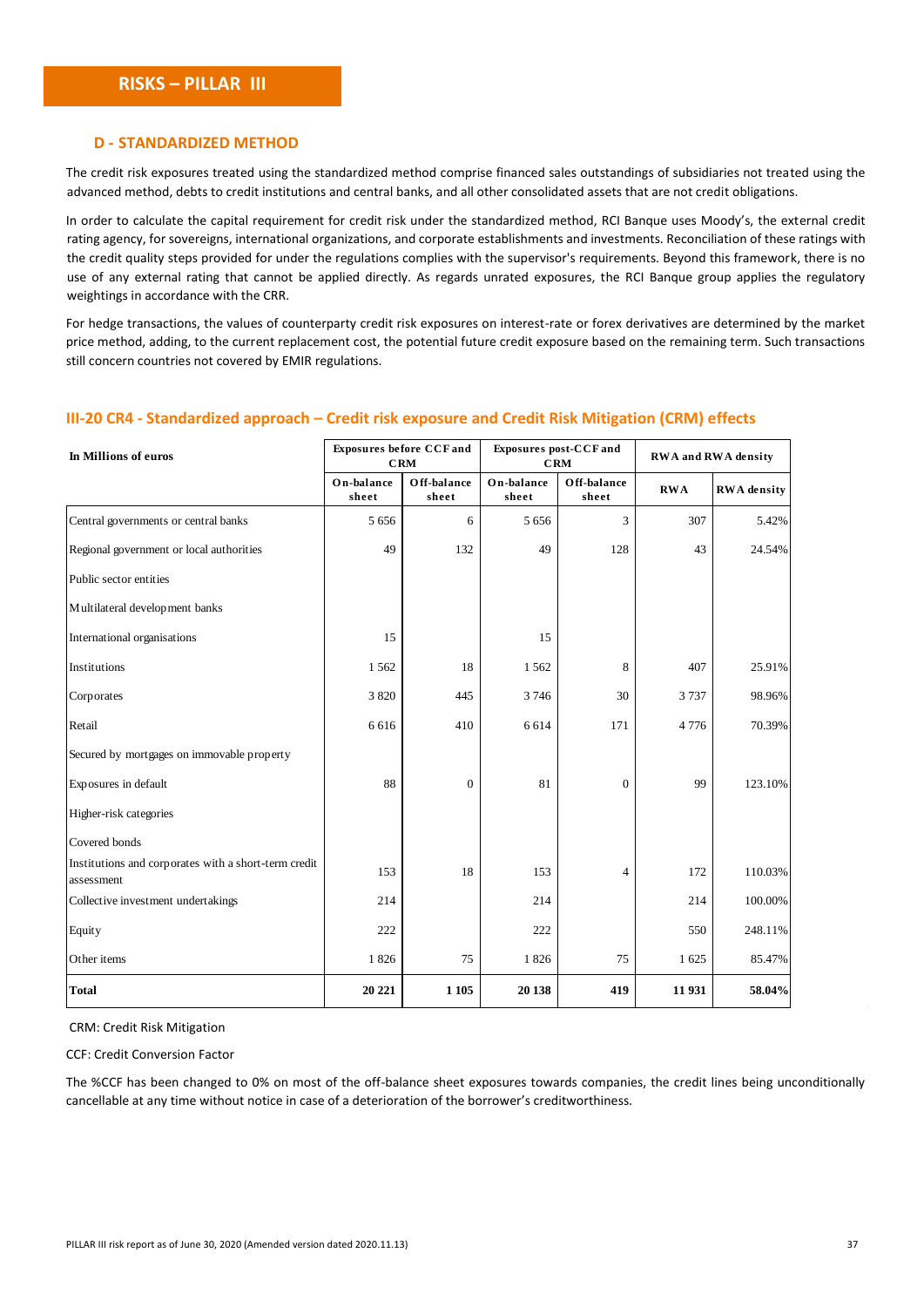## **III-21 CR5 - Standardized approach – Exposures by asset classes and risk weights**

| In Millions of euros                                                                   |          |    |    |     |      |     |     |      | Risk weight |             |      |      |       |        |          |                |                     |
|----------------------------------------------------------------------------------------|----------|----|----|-----|------|-----|-----|------|-------------|-------------|------|------|-------|--------|----------|----------------|---------------------|
| Asset classes                                                                          | $0\%$    | 2% | 4% | 10% | 20%  | 35% | 50% | 75%  | 100%        | 150%        | 250% | 370% | 1250% | Others | Deducted | <b>Total</b>   | of which<br>unrated |
| Central governments or central<br>banks<br>Regional government or local<br>authorities | 5 5 2 5  |    |    |     | 167  |     | 2   |      | 14<br>10    | $5^{\circ}$ | 114  |      |       |        |          | 5 6 5 9<br>177 | 177                 |
| Public sector entities                                                                 |          |    |    |     |      |     |     |      |             |             |      |      |       |        |          |                |                     |
| Multilateral development banks                                                         |          |    |    |     |      |     |     |      |             |             |      |      |       |        |          |                |                     |
| International organisations                                                            | 15       |    |    |     |      |     |     |      |             |             |      |      |       |        |          | 15             |                     |
| Institutions                                                                           |          |    |    |     | 1414 |     | 64  |      | 92          |             |      |      |       |        |          | 1570           | 1483                |
| Corporates                                                                             |          |    |    |     | 16   |     | 48  |      | 3 6 8 0     | 32          |      |      |       |        |          | 3776           | 3712                |
| Retail<br>Secured by mortgages on immovable                                            |          |    |    |     |      |     |     | 6785 |             |             |      |      |       |        |          | 6785           | 6785                |
| property<br>Exposures in default                                                       |          |    |    |     |      |     |     |      | 43          | 37          |      |      |       |        |          | 81             | 80                  |
| Higher-risk categories                                                                 |          |    |    |     |      |     |     |      |             |             |      |      |       |        |          |                |                     |
| Covered bonds                                                                          |          |    |    |     |      |     |     |      |             |             |      |      |       |        |          |                |                     |
| Inst. and corporates with a ST<br>credit assessment                                    |          |    |    |     | 47   |     |     |      |             | 108         |      |      |       |        |          | 157            | 108                 |
| Collective investment undertakings                                                     |          |    |    |     |      |     |     |      | 214         |             |      |      |       |        |          | 214            | 214                 |
| Equity                                                                                 |          |    |    |     |      |     |     |      | 3           |             | 219  |      |       |        |          | 222            | 222                 |
| Other items                                                                            | $\Omega$ |    |    |     | 345  |     |     |      | 1556        |             |      |      |       |        |          | 1901           | 1901                |
| <b>Total</b>                                                                           | 5 5 4 0  |    |    |     | 1989 |     | 115 | 6785 | 5 6 1 2     | 182         | 333  |      |       |        |          | 20 557         | 14 682              |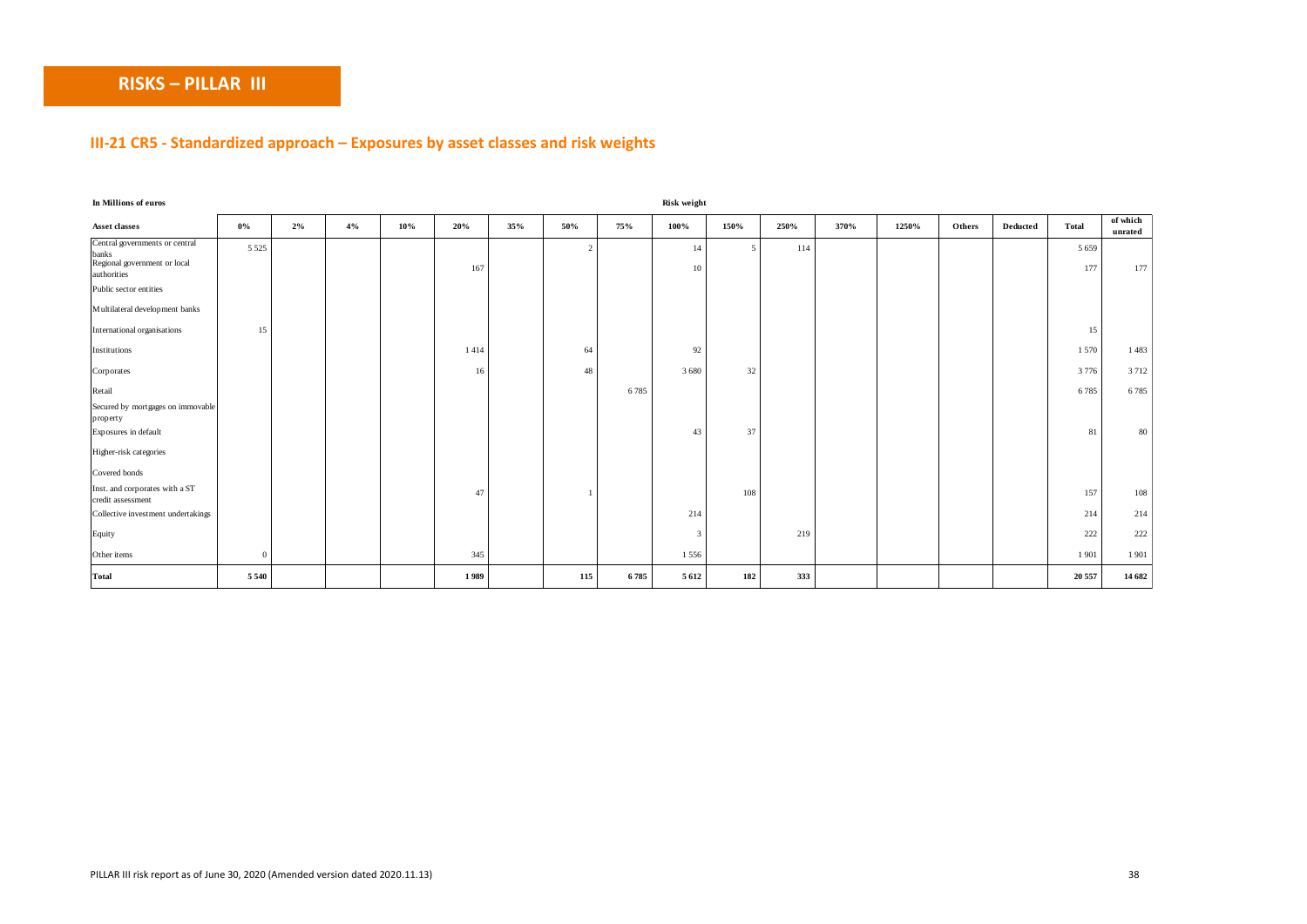## **E - CREDIT RISK MITIGATION TECHNIQUES**

## **III-22 CR7 - IRB – Effect on RWA of credit derivatives used as CRM techniques**

'n

| In Millions of euros                     | Pre-credit<br>derivatives<br><b>RWA</b> | <b>Actual RWA</b> |
|------------------------------------------|-----------------------------------------|-------------------|
| <b>Exposures under FIRB</b>              |                                         |                   |
| Central governments and central banks    |                                         |                   |
| Institutions                             |                                         |                   |
| Corporates - SM Es                       |                                         |                   |
| Corporates – Specialised lending         |                                         |                   |
| Corporates - Other                       | 29                                      | 29                |
| <b>Exposures under AIRB</b>              |                                         |                   |
| Central governments and central banks    |                                         |                   |
| Institutions                             |                                         |                   |
| Corporates - SM Es                       | 1 1 7 6                                 | 1 1 7 6           |
| Corporates - Specialised lending         |                                         |                   |
| Corporates - Other                       | 4769                                    | 4769              |
| Retail - Secured by real estate SMEs     |                                         |                   |
| Retail - Secured by real estate non-SMEs |                                         |                   |
| Retail - Qualifying revolving            |                                         |                   |
| Retail - Other SM Es                     | 1 3 0 5                                 | 1 3 0 5           |
| Retail - Other non-SMEs                  | 11 520                                  | 11520             |
| <b>Equity IRB</b>                        |                                         |                   |
| Other non credit obligation assets       |                                         |                   |
| <b>Total</b>                             | 18799                                   | 18799             |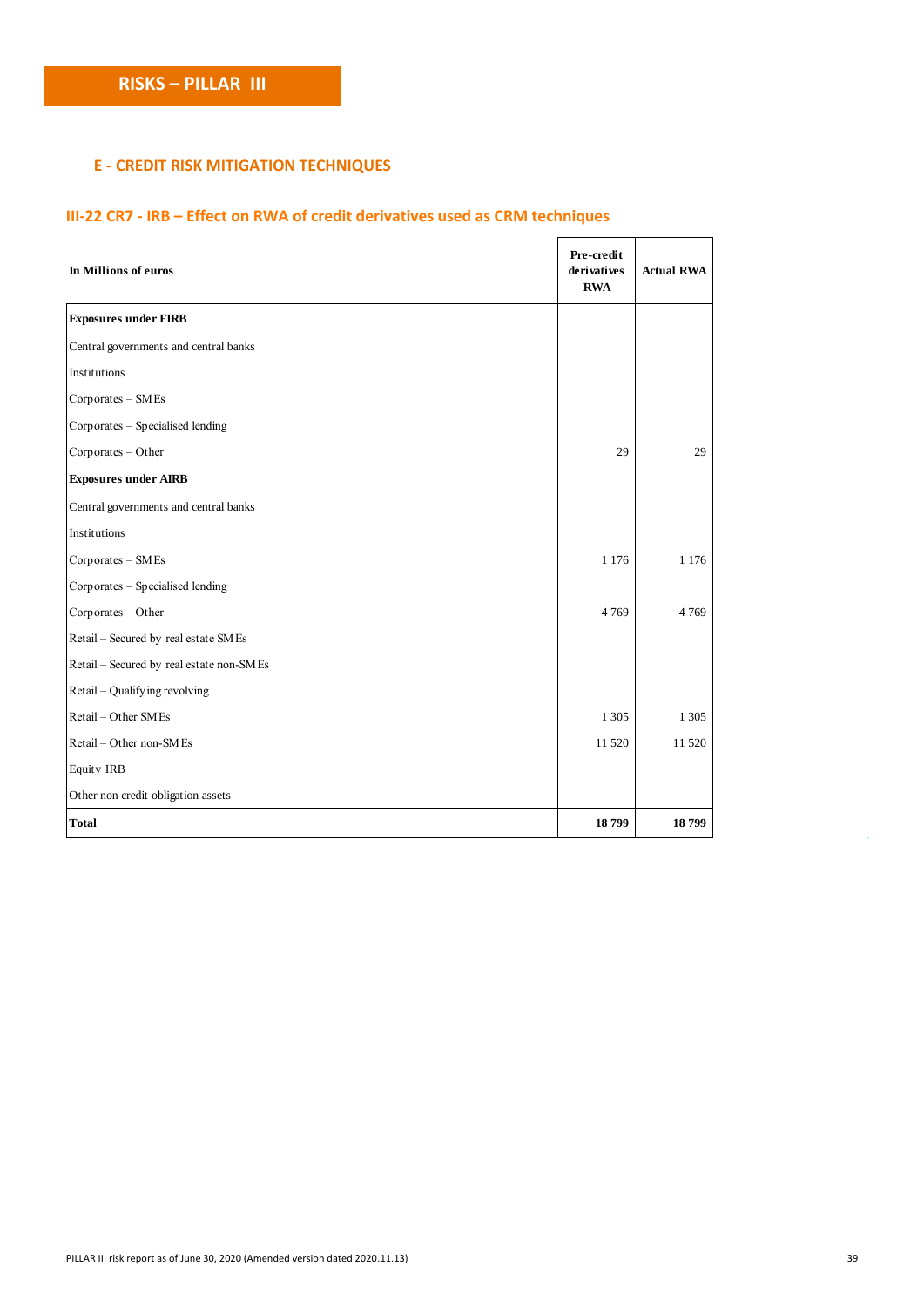## **F - COUNTERPARTY CREDIT RISK**

## **EXPOSURE TO COUNTERPARTY CREDIT RISK**

## **III-23 CCR1 - Analysis of counterparty credit risk (CCR) exposure by approach**

| In Millions of euros                                     | <b>Notional</b> | Replacement<br>cost/current<br>market value | Potential<br>future<br>exposure | <b>EEPE</b> | <b>Multiplier</b> | EAD post-<br><b>CRM</b> | <b>RWA</b> |
|----------------------------------------------------------|-----------------|---------------------------------------------|---------------------------------|-------------|-------------------|-------------------------|------------|
| Mark to market                                           |                 |                                             |                                 |             |                   |                         |            |
| Original exposure                                        |                 |                                             |                                 |             | <i>WWW.WWW</i>    |                         |            |
| Standardised approach                                    |                 | 314                                         |                                 |             |                   | 314                     | 74         |
| IMM (for derivatives and SFTs)                           |                 |                                             |                                 |             |                   |                         |            |
| Of which securities financing transactions               |                 |                                             |                                 |             |                   |                         |            |
| Of which derivatives and long settlement<br>transactions |                 |                                             |                                 |             |                   |                         |            |
| Of which from contractual cross-product netting          |                 |                                             |                                 |             |                   |                         |            |
| Financial collateral simple method (for SFTs)            |                 |                                             |                                 |             |                   |                         |            |
| Financial collateral comprehensive method (for           |                 |                                             |                                 |             |                   |                         |            |
| $SFTs$ )                                                 |                 |                                             |                                 |             |                   |                         |            |
| VaR for SFTs                                             |                 |                                             |                                 |             |                   |                         |            |
| Total                                                    |                 |                                             |                                 |             |                   |                         | 74         |

RWAs on counterparty credit risk are based on exposure on derivatives, to which an add-on is allocated. The exposure is then weighted by risk in accordance with the standard method – based on counterparties' credit quality.

## **III-24 CCR3 – Standard approach – CCR exposures by regulatory portfolio and risk weights**

| In Millions of euros                             | Risk weight |     |                |              |     |      |      |        |              |                     |  |  |
|--------------------------------------------------|-------------|-----|----------------|--------------|-----|------|------|--------|--------------|---------------------|--|--|
|                                                  | $0\%$       | 10% | 20%            | 50%          | 75% | 100% | 150% | Others | <b>Total</b> | Of which<br>unrated |  |  |
| Central governments or central banks             |             |     |                |              |     |      |      |        |              |                     |  |  |
| Regional government or local authorities         |             |     |                |              |     |      |      |        |              |                     |  |  |
| Public sector entities                           |             |     |                |              |     |      |      |        |              |                     |  |  |
| Multilateral development banks                   |             |     |                |              |     |      |      |        |              |                     |  |  |
| International organisations                      |             |     |                |              |     |      |      |        |              |                     |  |  |
| Institutions                                     |             |     | 53             | 19           |     |      |      |        | 72           | 52                  |  |  |
| Corporates                                       |             |     |                |              |     |      |      |        |              |                     |  |  |
| Retail                                           |             |     |                |              |     |      |      |        |              |                     |  |  |
| Inst. and corporates with a ST credit assessment |             |     | $\overline{2}$ | $\mathbf{0}$ |     |      |      |        | 3            |                     |  |  |
| Other items                                      |             |     |                |              |     |      |      |        |              |                     |  |  |
| <b>Total</b>                                     |             |     | 55             | 19           |     |      |      |        | 74           | 52                  |  |  |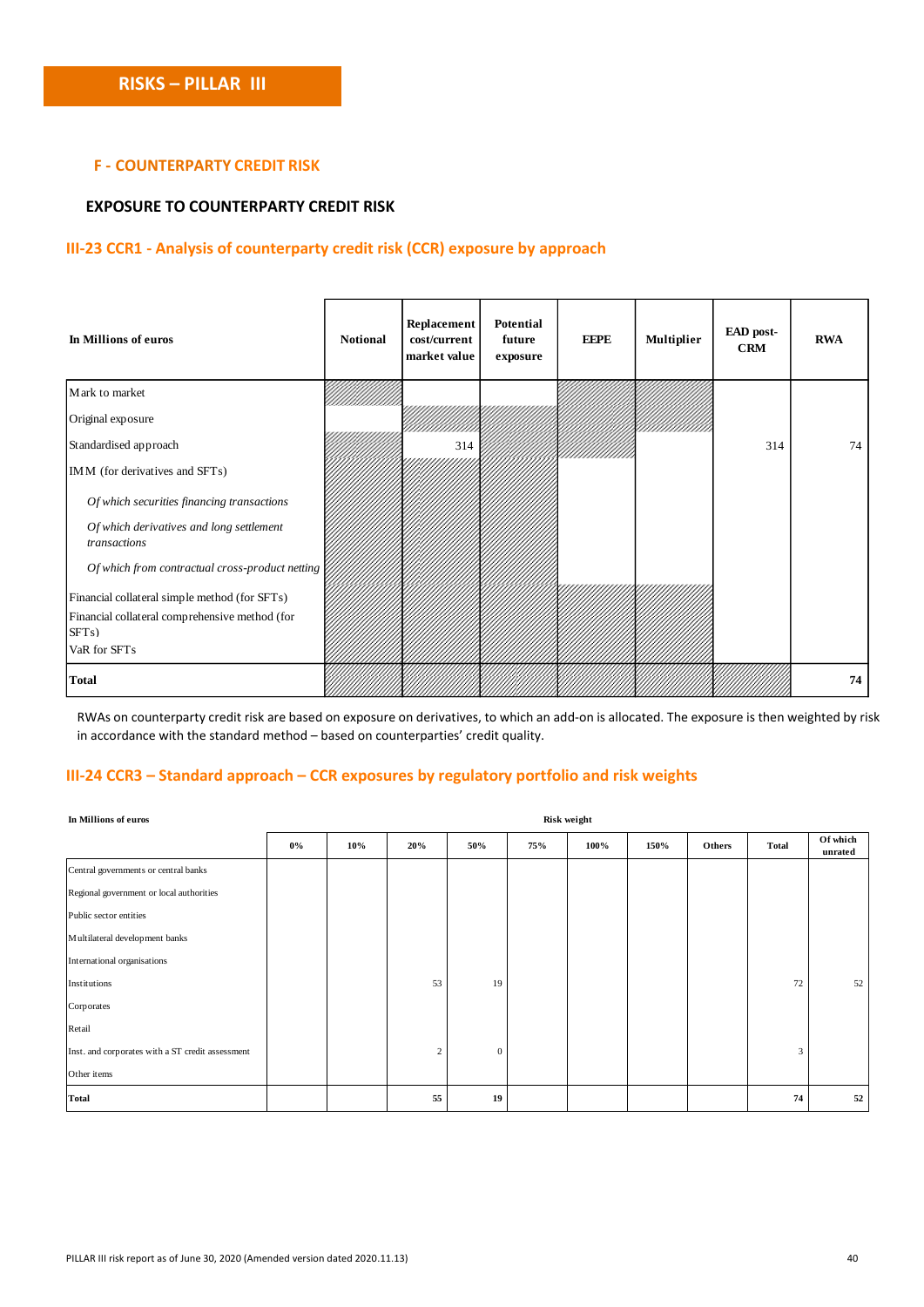## **III-25 CCR5-A - Impact of netting and collateral held on exposure values**

| In Millions of euros  | Gross FV or<br>net carrying<br>amount | <b>Netting</b><br>benefits | <b>Netted</b><br>current credit<br>exposure | Collateral<br>held | Net credit<br>exposure |
|-----------------------|---------------------------------------|----------------------------|---------------------------------------------|--------------------|------------------------|
| Derivatives           | 314                                   | 41                         | 273                                         | 238                | 35                     |
| <b>SFTs</b>           |                                       |                            |                                             |                    |                        |
| Cross-product netting |                                       |                            |                                             |                    |                        |
| <b>Total</b>          | 314                                   | 41                         | 273                                         | 238                | 35                     |

## **III-26 CCR5-B - Composition of collateral for exposures to CCR**

|                                                 |            | Collateral used in derivative transactions | <b>Collateral used in SFTs</b>     |              |                             |                         |
|-------------------------------------------------|------------|--------------------------------------------|------------------------------------|--------------|-----------------------------|-------------------------|
| In Millions of euros                            |            | Fair value of collateral<br>received       | Fair value of posted<br>collateral |              | Fair value of<br>collateral | Fair value of<br>posted |
|                                                 | Segregated | Unsegregated                               | Segregated                         | Unsegregated | received                    | collateral              |
| Cash - domestic currency                        |            | 238                                        | 79                                 |              |                             |                         |
| $\operatorname{Cash} - \text{other}$ currencies |            | $\Omega$                                   | $\overline{7}$                     |              |                             |                         |
| Domestic sovereign debt                         |            |                                            |                                    |              |                             |                         |
| Other sovereign debt                            |            |                                            |                                    |              |                             |                         |
| Government agency debt                          |            |                                            |                                    |              |                             |                         |
| Corporate bonds                                 |            |                                            |                                    |              |                             |                         |
| Equity securities                               |            |                                            |                                    |              |                             |                         |
| Other collateral                                |            |                                            |                                    |              |                             | 10                      |
| <b>Total</b>                                    |            | 238                                        | 86                                 | 1            |                             | 10                      |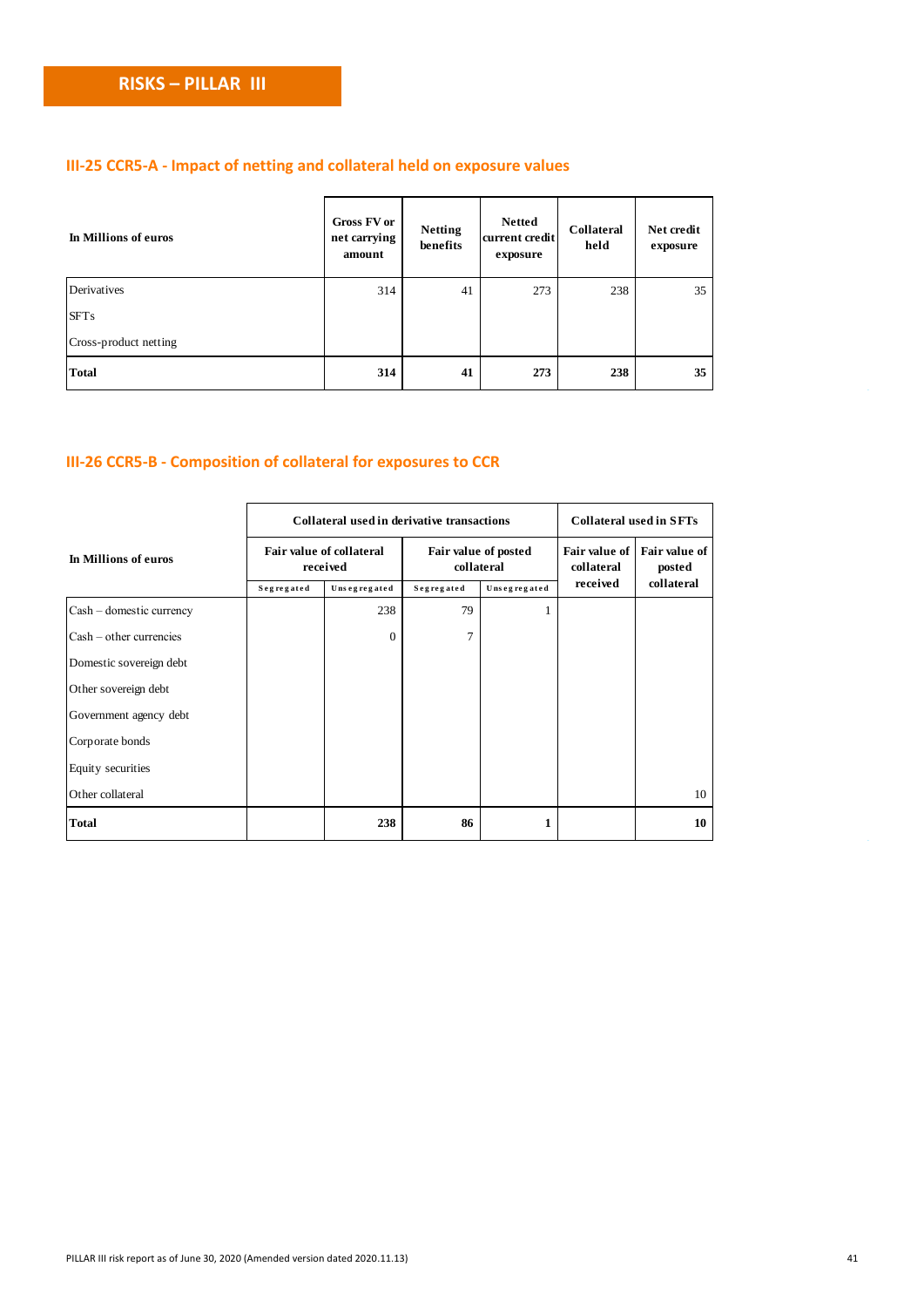## **III-27 CCR8 - Exposures to CCPs**

| In Millions of euros                                                                        | EAD (post-<br>CRM) | <b>RWA</b>     |
|---------------------------------------------------------------------------------------------|--------------------|----------------|
| <b>Exposures to QCCPs (total)</b>                                                           |                    | 17             |
| Exposures for trades at QCCPs (excluding initial margin and default fund contributions)     | 7                  | 1              |
| (i) of which OTC derivatives                                                                | 7                  | $\mathfrak{I}$ |
| (ii) of which Exchange-traded derivatives                                                   |                    |                |
| (iii) of which Securities financing transactions                                            |                    |                |
| (iv) of which Netting sets where cross-product netting has been approved                    |                    |                |
| Segregated initial margin                                                                   | 79                 |                |
| Non-segregated initial margin                                                               |                    |                |
| Prefunded default fund contributions                                                        |                    |                |
| Alternative calculation of own funds requirements for exposures                             |                    |                |
| <b>Exposures to non-QCCPs (total)</b>                                                       |                    |                |
| Exposures for trades at non-QCCPs (excluding initial margin and default fund contributions) |                    |                |
| (i) of which OTC derivatives                                                                |                    |                |
| (ii) of which Exchange-traded derivatives                                                   |                    |                |
| (iii) of which Securities financing transactions                                            |                    |                |
| (iv) of which Netting sets where cross-product netting has been approved                    |                    |                |
| Segregated initial margin                                                                   |                    |                |
| Non-segregated initial margin                                                               |                    |                |
| Prefunded default fund contributions                                                        |                    |                |
| Unfunded default fund contributions                                                         |                    |                |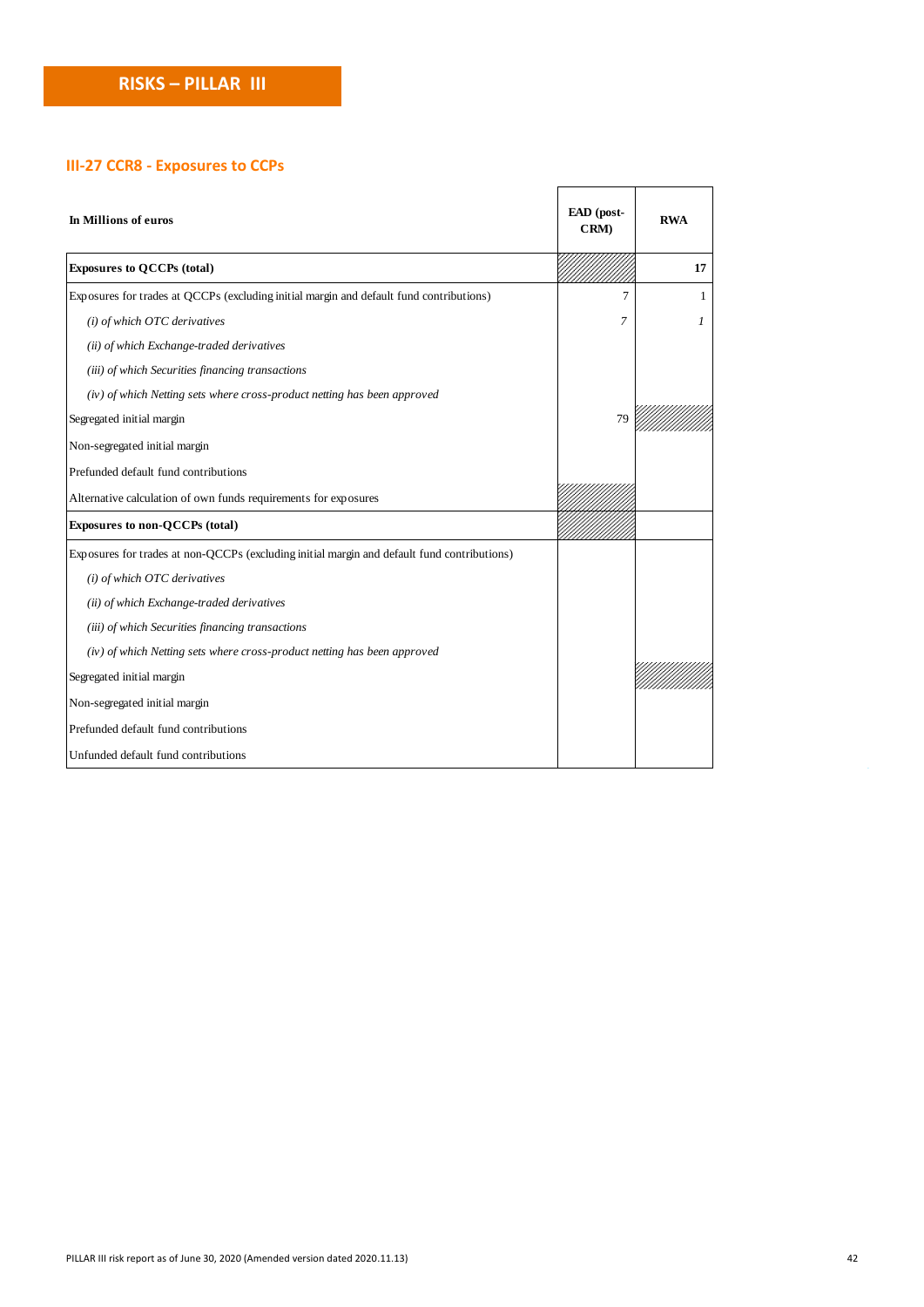## **IV - CREDIT VALUATION ADJUSTMENT RISK**

For all over-the-counter derivatives, if derivatives recognized as credit protection are not used, the RCI Banque group determines a capital requirement for "Credit valuation adjustment" (CVA) risk.

This capital charge is designed to cover losses in the event of downgraded quality of the counterparty, entailing a decrease in the value of the derivatives.

٦

The requirement is calculated by the standardized method defined in Article 384 of regulation (EU) 575/2013.

## **IV-1 CCR2 - Credit valuation adjustment (CVA) capital charge**

| In Millions of euros                                             | <b>Exposure</b><br>value | <b>RWA</b> |
|------------------------------------------------------------------|--------------------------|------------|
| Total portfolios subject to the Advanced CVA capital charge      |                          |            |
| (i) VaR component (including the $3\times$ multiplier)           |                          |            |
| (ii) Stressed VaR component (including the $3\times$ multiplier) |                          |            |
| All portfolios subject to the Standardised CVA capital charge    | 314                      | 237        |
| Based on the original exposure method                            |                          |            |
| Total subject to the CVA capital charge                          | 314                      | 237        |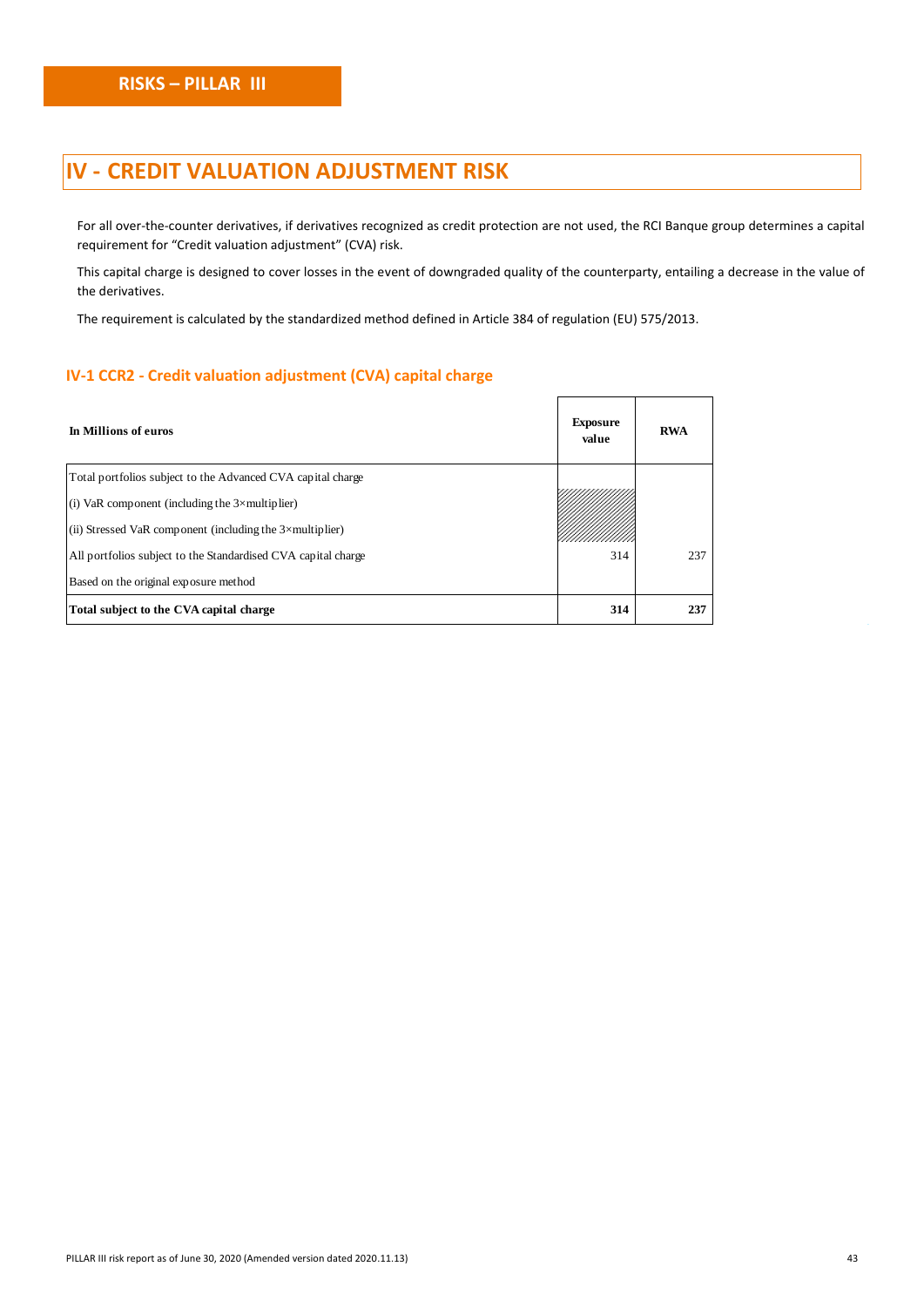## **V - LIQUIDITY RISK**

#### **Liquidity Coverage Ratio (LCR)**

The Liquidity Coverage Ratio (LCR) sets a minimum standard for bank liquidity. It is intended to ensure that a bank has an adequate level of unencumbered High Quality Liquid Assets (HQLA), which can be converted into cash to enable it to meet its liquidity needs for 30 calendar days in a stress scenario. The LCR is thus defined as the ratio of HQLAs to net cash outflows over the next 30 days. Net outflows represent the expected outflows less expected inflows or 75% of expected outflows, whichever is the lower.

RCI Banque's liquidity is managed by the Finance and Treasury Division that centralizes funding for European entities and oversees balance sheet management for all group entities throughout the world.

For each quarter, the following table shows the average values of HQLAs, Inflows and Outflows calculated as the simple average of monthend observations over the twelve months preceding the end of each quarter.

The bank's average HQLA during the 12-month period ending on 30 June 2020 was €2,834m. It amounted to €2,265m on average during the 12-month period ending on 31 March 2020. They mainly consisted of deposits with the European Central Bank and securities issued by governments or supranationals. On 30 June 2020, the average duration of the bond portfolio was below one year.

In addition, RCI Banque also invested in a fund whose assets are made of debt securities issued by European agencies, sovereigns and supranational issuers. Its average exposure to credit risk is six years with a limit at nine years. The fund is aiming a very low exposure to the interest rate risk with a maximum of two years.

Over the 12-month period ending on 30 June 2020, EUR and GBP denominated HQLA represented on average 82.1% and 14.2% of total HQLA respectively. The weight of each currency remained stable compared to the averages of the 12-month period ending on 31 March 2020, which were 79.7% for EUR and 15.7% for GBP.

RCI Banque Inflows mainly come from commercial and financial assets, while Outflows are mostly explained by debt repayment and the deposit run-off factor.

The liquidity requirement linked to derivative transactions is limited and represents non-material amounts.

The average LCR over the 12-month period ending on 30 June 2020 came at 316%, compared to 263% on average over the 12-month period ending on 31 March 2020.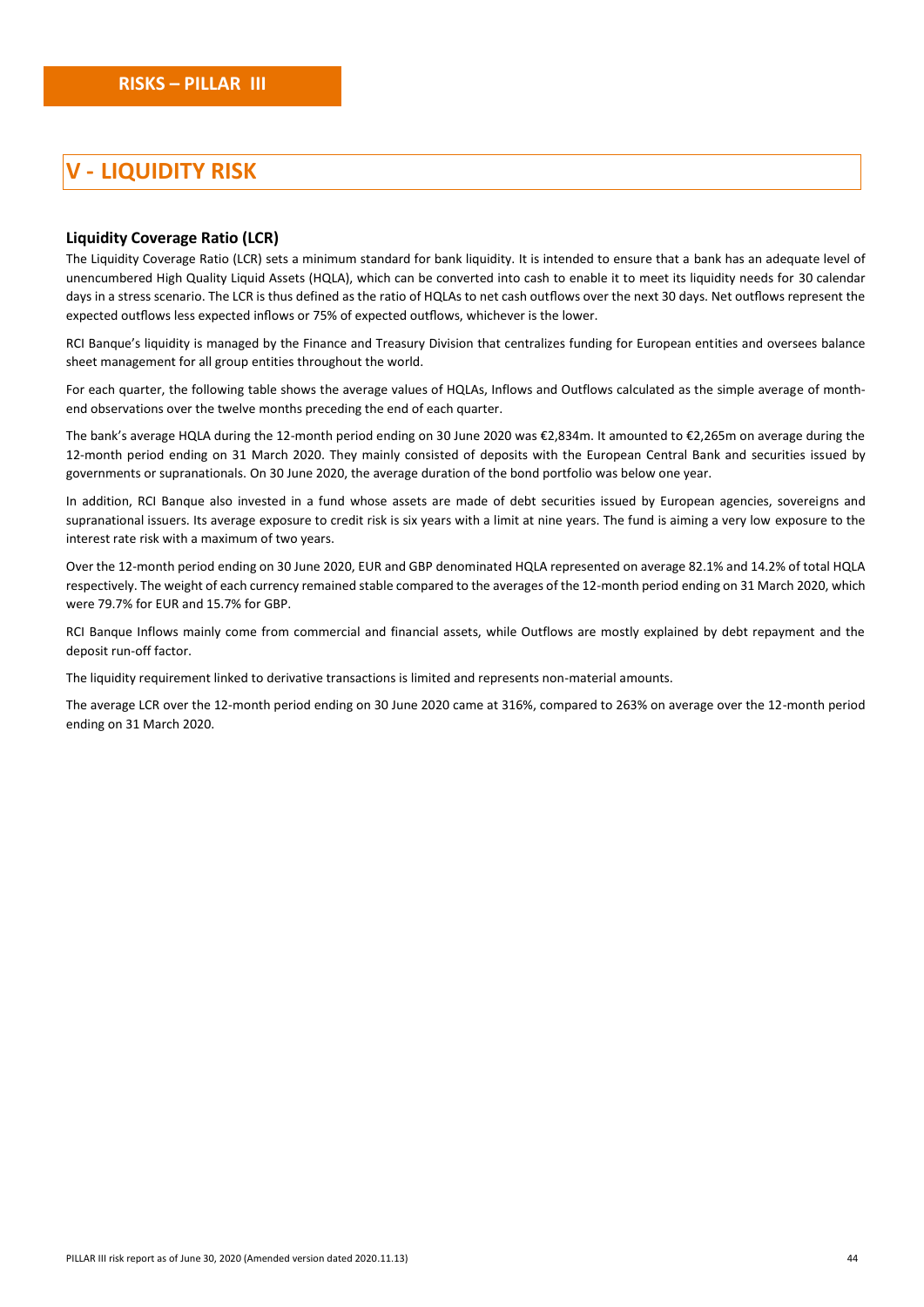## **V-1 LIQ1 - Liquidity Coverage Ratio (LCR)**

| In millions of euros                                                                                                                                                                                                 | Total unweighted value (average) |            |            | Total weighted value (average) |            |            |            |            |
|----------------------------------------------------------------------------------------------------------------------------------------------------------------------------------------------------------------------|----------------------------------|------------|------------|--------------------------------|------------|------------|------------|------------|
| Quarter ending on                                                                                                                                                                                                    | 30/09/2019                       | 31/12/2019 | 31/03/2020 | 30/06/2020                     | 30/09/2019 | 31/12/2019 | 31/03/2020 | 30/06/2020 |
| Number of data points used in the calculation of<br>averages                                                                                                                                                         | 12                               | 12         | 12         | 12                             | 12         | 12         | 12         | 12         |
| High-Quality Liquid Assets (HQLA)                                                                                                                                                                                    |                                  |            |            |                                |            |            |            |            |
| <b>Total high-quality liquid assets</b>                                                                                                                                                                              |                                  |            |            |                                | 1835       | 1897       | 2 2 6 5    | 2834       |
| <b>Cash Outflows</b>                                                                                                                                                                                                 |                                  |            |            |                                |            |            |            |            |
| Retail deposits and deposits from small<br>business customers<br>Stable deposits                                                                                                                                     | 12818                            | 13 073     | 13 209     | 13 3 12                        | 1 3 4 1    | 1 3 6 7    | 1 3 8 5    | 1 4 0 7    |
| Less stable deposits                                                                                                                                                                                                 | 12818                            | 13 073     | 13 209     | 13 312                         | 1341       | 1367       | 1385       | 1 407      |
| Unsecured wholesale funding                                                                                                                                                                                          | 840                              | 889        | 898        | 877                            | 659        | 725        | 747        | 731        |
| Operational deposits and deposits in<br>networks of cooperative banks                                                                                                                                                |                                  |            |            |                                |            |            |            |            |
| Non-operational deposits (all counterparties)                                                                                                                                                                        | 374                              | 374        | 379        | 369                            | 194        | 209        | 228        | 222        |
| Unsecured debt                                                                                                                                                                                                       | 466                              | 515        | 519        | 509                            | 466        | 515        | 519        | 509        |
| Secured wholesale funding                                                                                                                                                                                            |                                  |            |            |                                | 41         | 45         | 49         | 42         |
| Additional requirements                                                                                                                                                                                              | 445                              | 619        | 795        | 860                            | 203        | 228        | 252        | 272        |
| Outflows related to derivative exposures                                                                                                                                                                             | 177                              | 187        | 196        | 212                            | 177        | 187        | 196        | 212        |
| and other collateral requirements<br>Outflows related to loss of funding on debt<br>products                                                                                                                         |                                  |            | 0          | $\theta$                       |            |            | 0          | $\theta$   |
| Credit and liquidity facilities                                                                                                                                                                                      | 267                              | 432        | 599        | 648                            | 26         | 41         | 56         | 60         |
| Other contractual funding obligations                                                                                                                                                                                | 1 3 8 3                          | 1 3 1 2    | 1 1 8 2    | 1 0 8 9                        | 460        | 472        | 450        | 417        |
| Other contingent funding obligations                                                                                                                                                                                 | 2 4 0 7                          | 2 2 7 7    | 2 1 3 5    | 2090                           | 240        | 322        | 414        | 481        |
| <b>Total Cash Outflows</b>                                                                                                                                                                                           |                                  |            |            |                                | 2944       | 3 1 5 8    | 3 297      | 3350       |
| <b>Cash Inflows</b>                                                                                                                                                                                                  |                                  |            |            |                                |            |            |            |            |
| Secured lending (eg reverse repos)                                                                                                                                                                                   |                                  |            |            |                                |            |            |            |            |
| Inflows from fully performing exposures                                                                                                                                                                              | 4 1 6 0                          | 4 1 9 8    | 4 0 8 2    | 4 0 5 9                        | 2 3 4 5    | 2 3 7 1    | 2 3 2 2    | 2 3 6 7    |
| Other cash inflows                                                                                                                                                                                                   | 2 4 7 8                          | 2 5 4 1    | 2 3 7 6    | 1916                           | 799        | 822        | 777        | 666        |
| (Difference between total weighted inflows and total weighted outflows arising from transactions in third<br>countries where there are transfer restrictions or which are denominated in non-convertible currencies) |                                  |            |            |                                |            |            |            |            |
| (Excess inflows from a related specialised credit institution)                                                                                                                                                       |                                  |            |            |                                |            |            |            |            |
| <b>Total Cash Inflows</b>                                                                                                                                                                                            | 6639                             | 6739       | 6458       | 5975                           | 3 1 4 4    | 3 1 9 3    | 3 0 9 9    | 3 0 3 3    |
| Fully exempt inflows                                                                                                                                                                                                 |                                  |            |            |                                |            |            |            |            |
| Inflows Subject to 90% Cap                                                                                                                                                                                           |                                  |            |            |                                |            |            |            |            |
| Inflows Subject to 75% Cap                                                                                                                                                                                           | 6639                             | 6739       | 6458       | 5975                           | 3 144      | 3 1 9 3    | 3099       | 3 0 3 3    |
| <b>Total HQLA</b>                                                                                                                                                                                                    |                                  |            |            |                                | 1835       | 1897       | 2 2 6 5    | 2834       |
| <b>Total net Cash Outflows</b>                                                                                                                                                                                       |                                  |            |            | 743                            | 796        | 856        | 888        |            |
| <b>Liquidity Coverage Ratio</b>                                                                                                                                                                                      |                                  |            |            |                                | 249%       | 239%       | 263%       | 316%       |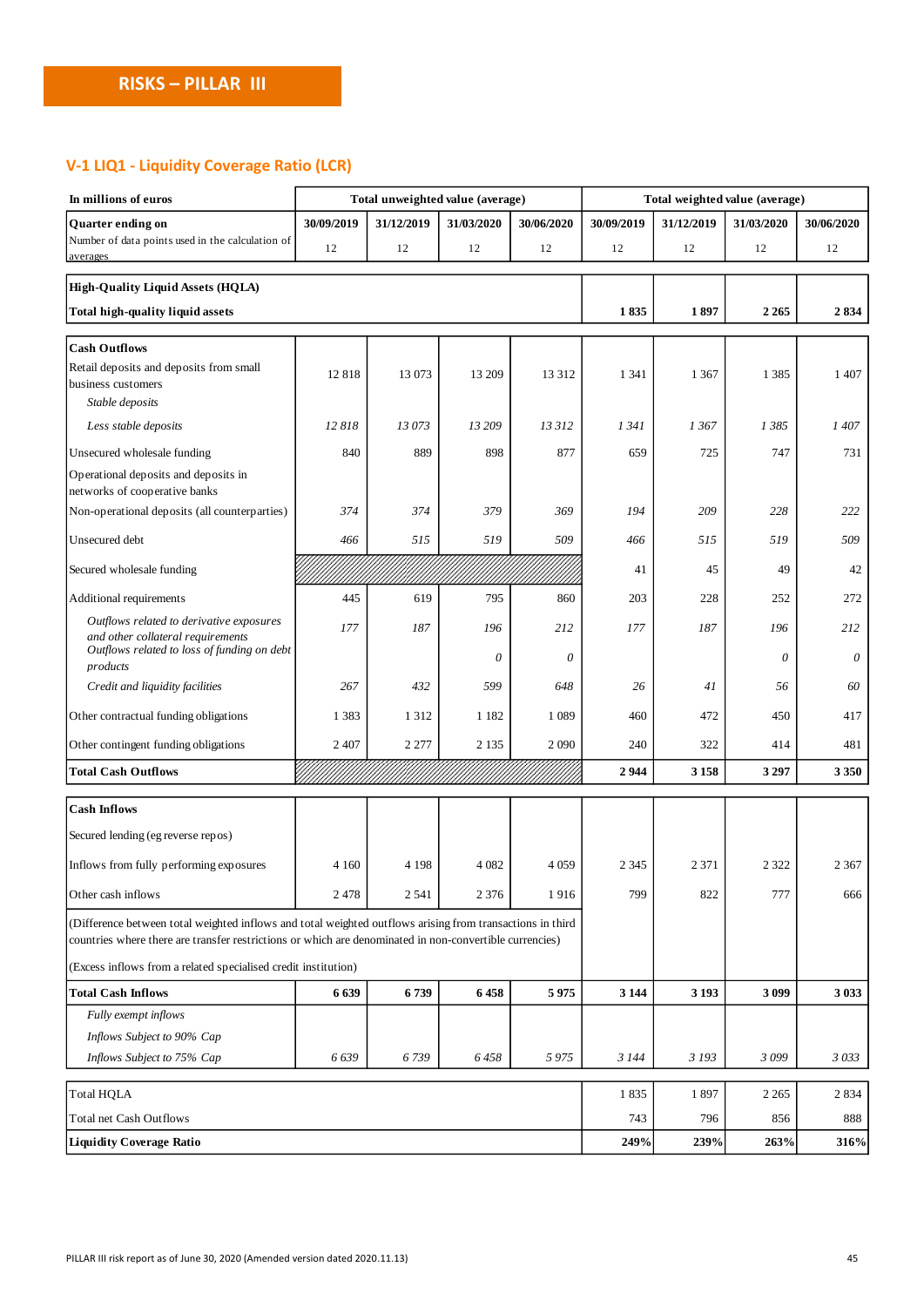## **TABLES**

| <b>PART</b>                                   | <b>REF</b>       | <b>Title</b>                                                                                                        |
|-----------------------------------------------|------------------|---------------------------------------------------------------------------------------------------------------------|
| $I-1$                                         |                  | Key figures                                                                                                         |
| II-A                                          | CCC1             | Geographical distribution of credit exposures relevant for the calculation of the<br>countercyclical capital buffer |
| II-A                                          | CCC <sub>2</sub> | Amount of institution-specific countercyclical capital buffer                                                       |
| II-B                                          | <b>CCA</b>       | Main characteristics of equity instruments                                                                          |
| II-B                                          | FP1              | Breakdown of regulatory capital by category                                                                         |
| II-C                                          | OV <sub>1</sub>  | Overview of RWA                                                                                                     |
| II-E                                          | LRSum            | Summary reconciliation of accounting assets and leverage ratio exposures                                            |
| II-E                                          | LRCom            | Leverage ratio                                                                                                      |
| $I-E$                                         | LRSpl            | Split-up of on balance sheet exposures (excluding derivatives, SFTs and exempted exposures)                         |
| II-E                                          | LRQua            | Statement of qualitative elements                                                                                   |
| III-A                                         | CR <sub>3</sub>  | Credit risk mitigation techniques - overview                                                                        |
| III-A                                         | CR1-A            | Credit quality of exposures by exposure class and instrument                                                        |
| III-A                                         | $CR1-B$          | Credit quality of exposures by industry or counterparty types                                                       |
| III-A                                         | CR1-C            | Credit quality of exposures by geographical area                                                                    |
| III-A                                         | CR1-D            | Ageing of past-due exposures                                                                                        |
| III-A                                         | CR1-E            | Non-performing and forborne exposures                                                                               |
| III-A                                         |                  | Credit quality of forborne exposures                                                                                |
| III-A                                         |                  | Credit quality of non-performing exposures by past due days                                                         |
| $\ensuremath{\mathsf{III}\text{-}\mathsf{A}}$ |                  | Performing and non-performing exposures and related provisions                                                      |
| III-A                                         |                  | Collateral obtained by taking possession and execution processes                                                    |
| III-A                                         | $CR2-A$          | Changes in the stock of general and specific credit risk adjustments                                                |
| III-A                                         | $CR2-B$          | Changes in the stock of defaulted and impaired loans and debt securities                                            |
| $\ensuremath{\mathsf{III}\text{-}\mathsf{A}}$ |                  | Information on loans and advances subject to legislative and non-legislative moratoria                              |